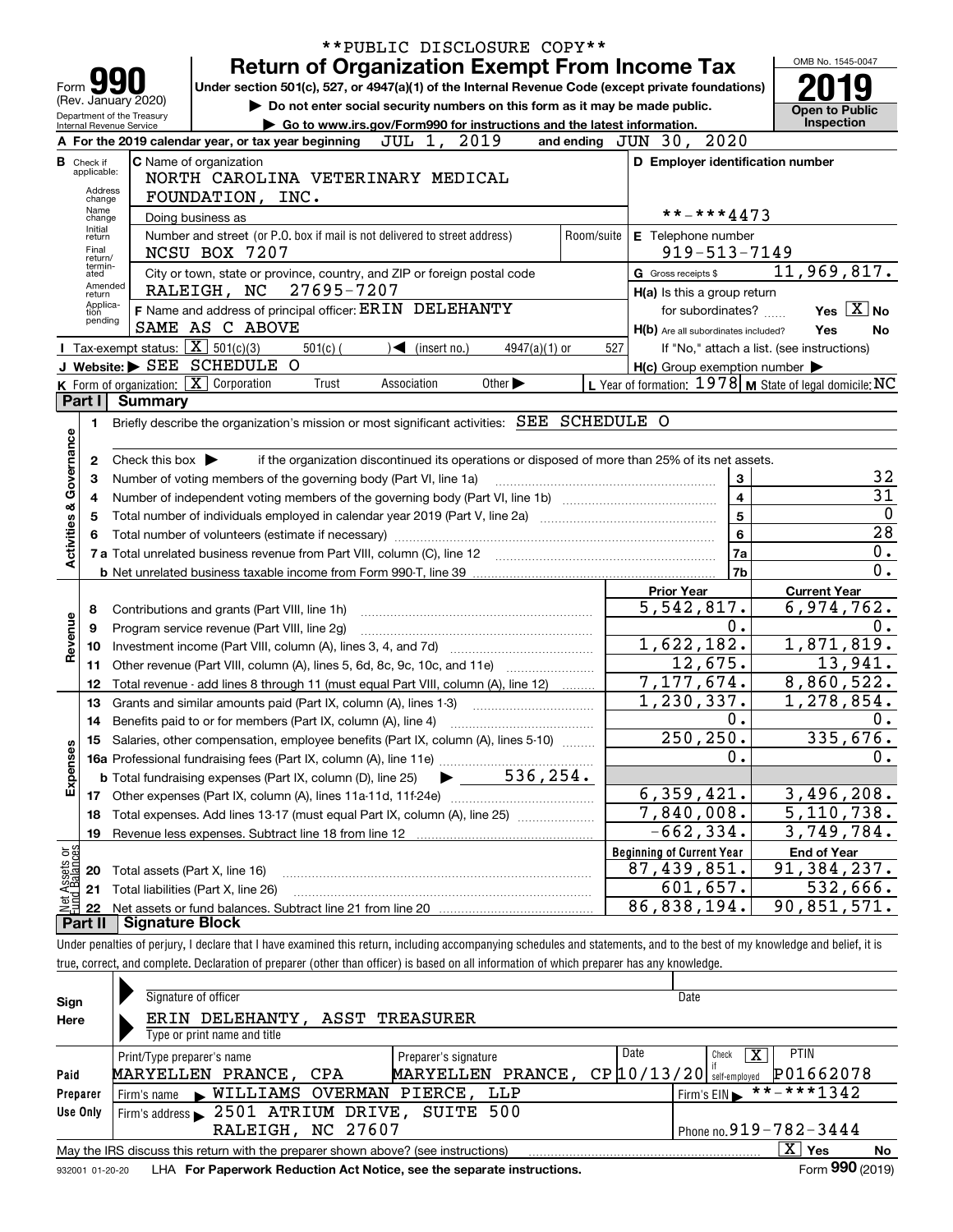|              | NORTH CAROLINA VETERINARY MEDICAL                                                                                                                               |
|--------------|-----------------------------------------------------------------------------------------------------------------------------------------------------------------|
|              | **-***4473<br>FOUNDATION, INC.<br>Page 2<br>Form 990 (2019)                                                                                                     |
|              | Part III   Statement of Program Service Accomplishments                                                                                                         |
|              |                                                                                                                                                                 |
| $\mathbf{1}$ | Briefly describe the organization's mission:<br>TO PROVIDE FINANCIAL SUPPORT FOR ALL TYPES OF EDUCATION AND RESEARCH                                            |
|              | IN THE FIELD OF VETERINARY MEDICINE AT NORTH CAROLINA STATE                                                                                                     |
|              | UNIVERSITY.                                                                                                                                                     |
|              |                                                                                                                                                                 |
| $\mathbf{2}$ | Did the organization undertake any significant program services during the year which were not listed on the                                                    |
|              | $\boxed{\phantom{1}}$ Yes $\boxed{\mathrm{X}}$ No<br>prior Form 990 or 990-EZ?                                                                                  |
|              | If "Yes," describe these new services on Schedule O.                                                                                                            |
| 3            | $\boxed{\phantom{1}}$ Yes $\boxed{\text{X}}$ No<br>Did the organization cease conducting, or make significant changes in how it conducts, any program services? |
|              | If "Yes," describe these changes on Schedule O.                                                                                                                 |
| 4            | Describe the organization's program service accomplishments for each of its three largest program services, as measured by expenses.                            |
|              | Section 501(c)(3) and 501(c)(4) organizations are required to report the amount of grants and allocations to others, the total expenses, and                    |
| 4a           | revenue, if any, for each program service reported.                                                                                                             |
|              | PROVIDES FINANCIAL SUPPORT FOR ALL TYPES OF EDUCATION AND RESEARCH IN                                                                                           |
|              | THE FIELD OF VETERINARY MEDICINE AT NORTH CAROLINA STATE UNIVERSITY.                                                                                            |
|              |                                                                                                                                                                 |
|              |                                                                                                                                                                 |
|              |                                                                                                                                                                 |
|              |                                                                                                                                                                 |
|              |                                                                                                                                                                 |
|              |                                                                                                                                                                 |
|              |                                                                                                                                                                 |
|              |                                                                                                                                                                 |
|              |                                                                                                                                                                 |
|              |                                                                                                                                                                 |
| 4b           |                                                                                                                                                                 |
|              |                                                                                                                                                                 |
|              |                                                                                                                                                                 |
|              |                                                                                                                                                                 |
|              |                                                                                                                                                                 |
|              |                                                                                                                                                                 |
|              |                                                                                                                                                                 |
|              |                                                                                                                                                                 |
|              |                                                                                                                                                                 |
|              |                                                                                                                                                                 |
|              |                                                                                                                                                                 |
|              |                                                                                                                                                                 |
| 4с           | $\left(\text{Code:}\right)$ $\left(\text{Expenses $}\right)$<br>) (Revenue \$<br>including grants of \$                                                         |
|              |                                                                                                                                                                 |
|              |                                                                                                                                                                 |
|              |                                                                                                                                                                 |
|              |                                                                                                                                                                 |
|              |                                                                                                                                                                 |
|              |                                                                                                                                                                 |
|              |                                                                                                                                                                 |
|              |                                                                                                                                                                 |
|              |                                                                                                                                                                 |
|              |                                                                                                                                                                 |
|              |                                                                                                                                                                 |
| 4d           | Other program services (Describe on Schedule O.)                                                                                                                |
|              | (Expenses \$<br>(Revenue \$<br>including grants of \$                                                                                                           |
| 4е           | 4,129,050.<br>Total program service expenses ><br>$\overline{\phantom{0}}$                                                                                      |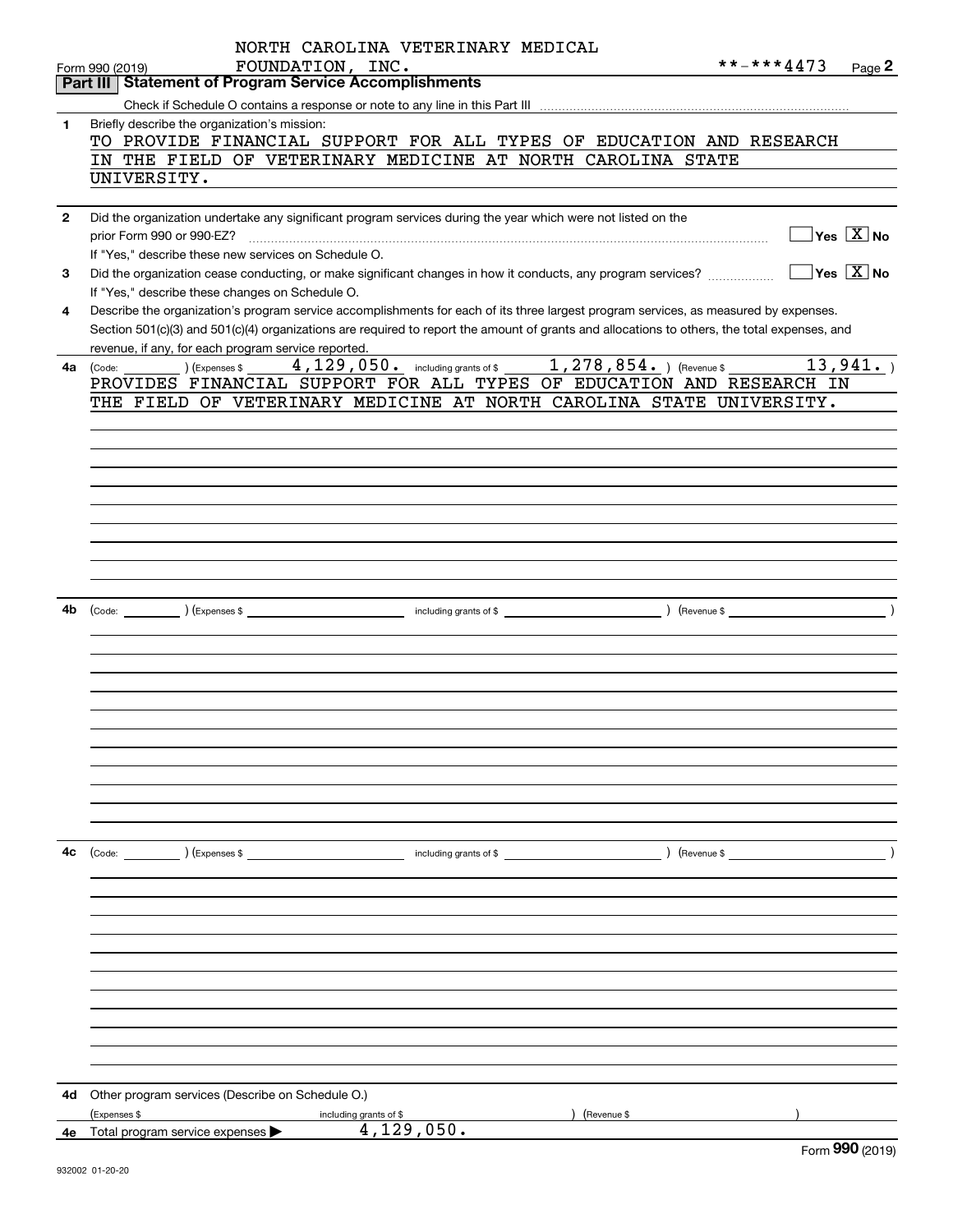|     |                                                                                                                                                                                                                                                   |                 |             | Yes   No |
|-----|---------------------------------------------------------------------------------------------------------------------------------------------------------------------------------------------------------------------------------------------------|-----------------|-------------|----------|
| 1.  | Is the organization described in section $501(c)(3)$ or $4947(a)(1)$ (other than a private foundation)?                                                                                                                                           |                 |             |          |
|     |                                                                                                                                                                                                                                                   | 1               | X           |          |
| 2   |                                                                                                                                                                                                                                                   | $\overline{2}$  | $\mathbf X$ |          |
| 3   | Did the organization engage in direct or indirect political campaign activities on behalf of or in opposition to candidates for                                                                                                                   |                 |             |          |
|     |                                                                                                                                                                                                                                                   | 3               |             | x        |
| 4   | Section 501(c)(3) organizations. Did the organization engage in lobbying activities, or have a section 501(h) election in effect                                                                                                                  |                 |             |          |
|     |                                                                                                                                                                                                                                                   | 4               |             | x        |
| 5   | Is the organization a section 501(c)(4), 501(c)(5), or 501(c)(6) organization that receives membership dues, assessments, or                                                                                                                      |                 |             |          |
|     |                                                                                                                                                                                                                                                   | 5               |             | x        |
| 6   | Did the organization maintain any donor advised funds or any similar funds or accounts for which donors have the right to                                                                                                                         |                 |             |          |
|     | provide advice on the distribution or investment of amounts in such funds or accounts? If "Yes," complete Schedule D, Part I                                                                                                                      | 6               |             | x        |
| 7   | Did the organization receive or hold a conservation easement, including easements to preserve open space,                                                                                                                                         |                 |             |          |
|     |                                                                                                                                                                                                                                                   | $\overline{7}$  |             | x        |
| 8   | Did the organization maintain collections of works of art, historical treasures, or other similar assets? If "Yes," complete                                                                                                                      |                 |             |          |
|     |                                                                                                                                                                                                                                                   | 8               | x           |          |
| 9   | Did the organization report an amount in Part X, line 21, for escrow or custodial account liability, serve as a custodian for                                                                                                                     |                 |             |          |
|     | amounts not listed in Part X; or provide credit counseling, debt management, credit repair, or debt negotiation services?                                                                                                                         |                 |             |          |
|     |                                                                                                                                                                                                                                                   | 9               |             | x        |
| 10  | Did the organization, directly or through a related organization, hold assets in donor-restricted endowments                                                                                                                                      |                 |             |          |
|     |                                                                                                                                                                                                                                                   | 10              | X           |          |
| 11  | If the organization's answer to any of the following questions is "Yes," then complete Schedule D, Parts VI, VII, VIII, IX, or X                                                                                                                  |                 |             |          |
|     | as applicable.                                                                                                                                                                                                                                    |                 |             |          |
| а   | Did the organization report an amount for land, buildings, and equipment in Part X, line 10? If "Yes." complete Schedule D.                                                                                                                       |                 |             |          |
|     |                                                                                                                                                                                                                                                   | 11a             |             | x        |
| b   | Did the organization report an amount for investments - other securities in Part X, line 12, that is 5% or more of its total                                                                                                                      |                 |             |          |
|     |                                                                                                                                                                                                                                                   | 11 <sub>b</sub> | x           |          |
| c   | Did the organization report an amount for investments - program related in Part X, line 13, that is 5% or more of its total                                                                                                                       |                 |             |          |
|     |                                                                                                                                                                                                                                                   | 11c             |             | x        |
| d   | Did the organization report an amount for other assets in Part X, line 15, that is 5% or more of its total assets reported in                                                                                                                     |                 |             | х        |
|     |                                                                                                                                                                                                                                                   | 11d             | $\mathbf X$ |          |
|     | Did the organization report an amount for other liabilities in Part X, line 25? If "Yes," complete Schedule D, Part X                                                                                                                             | 11e             |             |          |
| f   | Did the organization's separate or consolidated financial statements for the tax year include a footnote that addresses                                                                                                                           |                 | X           |          |
|     | the organization's liability for uncertain tax positions under FIN 48 (ASC 740)? If "Yes," complete Schedule D, Part X<br>12a Did the organization obtain separate, independent audited financial statements for the tax year? If "Yes," complete | 11f             |             |          |
|     |                                                                                                                                                                                                                                                   |                 | х           |          |
|     | <b>b</b> Was the organization included in consolidated, independent audited financial statements for the tax year?                                                                                                                                | 12a             |             |          |
|     |                                                                                                                                                                                                                                                   |                 |             |          |
| 13  | If "Yes," and if the organization answered "No" to line 12a, then completing Schedule D, Parts XI and XII is optional<br>Is the organization a school described in section 170(b)(1)(A)(ii)? If "Yes," complete Schedule E                        | סצו<br>13       |             | ▵<br>X   |
| 14a | Did the organization maintain an office, employees, or agents outside of the United States?                                                                                                                                                       | 14a             |             | x        |
| b   | Did the organization have aggregate revenues or expenses of more than \$10,000 from grantmaking, fundraising, business,                                                                                                                           |                 |             |          |
|     | investment, and program service activities outside the United States, or aggregate foreign investments valued at \$100,000                                                                                                                        |                 |             |          |
|     |                                                                                                                                                                                                                                                   | 14b             |             | x        |
| 15  | Did the organization report on Part IX, column (A), line 3, more than \$5,000 of grants or other assistance to or for any                                                                                                                         |                 |             |          |
|     |                                                                                                                                                                                                                                                   | 15              |             | x        |
| 16  | Did the organization report on Part IX, column (A), line 3, more than \$5,000 of aggregate grants or other assistance to                                                                                                                          |                 |             |          |
|     |                                                                                                                                                                                                                                                   | 16              |             | x        |
| 17  | Did the organization report a total of more than \$15,000 of expenses for professional fundraising services on Part IX,                                                                                                                           |                 |             |          |
|     |                                                                                                                                                                                                                                                   | 17              |             | x        |
| 18  | Did the organization report more than \$15,000 total of fundraising event gross income and contributions on Part VIII, lines                                                                                                                      |                 |             |          |
|     |                                                                                                                                                                                                                                                   | 18              |             | x        |
| 19  | Did the organization report more than \$15,000 of gross income from gaming activities on Part VIII, line 9a? If "Yes."                                                                                                                            |                 |             |          |
|     |                                                                                                                                                                                                                                                   | 19              |             | x        |
| 20a |                                                                                                                                                                                                                                                   | 20a             |             | X        |
|     | b If "Yes" to line 20a, did the organization attach a copy of its audited financial statements to this return?                                                                                                                                    | 20 <sub>b</sub> |             |          |
| 21  | Did the organization report more than \$5,000 of grants or other assistance to any domestic organization or                                                                                                                                       |                 |             |          |
|     |                                                                                                                                                                                                                                                   | 21              | x           |          |
|     |                                                                                                                                                                                                                                                   |                 |             |          |

Form (2019) **990**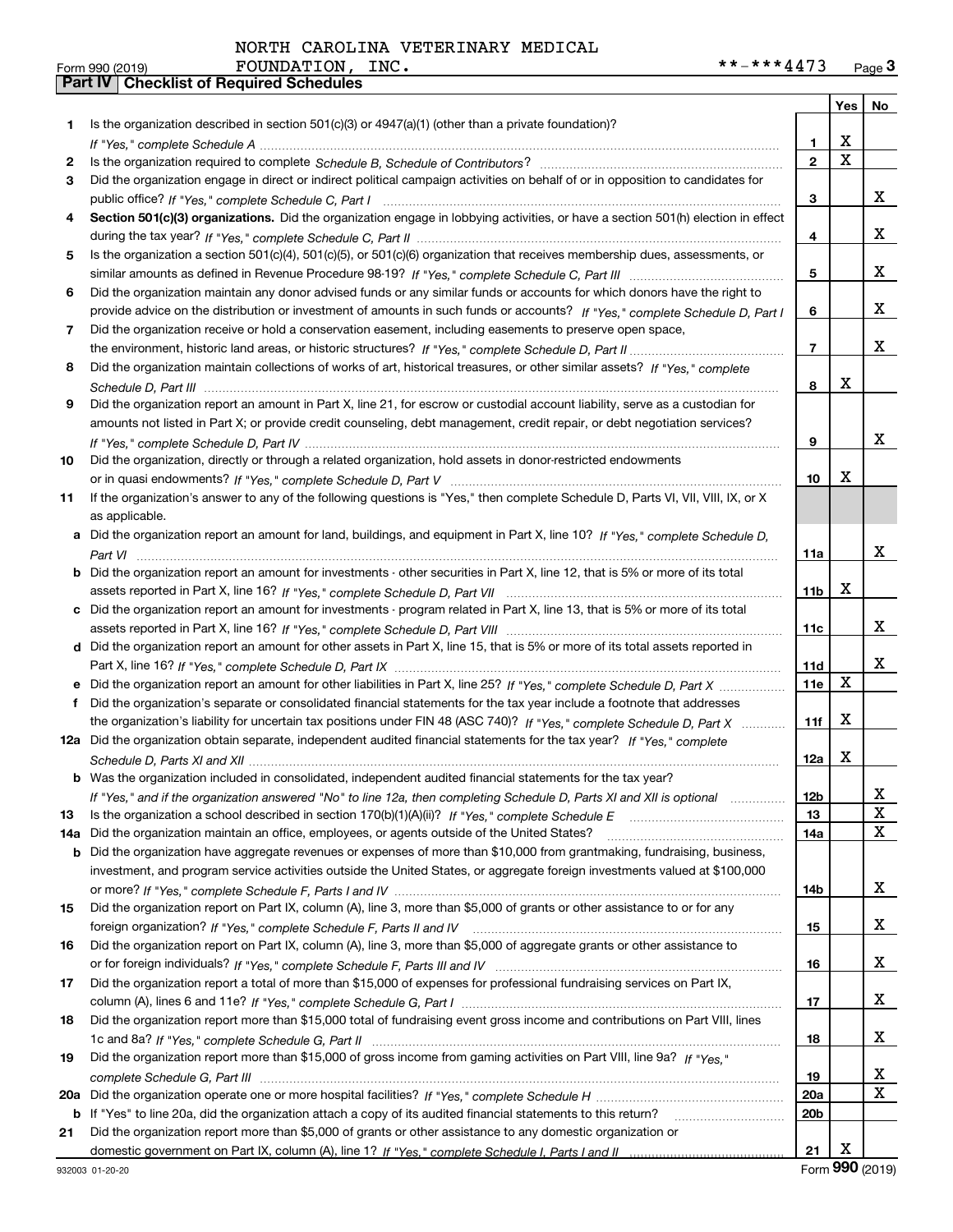|        | **-***4473<br>FOUNDATION,<br>INC.<br>Form 990 (2019)                                                                         |                 |     | Page 4      |
|--------|------------------------------------------------------------------------------------------------------------------------------|-----------------|-----|-------------|
|        | <b>Checklist of Required Schedules (continued)</b><br>  Part IV                                                              |                 |     |             |
|        |                                                                                                                              |                 | Yes | No          |
| 22     | Did the organization report more than \$5,000 of grants or other assistance to or for domestic individuals on                |                 |     |             |
|        |                                                                                                                              | 22              |     | x           |
| 23     | Did the organization answer "Yes" to Part VII, Section A, line 3, 4, or 5 about compensation of the organization's current   |                 |     |             |
|        | and former officers, directors, trustees, key employees, and highest compensated employees? If "Yes," complete               |                 |     |             |
|        |                                                                                                                              | 23              | х   |             |
|        | 24a Did the organization have a tax-exempt bond issue with an outstanding principal amount of more than \$100,000 as of the  |                 |     |             |
|        | last day of the year, that was issued after December 31, 2002? If "Yes," answer lines 24b through 24d and complete           |                 |     |             |
|        |                                                                                                                              | 24a             |     | x           |
|        | <b>b</b> Did the organization invest any proceeds of tax-exempt bonds beyond a temporary period exception?                   | 24 <sub>b</sub> |     |             |
|        | c Did the organization maintain an escrow account other than a refunding escrow at any time during the year to defease       |                 |     |             |
|        | any tax-exempt bonds?                                                                                                        | 24c             |     |             |
|        |                                                                                                                              | 24d             |     |             |
|        | 25a Section 501(c)(3), 501(c)(4), and 501(c)(29) organizations. Did the organization engage in an excess benefit             |                 |     |             |
|        |                                                                                                                              | 25a             |     | x           |
|        | b Is the organization aware that it engaged in an excess benefit transaction with a disqualified person in a prior year, and |                 |     |             |
|        | that the transaction has not been reported on any of the organization's prior Forms 990 or 990-EZ? If "Yes," complete        |                 |     |             |
|        | Schedule L, Part I                                                                                                           | 25b             |     | x           |
| 26     | Did the organization report any amount on Part X, line 5 or 22, for receivables from or payables to any current              |                 |     |             |
|        | or former officer, director, trustee, key employee, creator or founder, substantial contributor, or 35%                      |                 |     |             |
|        | controlled entity or family member of any of these persons? If "Yes," complete Schedule L, Part II                           | 26              |     | x           |
| 27     | Did the organization provide a grant or other assistance to any current or former officer, director, trustee, key employee,  |                 |     |             |
|        | creator or founder, substantial contributor or employee thereof, a grant selection committee member, or to a 35% controlled  |                 |     |             |
|        | entity (including an employee thereof) or family member of any of these persons? If "Yes," complete Schedule L, Part III     | 27              |     | x           |
| 28     | Was the organization a party to a business transaction with one of the following parties (see Schedule L, Part IV            |                 |     |             |
|        | instructions, for applicable filing thresholds, conditions, and exceptions):                                                 |                 |     |             |
|        | a A current or former officer, director, trustee, key employee, creator or founder, or substantial contributor? If           |                 |     |             |
|        |                                                                                                                              | 28a             |     | x           |
|        |                                                                                                                              | 28b             |     | $\mathbf x$ |
|        | c A 35% controlled entity of one or more individuals and/or organizations described in lines 28a or 28b? If                  |                 |     |             |
|        |                                                                                                                              | 28c             |     | х           |
| 29     |                                                                                                                              | 29              | X   |             |
| 30     | Did the organization receive contributions of art, historical treasures, or other similar assets, or qualified conservation  |                 |     |             |
|        |                                                                                                                              | 30              |     | х           |
| 31     | Did the organization liquidate, terminate, or dissolve and cease operations? If "Yes," complete Schedule N, Part I           | 31              |     | X           |
| 32     | Did the organization sell, exchange, dispose of, or transfer more than 25% of its net assets? If "Yes," complete             |                 |     |             |
|        |                                                                                                                              | 32              |     | x           |
| 33     | Did the organization own 100% of an entity disregarded as separate from the organization under Regulations                   |                 |     |             |
|        |                                                                                                                              | 33              |     | x           |
| 34     | Was the organization related to any tax-exempt or taxable entity? If "Yes," complete Schedule R, Part II, III, or IV, and    |                 |     |             |
|        |                                                                                                                              | 34              | х   |             |
|        | 35a Did the organization have a controlled entity within the meaning of section 512(b)(13)?                                  | 35a             |     | X           |
|        | b If "Yes" to line 35a, did the organization receive any payment from or engage in any transaction with a controlled entity  |                 |     |             |
|        |                                                                                                                              | 35 <sub>b</sub> |     |             |
| 36     | Section 501(c)(3) organizations. Did the organization make any transfers to an exempt non-charitable related organization?   |                 |     |             |
|        |                                                                                                                              | 36              |     | x           |
| 37     | Did the organization conduct more than 5% of its activities through an entity that is not a related organization             |                 |     |             |
|        |                                                                                                                              | 37              |     | x           |
| 38     | Did the organization complete Schedule O and provide explanations in Schedule O for Part VI, lines 11b and 19?               |                 |     |             |
|        | Note: All Form 990 filers are required to complete Schedule O                                                                | 38              | х   |             |
| Part V | <b>Statements Regarding Other IRS Filings and Tax Compliance</b>                                                             |                 |     |             |
|        | Check if Schedule O contains a response or note to any line in this Part V                                                   |                 |     |             |
|        |                                                                                                                              |                 | Yes | No          |
|        | the number reported in Pay 2 of Ferm 1006, Enter 0 if not enplies                                                            | n١              |     |             |

| <b>1a</b> Enter the number reported in Box 3 of Form 1096. Enter -0- if not applicable                               | 1a |  |    |  |  |  |
|----------------------------------------------------------------------------------------------------------------------|----|--|----|--|--|--|
| <b>b</b> Enter the number of Forms W-2G included in line 1a. Enter -0- if not applicable                             | 1b |  |    |  |  |  |
| c Did the organization comply with backup withholding rules for reportable payments to vendors and reportable gaming |    |  |    |  |  |  |
| (gambling) winnings to prize winners?                                                                                |    |  | 1с |  |  |  |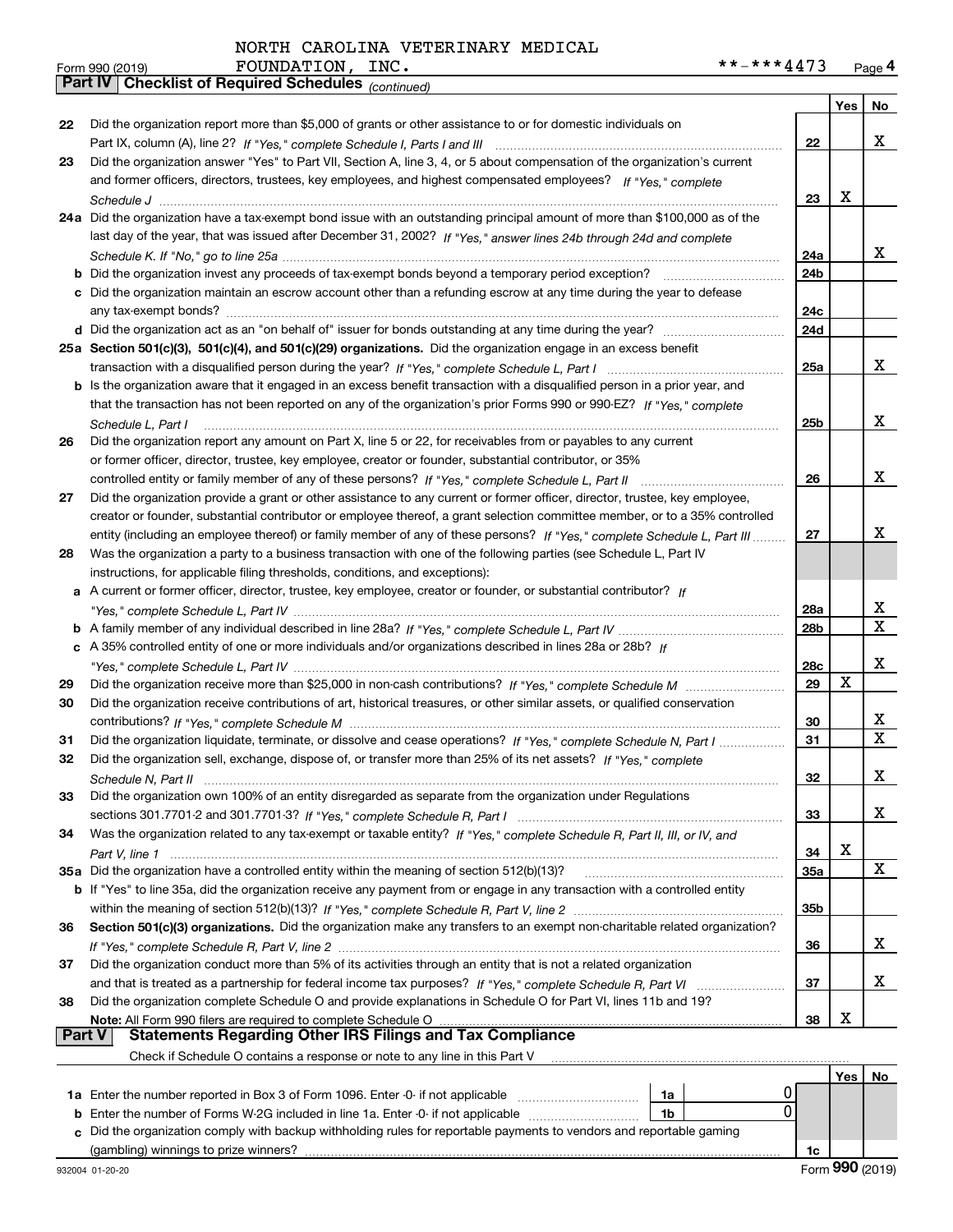|               | FOUNDATION,<br>INC.<br>Form 990 (2019)                                                                                                                                                                                                           |                 | **-***4473              |                |     | Page $5$ |
|---------------|--------------------------------------------------------------------------------------------------------------------------------------------------------------------------------------------------------------------------------------------------|-----------------|-------------------------|----------------|-----|----------|
| <b>Part V</b> | Statements Regarding Other IRS Filings and Tax Compliance (continued)                                                                                                                                                                            |                 |                         |                |     |          |
|               |                                                                                                                                                                                                                                                  |                 |                         |                |     | Yes   No |
|               | 2a Enter the number of employees reported on Form W-3, Transmittal of Wage and Tax Statements,                                                                                                                                                   |                 |                         |                |     |          |
|               | filed for the calendar year ending with or within the year covered by this return [11] [11] the calendar year ending with or within the year covered by this return                                                                              | 2a              | 0                       |                |     |          |
|               |                                                                                                                                                                                                                                                  |                 |                         | 2 <sub>b</sub> |     |          |
|               |                                                                                                                                                                                                                                                  |                 |                         |                |     |          |
|               | 3a Did the organization have unrelated business gross income of \$1,000 or more during the year?                                                                                                                                                 |                 |                         | 3a             |     | х        |
|               |                                                                                                                                                                                                                                                  |                 |                         | 3 <sub>b</sub> |     |          |
|               | 4a At any time during the calendar year, did the organization have an interest in, or a signature or other authority over, a                                                                                                                     |                 |                         |                |     |          |
|               |                                                                                                                                                                                                                                                  |                 |                         | 4a             |     | х        |
|               | <b>b</b> If "Yes," enter the name of the foreign country $\blacktriangleright$                                                                                                                                                                   |                 |                         |                |     |          |
|               | See instructions for filing requirements for FinCEN Form 114, Report of Foreign Bank and Financial Accounts (FBAR).                                                                                                                              |                 |                         |                |     |          |
| 5a            | Was the organization a party to a prohibited tax shelter transaction at any time during the tax year?                                                                                                                                            |                 |                         | 5a             |     | х        |
| b             |                                                                                                                                                                                                                                                  |                 |                         | 5b             |     | х        |
| с             |                                                                                                                                                                                                                                                  |                 |                         | 5c             |     |          |
| ба            | Does the organization have annual gross receipts that are normally greater than \$100,000, and did the organization solicit                                                                                                                      |                 |                         |                |     |          |
|               | any contributions that were not tax deductible as charitable contributions?                                                                                                                                                                      |                 |                         | 6a             | х   |          |
|               | b If "Yes," did the organization include with every solicitation an express statement that such contributions or gifts                                                                                                                           |                 |                         |                |     |          |
|               | were not tax deductible?                                                                                                                                                                                                                         |                 |                         | 6b             | х   |          |
| 7             | Organizations that may receive deductible contributions under section 170(c).                                                                                                                                                                    |                 |                         |                |     |          |
| a             | Did the organization receive a payment in excess of \$75 made partly as a contribution and partly for goods and services provided to the payor?                                                                                                  |                 |                         | 7a             |     | х        |
| b             | If "Yes," did the organization notify the donor of the value of the goods or services provided?                                                                                                                                                  |                 |                         | 7b             |     |          |
|               | Did the organization sell, exchange, or otherwise dispose of tangible personal property for which it was required                                                                                                                                |                 |                         |                |     | х        |
|               |                                                                                                                                                                                                                                                  | 7d              |                         | 7c             |     |          |
| d             | If "Yes," indicate the number of Forms 8282 filed during the year                                                                                                                                                                                |                 |                         |                |     | х        |
| е             | Did the organization receive any funds, directly or indirectly, to pay premiums on a personal benefit contract?                                                                                                                                  |                 |                         | 7e<br>7f       |     | х        |
| f             | Did the organization, during the year, pay premiums, directly or indirectly, on a personal benefit contract?<br>If the organization received a contribution of qualified intellectual property, did the organization file Form 8899 as required? |                 |                         | 7g             | N/R |          |
| g<br>h        | If the organization received a contribution of cars, boats, airplanes, or other vehicles, did the organization file a Form 1098-C?                                                                                                               |                 |                         | 7h             | N/R |          |
| 8             | Sponsoring organizations maintaining donor advised funds. Did a donor advised fund maintained by the                                                                                                                                             |                 |                         |                |     |          |
|               | sponsoring organization have excess business holdings at any time during the year?                                                                                                                                                               |                 | N/A                     | 8              |     |          |
| 9             | Sponsoring organizations maintaining donor advised funds.                                                                                                                                                                                        |                 |                         |                |     |          |
| a             | Did the sponsoring organization make any taxable distributions under section 4966?                                                                                                                                                               |                 | $\mathrm{N}/\mathrm{A}$ | <b>9a</b>      |     |          |
| b             | Did the sponsoring organization make a distribution to a donor, donor advisor, or related person?                                                                                                                                                |                 | N/A                     | 9b             |     |          |
| 10            | Section 501(c)(7) organizations. Enter:                                                                                                                                                                                                          |                 |                         |                |     |          |
|               | N/A                                                                                                                                                                                                                                              | 10a             |                         |                |     |          |
|               | Gross receipts, included on Form 990, Part VIII, line 12, for public use of club facilities                                                                                                                                                      | 10 <sub>b</sub> |                         |                |     |          |
| 11            | Section 501(c)(12) organizations. Enter:                                                                                                                                                                                                         |                 |                         |                |     |          |
| a             | N/A<br>Gross income from members or shareholders                                                                                                                                                                                                 | 11a             |                         |                |     |          |
|               | b Gross income from other sources (Do not net amounts due or paid to other sources against                                                                                                                                                       |                 |                         |                |     |          |
|               | amounts due or received from them.)                                                                                                                                                                                                              | 11 <sub>b</sub> |                         |                |     |          |
|               | 12a Section 4947(a)(1) non-exempt charitable trusts. Is the organization filing Form 990 in lieu of Form 1041?                                                                                                                                   |                 |                         | 12a            |     |          |
|               | <b>b</b> If "Yes," enter the amount of tax-exempt interest received or accrued during the year $\ldots \mathbf{N}/\mathbf{A}$                                                                                                                    | 12b             |                         |                |     |          |
| 13            | Section 501(c)(29) qualified nonprofit health insurance issuers.                                                                                                                                                                                 |                 |                         |                |     |          |
|               | a Is the organization licensed to issue qualified health plans in more than one state?                                                                                                                                                           |                 | N/A                     | 13a            |     |          |
|               | Note: See the instructions for additional information the organization must report on Schedule O.                                                                                                                                                |                 |                         |                |     |          |
|               | <b>b</b> Enter the amount of reserves the organization is required to maintain by the states in which the                                                                                                                                        |                 |                         |                |     |          |
|               |                                                                                                                                                                                                                                                  | 13b             |                         |                |     |          |
|               |                                                                                                                                                                                                                                                  | 13c             |                         |                |     |          |
| 14a           | Did the organization receive any payments for indoor tanning services during the tax year?                                                                                                                                                       |                 |                         | 14a            |     | х        |
|               | <b>b</b> If "Yes," has it filed a Form 720 to report these payments? If "No," provide an explanation on Schedule O                                                                                                                               |                 |                         | 14b            |     |          |
| 15            | Is the organization subject to the section 4960 tax on payment(s) of more than \$1,000,000 in remuneration or                                                                                                                                    |                 |                         |                |     |          |
|               |                                                                                                                                                                                                                                                  |                 |                         | 15             |     | х        |
|               | If "Yes," see instructions and file Form 4720, Schedule N.                                                                                                                                                                                       |                 |                         |                |     | х        |
| 16            | Is the organization an educational institution subject to the section 4968 excise tax on net investment income?                                                                                                                                  |                 |                         | 16             |     |          |
|               | If "Yes," complete Form 4720, Schedule O.                                                                                                                                                                                                        |                 |                         |                |     |          |

Form (2019) **990**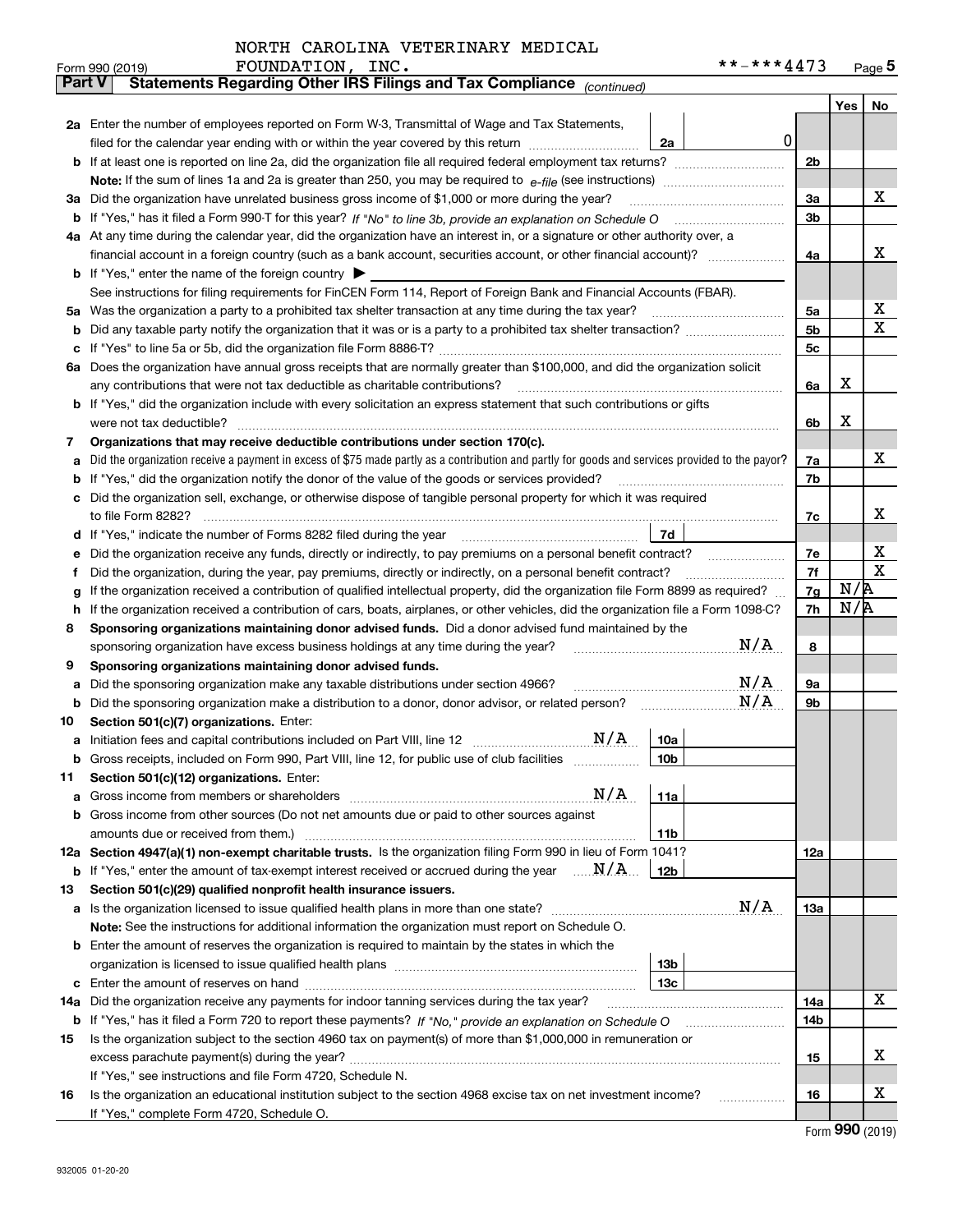| Form 990 (2019) | FOUNDATION, INC. | **_***4473                                                                                                                  | $P$ age $6$ |
|-----------------|------------------|-----------------------------------------------------------------------------------------------------------------------------|-------------|
|                 |                  | Part VI Governance, Management, and Disclosure For each "Yes" response to lines 2 through 7b below, and for a "No" response |             |
|                 |                  | to line 8a, 8b, or 10b below, describe the circumstances, processes, or changes on Schedule O. See instructions.            |             |

|     | Check if Schedule O contains a response or note to any line in this Part VI                                                                                           |    |    |                 |     | $\overline{\mathbf{x}}$ |  |  |  |
|-----|-----------------------------------------------------------------------------------------------------------------------------------------------------------------------|----|----|-----------------|-----|-------------------------|--|--|--|
|     | <b>Section A. Governing Body and Management</b>                                                                                                                       |    |    |                 |     |                         |  |  |  |
|     |                                                                                                                                                                       |    |    |                 | Yes | No                      |  |  |  |
|     | <b>1a</b> Enter the number of voting members of the governing body at the end of the tax year                                                                         | 1a | 32 |                 |     |                         |  |  |  |
|     | If there are material differences in voting rights among members of the governing body, or if the governing                                                           |    |    |                 |     |                         |  |  |  |
|     | body delegated broad authority to an executive committee or similar committee, explain on Schedule O.                                                                 |    |    |                 |     |                         |  |  |  |
| b   | Enter the number of voting members included on line 1a, above, who are independent                                                                                    | 1b | 31 |                 |     |                         |  |  |  |
| 2   | Did any officer, director, trustee, or key employee have a family relationship or a business relationship with any other                                              |    |    |                 |     |                         |  |  |  |
|     | officer, director, trustee, or key employee?                                                                                                                          |    |    |                 |     |                         |  |  |  |
| 3   | Did the organization delegate control over management duties customarily performed by or under the direct supervision                                                 |    |    |                 |     |                         |  |  |  |
|     | of officers, directors, trustees, or key employees to a management company or other person?                                                                           |    |    | 3               |     | х                       |  |  |  |
| 4   | Did the organization make any significant changes to its governing documents since the prior Form 990 was filed?                                                      |    |    |                 |     |                         |  |  |  |
| 5   |                                                                                                                                                                       |    |    | 5               |     | X                       |  |  |  |
| 6   | Did the organization have members or stockholders?                                                                                                                    |    |    | 6               |     | X                       |  |  |  |
| 7a  | Did the organization have members, stockholders, or other persons who had the power to elect or appoint one or                                                        |    |    |                 |     |                         |  |  |  |
|     | more members of the governing body?                                                                                                                                   |    |    | 7a              |     | x                       |  |  |  |
|     | <b>b</b> Are any governance decisions of the organization reserved to (or subject to approval by) members, stockholders, or                                           |    |    |                 |     |                         |  |  |  |
|     | persons other than the governing body?                                                                                                                                |    |    | 7b              |     | х                       |  |  |  |
| 8   | Did the organization contemporaneously document the meetings held or written actions undertaken during the year by the following:                                     |    |    |                 |     |                         |  |  |  |
| a   | The governing body?                                                                                                                                                   |    |    | 8a              | х   |                         |  |  |  |
| b   |                                                                                                                                                                       |    |    | 8b              | X   |                         |  |  |  |
| 9   | Is there any officer, director, trustee, or key employee listed in Part VII, Section A, who cannot be reached at the                                                  |    |    |                 |     |                         |  |  |  |
|     |                                                                                                                                                                       |    |    | 9               |     | x                       |  |  |  |
|     | <b>Section B. Policies</b> (This Section B requests information about policies not required by the Internal Revenue Code.)                                            |    |    |                 |     |                         |  |  |  |
|     |                                                                                                                                                                       |    |    |                 | Yes | No                      |  |  |  |
|     |                                                                                                                                                                       |    |    | 10a             |     | x                       |  |  |  |
|     | <b>b</b> If "Yes," did the organization have written policies and procedures governing the activities of such chapters, affiliates,                                   |    |    |                 |     |                         |  |  |  |
|     | and branches to ensure their operations are consistent with the organization's exempt purposes?                                                                       |    |    | 10 <sub>b</sub> |     |                         |  |  |  |
|     | 11a Has the organization provided a complete copy of this Form 990 to all members of its governing body before filing the form?                                       |    |    | 11a             | X   |                         |  |  |  |
| b   | Describe in Schedule O the process, if any, used by the organization to review this Form 990.                                                                         |    |    |                 |     |                         |  |  |  |
| 12a |                                                                                                                                                                       |    |    | 12a             | X   |                         |  |  |  |
| b   |                                                                                                                                                                       |    |    | 12 <sub>b</sub> | X   |                         |  |  |  |
| с   | Did the organization regularly and consistently monitor and enforce compliance with the policy? If "Yes." describe                                                    |    |    |                 |     |                         |  |  |  |
|     | in Schedule O how this was done measured and contained a state of the state of the state of the state of the s                                                        |    |    | 12c             | х   |                         |  |  |  |
| 13  | Did the organization have a written whistleblower policy?                                                                                                             |    |    | 13              | X   |                         |  |  |  |
| 14  | Did the organization have a written document retention and destruction policy?                                                                                        |    |    | 14              | X   |                         |  |  |  |
| 15  | Did the process for determining compensation of the following persons include a review and approval by independent                                                    |    |    |                 |     |                         |  |  |  |
|     | persons, comparability data, and contemporaneous substantiation of the deliberation and decision?                                                                     |    |    |                 |     |                         |  |  |  |
| a   | The organization's CEO, Executive Director, or top management official manufactured content of the organization's CEO, Executive Director, or top management official |    |    | 15a             | Χ   |                         |  |  |  |
|     |                                                                                                                                                                       |    |    | 15b             | x   |                         |  |  |  |
|     | If "Yes" to line 15a or 15b, describe the process in Schedule O (see instructions).                                                                                   |    |    |                 |     |                         |  |  |  |
|     | 16a Did the organization invest in, contribute assets to, or participate in a joint venture or similar arrangement with a                                             |    |    |                 |     |                         |  |  |  |
|     | taxable entity during the year?                                                                                                                                       |    |    | 16a             |     | X                       |  |  |  |
|     | b If "Yes," did the organization follow a written policy or procedure requiring the organization to evaluate its participation                                        |    |    |                 |     |                         |  |  |  |
|     | in joint venture arrangements under applicable federal tax law, and take steps to safeguard the organization's                                                        |    |    |                 |     |                         |  |  |  |
|     |                                                                                                                                                                       |    |    | 16b             |     |                         |  |  |  |
|     | Section C. Disclosure                                                                                                                                                 |    |    |                 |     |                         |  |  |  |
| 17  | <b>NONE</b><br>List the states with which a copy of this Form 990 is required to be filed $\blacktriangleright$                                                       |    |    |                 |     |                         |  |  |  |
| 18  | Section 6104 requires an organization to make its Forms 1023 (1024 or 1024-A, if applicable), 990, and 990-T (Section 501(c)(3)s only) available                      |    |    |                 |     |                         |  |  |  |
|     | for public inspection. Indicate how you made these available. Check all that apply.                                                                                   |    |    |                 |     |                         |  |  |  |
|     | $X$ Own website<br>$X$ Upon request<br>Another's website<br>Other (explain on Schedule O)                                                                             |    |    |                 |     |                         |  |  |  |
| 19  | Describe on Schedule O whether (and if so, how) the organization made its governing documents, conflict of interest policy, and financial                             |    |    |                 |     |                         |  |  |  |
|     | statements available to the public during the tax year.                                                                                                               |    |    |                 |     |                         |  |  |  |
| 20  | State the name, address, and telephone number of the person who possesses the organization's books and records                                                        |    |    |                 |     |                         |  |  |  |
|     | ERIN DELEHANTY - 919-513-7149                                                                                                                                         |    |    |                 |     |                         |  |  |  |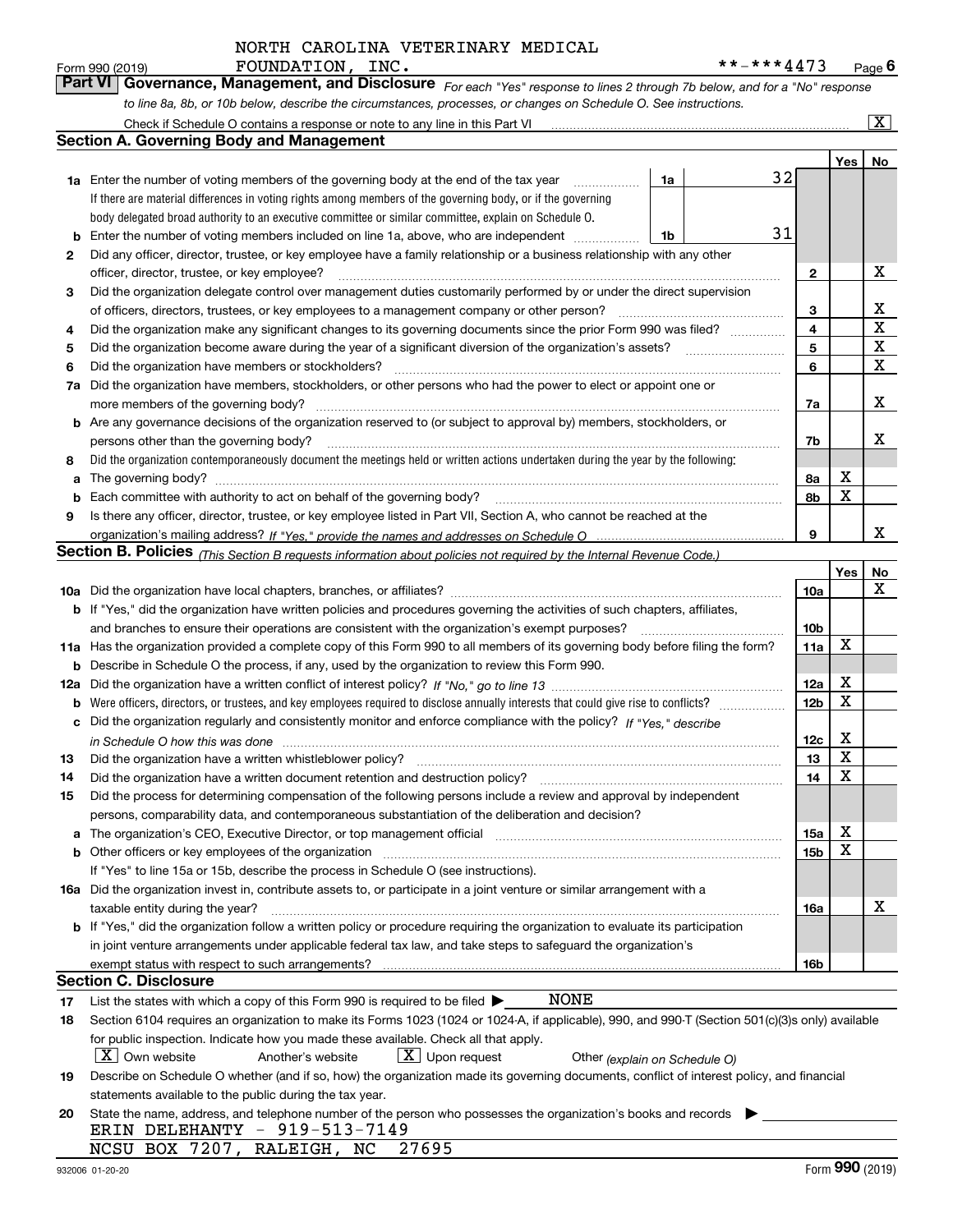#### Form 990 (2019) **FOUNDATION, INC.** \* \* - \* \* \* **4 4** 7 3 Page **7Part VII Compensation of Officers, Directors, Trustees, Key Employees, Highest Compensated Employees, and Independent Contractors**

#### Check if Schedule O contains a response or note to any line in this Part VII

**Section A. Officers, Directors, Trustees, Key Employees, and Highest Compensated Employees**

**1a**  Complete this table for all persons required to be listed. Report compensation for the calendar year ending with or within the organization's tax year. **•** List all of the organization's current officers, directors, trustees (whether individuals or organizations), regardless of amount of compensation.

Enter -0- in columns (D), (E), and (F) if no compensation was paid.

● List all of the organization's **current** key employees, if any. See instructions for definition of "key employee."<br>● List the organization's five current bighest compensated employees (other than an officer, director, t

• List the organization's five current highest compensated employees (other than an officer, director, trustee, or key employee) who received report-■ List the organization's five current highest compensated employees (other than an officer, director, trustee, or key employee) who received report-<br>able compensation (Box 5 of Form W-2 and/or Box 7 of Form 1099-MISC) of

**•** List all of the organization's former officers, key employees, and highest compensated employees who received more than \$100,000 of reportable compensation from the organization and any related organizations.

**former directors or trustees**  ¥ List all of the organization's that received, in the capacity as a former director or trustee of the organization, more than \$10,000 of reportable compensation from the organization and any related organizations.

See instructions for the order in which to list the persons above.

Check this box if neither the organization nor any related organization compensated any current officer, director, or trustee.

| (A)                                      | (B)                    |                                |                                                                  | (C)      |              |                                  |        | (D)             | (E)                              | (F)                      |
|------------------------------------------|------------------------|--------------------------------|------------------------------------------------------------------|----------|--------------|----------------------------------|--------|-----------------|----------------------------------|--------------------------|
| Name and title                           | Average                |                                | (do not check more than one                                      | Position |              |                                  |        | Reportable      | Reportable                       | Estimated                |
|                                          | hours per              |                                | box, unless person is both an<br>officer and a director/trustee) |          |              |                                  |        | compensation    | compensation                     | amount of                |
|                                          | week                   |                                |                                                                  |          |              |                                  |        | from<br>the     | from related                     | other                    |
|                                          | (list any<br>hours for |                                |                                                                  |          |              |                                  |        | organization    | organizations<br>(W-2/1099-MISC) | compensation<br>from the |
|                                          | related                |                                |                                                                  |          |              |                                  |        | (W-2/1099-MISC) |                                  | organization             |
|                                          | organizations          |                                |                                                                  |          |              |                                  |        |                 |                                  | and related              |
|                                          | below                  | Individual trustee or director | Institutional trustee                                            |          | Key employee |                                  |        |                 |                                  | organizations            |
|                                          | line)                  |                                |                                                                  | Officer  |              | Highest compensated<br> employee | Former |                 |                                  |                          |
| (1)<br>SANDRA W. ALFORD                  | 1.00                   |                                |                                                                  |          |              |                                  |        |                 |                                  |                          |
| <b>DIRECTOR</b>                          |                        | $\rm X$                        |                                                                  |          |              |                                  |        | 0.              | 0.                               | $0_{.}$                  |
| (2)<br><b>HELEN</b><br><b>BALLENTINE</b> | 1.00                   |                                |                                                                  |          |              |                                  |        |                 |                                  |                          |
| <b>DIRECTOR</b>                          |                        | $\overline{\textbf{X}}$        |                                                                  |          |              |                                  |        | 0.              | $\mathbf 0$ .                    | $\mathbf 0$ .            |
| FRANCES B. BRYAN<br>(3)                  | 1.00                   |                                |                                                                  |          |              |                                  |        |                 |                                  |                          |
| <b>DIRECTOR</b>                          |                        | $\rm X$                        |                                                                  |          |              |                                  |        | 0.              | $\mathbf 0$ .                    | $\mathbf 0$ .            |
| CYNTHIA<br><b>CLARK</b><br>(4)           | 1.00                   |                                |                                                                  |          |              |                                  |        |                 |                                  |                          |
| <b>DIRECTOR</b>                          |                        | $\overline{\textbf{X}}$        |                                                                  |          |              |                                  |        | 0.              | 0.                               | $\mathbf 0$ .            |
| CHARLES D. COLLINS JR.<br>(5)            | 1.00                   |                                |                                                                  |          |              |                                  |        |                 |                                  |                          |
| <b>DIRECTOR</b>                          |                        | $\rm X$                        |                                                                  |          |              |                                  |        | 0.              | $\mathbf 0$ .                    | $\mathbf 0$ .            |
| (6)<br>PAULA DICKERSON                   | 1.00                   |                                |                                                                  |          |              |                                  |        |                 |                                  |                          |
| <b>DIRECTOR</b>                          |                        | $\overline{\textbf{X}}$        |                                                                  |          |              |                                  |        | 0.              | $\mathbf 0$ .                    | $\mathbf 0$ .            |
| <b>DOWNEY</b><br>(7)<br><b>BRYAN</b>     | 1.00                   |                                |                                                                  |          |              |                                  |        |                 |                                  |                          |
| <b>DIRECTOR</b>                          |                        | $\mathbf x$                    |                                                                  |          |              |                                  |        | 0.              | $\mathbf 0$ .                    | $0_{.}$                  |
| C. DAVID EDWARDS<br>(8)                  | 1.00                   |                                |                                                                  |          |              |                                  |        |                 |                                  |                          |
| <b>DIRECTOR</b>                          |                        | X                              |                                                                  |          |              |                                  |        | 0.              | $\mathbf 0$ .                    | $\mathbf 0$ .            |
| $(9)$ APRIL<br><b>ESHELMAN</b>           | 1.00                   |                                |                                                                  |          |              |                                  |        |                 |                                  |                          |
| <b>DIRECTOR</b>                          |                        | $\mathbf x$                    |                                                                  |          |              |                                  |        | 0.              | $\mathbf 0$ .                    | $0_{.}$                  |
| (10) CAROLE<br>GAILOR                    | 1.00                   |                                |                                                                  |          |              |                                  |        |                 |                                  |                          |
| <b>DIRECTOR</b>                          |                        | X                              |                                                                  |          |              |                                  |        | 0.              | $\mathbf 0$ .                    | $\mathbf 0$ .            |
| $(11)$ KATHE<br>GARRISON                 | 1.00                   |                                |                                                                  |          |              |                                  |        |                 |                                  |                          |
| <b>DIRECTOR</b>                          |                        | $\mathbf X$                    |                                                                  |          |              |                                  |        | $\mathbf 0$ .   | $\mathbf 0$ .                    | $0_{.}$                  |
| (12) KADY M. GJESSING                    | 1.00                   |                                |                                                                  |          |              |                                  |        |                 |                                  |                          |
| <b>DIRECTOR</b>                          |                        | X                              |                                                                  |          |              |                                  |        | 0.              | 0.                               | $\mathbf 0$ .            |
| (13) MARCIA<br>GORRELL-KORNEGAY          | 1.00                   |                                |                                                                  |          |              |                                  |        |                 |                                  |                          |
| <b>DIRECTOR</b>                          |                        | $\mathbf X$                    |                                                                  |          |              |                                  |        | 0.              | 0.                               | $\mathbf 0$ .            |
| (14) CHESSIE<br><b>GREEN</b>             | 1.00                   |                                |                                                                  |          |              |                                  |        |                 |                                  |                          |
| <b>DIRECTOR</b>                          |                        | X                              |                                                                  |          |              |                                  |        | 0.              | 0.                               | $\mathbf 0$ .            |
| (15) NATHANIEL M. HYDE                   | 1.00                   |                                |                                                                  |          |              |                                  |        |                 |                                  |                          |
| <b>DIRECTOR</b>                          |                        | $\rm X$                        |                                                                  |          |              |                                  |        | $\mathbf 0$ .   | $\mathbf 0$ .                    | $\mathbf 0$ .            |
| $(16)$ DAVID<br>KNIGHT                   | 1.00                   |                                |                                                                  |          |              |                                  |        |                 |                                  |                          |
| <b>DIRECTOR</b>                          |                        | X                              |                                                                  |          |              |                                  |        | 0.              | $\mathbf 0$ .                    | $\mathbf 0$ .            |
| $(17)$ CATHY<br>MAREADY                  | 1.00                   |                                |                                                                  |          |              |                                  |        |                 |                                  |                          |
| <b>DIRECTOR</b>                          |                        | $\rm X$                        |                                                                  |          |              |                                  |        | $\mathbf 0$ .   | $\mathbf 0$ .                    | $\mathbf 0$ .            |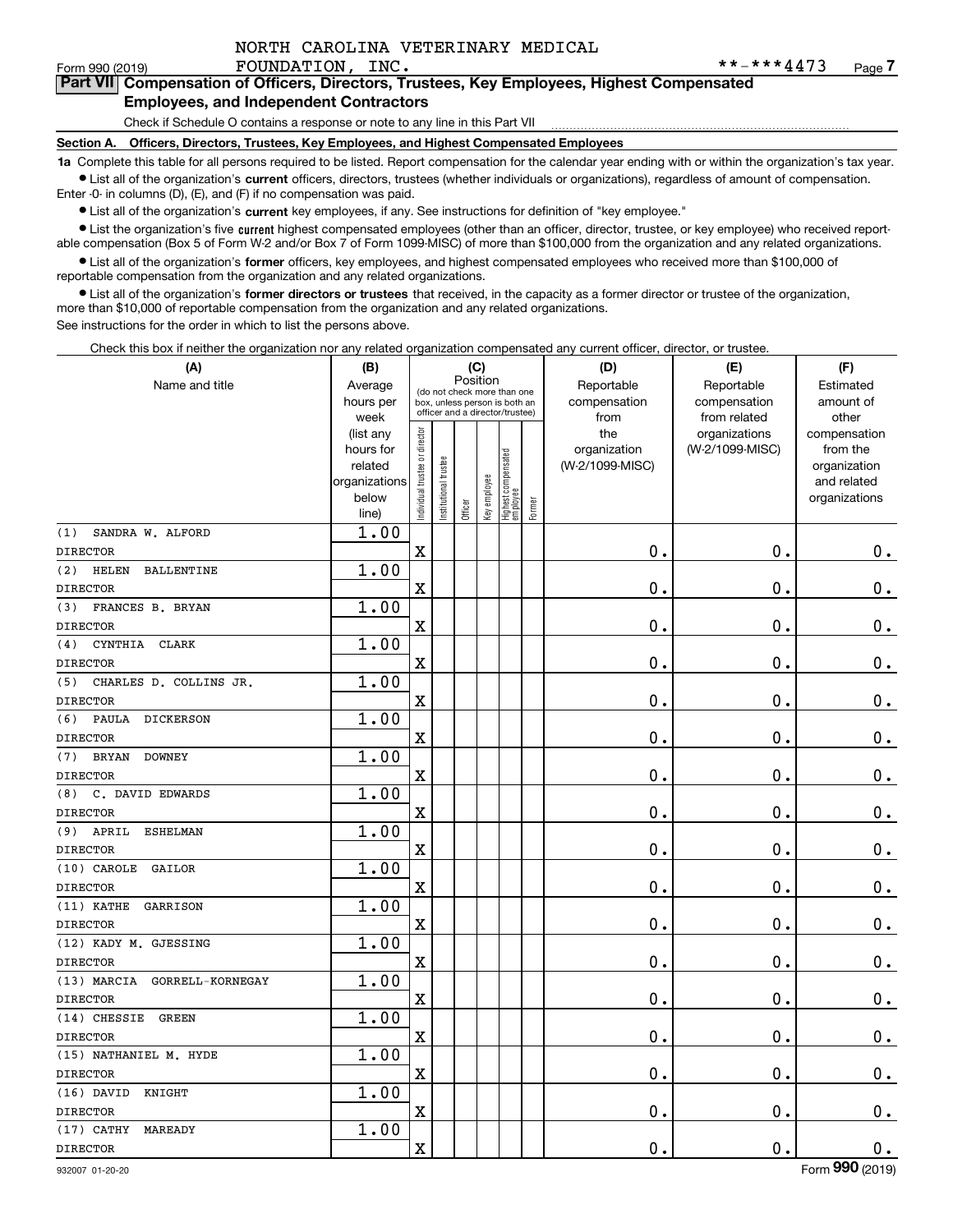| FOUNDATION, INC.<br>Form 990 (2019)                                                                                                                                                                                                                         |                                                                      |                                |                        |         |                 |                                                                                                 |        |                                           | **-***4473                                        |                  |              | Page $8$                                                                 |
|-------------------------------------------------------------------------------------------------------------------------------------------------------------------------------------------------------------------------------------------------------------|----------------------------------------------------------------------|--------------------------------|------------------------|---------|-----------------|-------------------------------------------------------------------------------------------------|--------|-------------------------------------------|---------------------------------------------------|------------------|--------------|--------------------------------------------------------------------------|
| <b>Part VII</b><br>Section A. Officers, Directors, Trustees, Key Employees, and Highest Compensated Employees (continued)                                                                                                                                   |                                                                      |                                |                        |         |                 |                                                                                                 |        |                                           |                                                   |                  |              |                                                                          |
| (A)<br>Name and title                                                                                                                                                                                                                                       | (B)<br>Average<br>hours per<br>week                                  |                                |                        |         | (C)<br>Position | (do not check more than one<br>box, unless person is both an<br>officer and a director/trustee) |        | (D)<br>Reportable<br>compensation<br>from | (E)<br>Reportable<br>compensation<br>from related |                  |              | (F)<br>Estimated<br>amount of<br>other                                   |
|                                                                                                                                                                                                                                                             | (list any<br>hours for<br>related<br>organizations<br>below<br>line) | Individual trustee or director | In stitutional trustee | Officer | Key employee    | Highest compensated<br>employee                                                                 | Former | the<br>organization<br>(W-2/1099-MISC)    | organizations<br>(W-2/1099-MISC)                  |                  |              | compensation<br>from the<br>organization<br>and related<br>organizations |
| (18) WENDELL H. MURPHY, III<br><b>DIRECTOR</b>                                                                                                                                                                                                              | 1.00                                                                 | X                              |                        |         |                 |                                                                                                 |        | 0.                                        |                                                   | 0.               |              | 0.                                                                       |
| (19) CINDY NORD                                                                                                                                                                                                                                             | 1.00                                                                 |                                |                        |         |                 |                                                                                                 |        |                                           |                                                   |                  |              |                                                                          |
| <b>DIRECTOR</b>                                                                                                                                                                                                                                             |                                                                      | X                              |                        |         |                 |                                                                                                 |        | 0.                                        |                                                   | 0.               |              | 0.                                                                       |
| (20) SARAH H. O'HANLON<br><b>DIRECTOR</b>                                                                                                                                                                                                                   | 1.00                                                                 | X                              |                        |         |                 |                                                                                                 |        | 0.                                        |                                                   | 0.               |              | 0.                                                                       |
| (21) GERALD<br><b>OWENS</b><br><b>DIRECTOR</b>                                                                                                                                                                                                              | 1.00                                                                 | X                              |                        |         |                 |                                                                                                 |        | 0.                                        |                                                   | 0.               |              | 0.                                                                       |
| $(22)$ EMILY<br>RAGSDALE<br><b>DIRECTOR</b>                                                                                                                                                                                                                 | 1.00                                                                 | X                              |                        |         |                 |                                                                                                 |        | 0.                                        |                                                   | 0.               |              | 0.                                                                       |
| (23) RANDOLPH REID<br><b>DIRECTOR</b>                                                                                                                                                                                                                       | 1.00                                                                 | X                              |                        |         |                 |                                                                                                 |        | 0.                                        |                                                   | 0.               |              | 0.                                                                       |
| (24) THOMAS H. SMITH<br><b>DIRECTOR</b>                                                                                                                                                                                                                     | 1.00                                                                 | X                              |                        |         |                 |                                                                                                 |        | 0.                                        |                                                   | 0.               |              | 0.                                                                       |
| (25) RANDALL<br><b>STOECKER</b>                                                                                                                                                                                                                             | 1.00                                                                 |                                |                        |         |                 |                                                                                                 |        |                                           |                                                   |                  |              |                                                                          |
| <b>DIRECTOR</b>                                                                                                                                                                                                                                             |                                                                      | X                              |                        |         |                 |                                                                                                 |        | 0.                                        |                                                   | 0.               |              | $0$ .                                                                    |
| (26) WILLIAM B. THOMPSON, JR.<br><b>DIRECTOR</b>                                                                                                                                                                                                            | 1.00                                                                 | $\mathbf X$                    |                        |         |                 |                                                                                                 |        | 0.                                        |                                                   | 0.               |              |                                                                          |
|                                                                                                                                                                                                                                                             |                                                                      |                                |                        |         |                 |                                                                                                 |        | $\overline{0}$ .                          |                                                   | $\overline{0}$ . |              | 0.<br>0.                                                                 |
| 1b Subtotal<br>c Total from continuation sheets to Part VII, Section A                                                                                                                                                                                      |                                                                      |                                |                        |         |                 |                                                                                                 |        | 0.                                        | 622,041.                                          |                  |              | 103,766.                                                                 |
| d Total (add lines 1b and 1c)<br>Total number of individuals (including but not limited to those listed above) who received more than \$100,000 of reportable<br>$\mathbf{2}$                                                                               |                                                                      |                                |                        |         |                 |                                                                                                 |        | $\mathbf 0$ .                             | 622,041.                                          |                  |              | $\overline{103}$ , 766.                                                  |
| compensation from the organization                                                                                                                                                                                                                          |                                                                      |                                |                        |         |                 |                                                                                                 |        |                                           |                                                   |                  |              | 0                                                                        |
| 3                                                                                                                                                                                                                                                           |                                                                      |                                |                        |         |                 |                                                                                                 |        |                                           |                                                   |                  |              | No<br>Yes                                                                |
| Did the organization list any former officer, director, trustee, key employee, or highest compensated employee on                                                                                                                                           |                                                                      |                                |                        |         |                 |                                                                                                 |        |                                           |                                                   |                  | 3            | x                                                                        |
| For any individual listed on line 1a, is the sum of reportable compensation and other compensation from the organization<br>4                                                                                                                               |                                                                      |                                |                        |         |                 |                                                                                                 |        |                                           |                                                   |                  |              |                                                                          |
|                                                                                                                                                                                                                                                             |                                                                      |                                |                        |         |                 |                                                                                                 |        |                                           |                                                   |                  | 4            | х                                                                        |
| Did any person listed on line 1a receive or accrue compensation from any unrelated organization or individual for services<br>5                                                                                                                             |                                                                      |                                |                        |         |                 |                                                                                                 |        |                                           |                                                   |                  |              |                                                                          |
| <b>Section B. Independent Contractors</b>                                                                                                                                                                                                                   |                                                                      |                                |                        |         |                 |                                                                                                 |        |                                           |                                                   |                  | 5            | X                                                                        |
| Complete this table for your five highest compensated independent contractors that received more than \$100,000 of compensation from<br>1<br>the organization. Report compensation for the calendar year ending with or within the organization's tax year. |                                                                      |                                |                        |         |                 |                                                                                                 |        |                                           |                                                   |                  |              |                                                                          |
| (A)                                                                                                                                                                                                                                                         |                                                                      |                                |                        |         |                 |                                                                                                 |        | (B)                                       |                                                   |                  | (C)          |                                                                          |
| Name and business address                                                                                                                                                                                                                                   |                                                                      |                                | <b>NONE</b>            |         |                 |                                                                                                 |        | Description of services                   |                                                   |                  | Compensation |                                                                          |
|                                                                                                                                                                                                                                                             |                                                                      |                                |                        |         |                 |                                                                                                 |        |                                           |                                                   |                  |              |                                                                          |
|                                                                                                                                                                                                                                                             |                                                                      |                                |                        |         |                 |                                                                                                 |        |                                           |                                                   |                  |              |                                                                          |
|                                                                                                                                                                                                                                                             |                                                                      |                                |                        |         |                 |                                                                                                 |        |                                           |                                                   |                  |              |                                                                          |
|                                                                                                                                                                                                                                                             |                                                                      |                                |                        |         |                 |                                                                                                 |        |                                           |                                                   |                  |              |                                                                          |
|                                                                                                                                                                                                                                                             |                                                                      |                                |                        |         |                 |                                                                                                 |        |                                           |                                                   |                  |              |                                                                          |

**2**Total number of independent contractors (including but not limited to those listed above) who received more than S100,000 of compensation from the organization  $\rightarrow$  0<br>SEE PART VII SECTION A CONTINUATION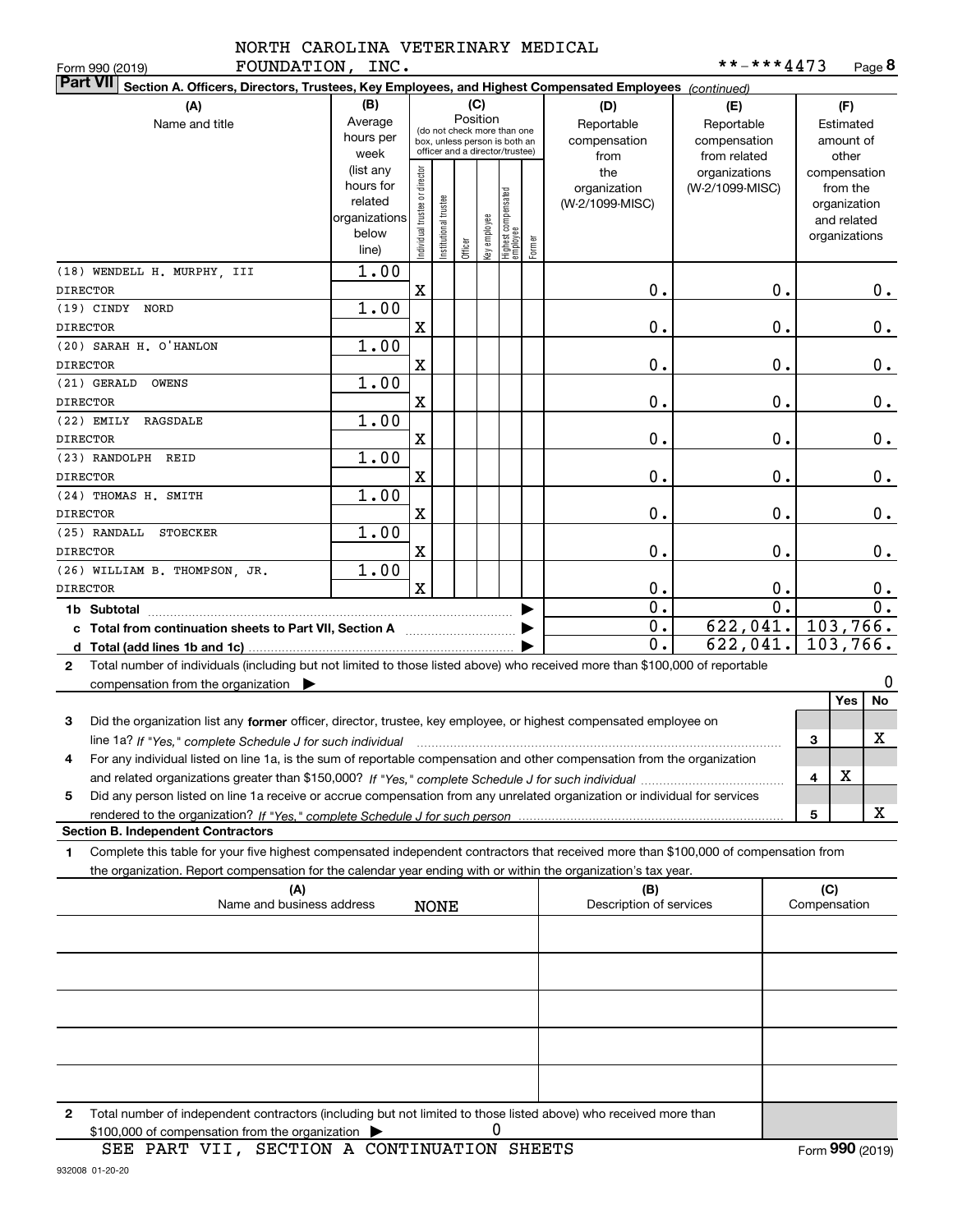|                  | NORTH CAROLINA VETERINARY MEDICAL |            |
|------------------|-----------------------------------|------------|
| FOUNDATION, INC. |                                   | **-***4473 |

| FOUNDATION, INC.<br>Form 990                                                                                              |                |                                |                       |                         |              |                              |        |                 | **-***4473                    |                          |
|---------------------------------------------------------------------------------------------------------------------------|----------------|--------------------------------|-----------------------|-------------------------|--------------|------------------------------|--------|-----------------|-------------------------------|--------------------------|
| <b>Part VII</b><br>Section A. Officers, Directors, Trustees, Key Employees, and Highest Compensated Employees (continued) |                |                                |                       |                         |              |                              |        |                 |                               |                          |
| (A)                                                                                                                       | (B)            |                                |                       |                         | (C)          |                              |        | (D)             | (E)                           | (F)                      |
| Name and title                                                                                                            | Average        |                                |                       |                         | Position     |                              |        | Reportable      | Reportable                    | Estimated                |
|                                                                                                                           | hours          |                                |                       |                         |              | (check all that apply)       |        | compensation    | compensation                  | amount of                |
|                                                                                                                           | per<br>week    |                                |                       |                         |              |                              |        | from<br>the     | from related<br>organizations | other                    |
|                                                                                                                           | (list any      |                                |                       |                         |              |                              |        | organization    | (W-2/1099-MISC)               | compensation<br>from the |
|                                                                                                                           | hours for      |                                |                       |                         |              |                              |        | (W-2/1099-MISC) |                               | organization             |
|                                                                                                                           | related        |                                |                       |                         |              |                              |        |                 |                               | and related              |
|                                                                                                                           | organizations  |                                |                       |                         |              |                              |        |                 |                               | organizations            |
|                                                                                                                           | below<br>line) | Individual trustee or director | Institutional trustee | Officer                 | Key employee | Highest compensated employee | Former |                 |                               |                          |
| (27) RUNYON<br>TYLER                                                                                                      | 1.00           |                                |                       |                         |              |                              |        |                 |                               |                          |
| <b>DIRECTOR</b>                                                                                                           |                | $\mathbf X$                    |                       |                         |              |                              |        | 0.              | 0.                            | 0.                       |
| (28) BETTY B. WHEELER                                                                                                     | 1.00           |                                |                       |                         |              |                              |        |                 |                               |                          |
| <b>DIRECTOR</b>                                                                                                           |                | $\mathbf X$                    |                       |                         |              |                              |        | 0.              | 0.                            | $\pmb{0}$ .              |
| (29) JUDITH K. GRAINGER                                                                                                   | 1.00           |                                |                       |                         |              |                              |        |                 |                               |                          |
| PRESIDENT                                                                                                                 |                | $\mathbf X$                    |                       | $\mathbf X$             |              |                              |        | 0.              | 0.                            | $\pmb{0}$ .              |
| $(30)$ CLIFF<br>LEATH                                                                                                     | 1.00           |                                |                       |                         |              |                              |        |                 |                               |                          |
| IMMEDIATE PAST PRESIDENT                                                                                                  |                | $\mathbf X$                    |                       | $\rm X$                 |              |                              |        | $0$ .           | 0.                            | $0$ .                    |
| (31) MARY PELOQUIN-DODD                                                                                                   | 1.00           |                                |                       |                         |              |                              |        |                 |                               |                          |
| <b>TREASURER</b>                                                                                                          | 40.00          | $\mathbf X$                    |                       | $\rm X$                 |              |                              |        | $\mathbf 0$ .   | 324,921.                      | 43,521.                  |
| $(32)$ SUSAN<br>WARD                                                                                                      | 1.00           |                                |                       |                         |              |                              |        |                 |                               |                          |
| VICE PRESIDENT                                                                                                            |                | $\mathbf{x}$                   |                       | $\overline{\textbf{X}}$ |              |                              |        | 0.              | 0.                            | $0$ .                    |
| (33) DIANNE<br>DUNNING                                                                                                    | 1.00           |                                |                       |                         |              |                              |        |                 |                               |                          |
| <b>SECRETARY</b>                                                                                                          | 40.00          |                                |                       | X                       |              |                              |        | $\mathbf 0$ .   | 160,264.                      | 27,600.                  |
| (34) ERIN DELEHANTY                                                                                                       | 1.00           |                                |                       |                         |              |                              |        |                 |                               |                          |
| ASSISTANT TREASURER                                                                                                       | 40.00          |                                |                       | X                       |              |                              |        | $\mathbf 0$ .   | 136,856.                      | 32,645.                  |
|                                                                                                                           |                |                                |                       |                         |              |                              |        |                 |                               |                          |
|                                                                                                                           |                |                                |                       |                         |              |                              |        |                 |                               |                          |
|                                                                                                                           |                |                                |                       |                         |              |                              |        |                 |                               |                          |
|                                                                                                                           |                |                                |                       |                         |              |                              |        |                 |                               |                          |
|                                                                                                                           |                |                                |                       |                         |              |                              |        |                 |                               |                          |
|                                                                                                                           |                |                                |                       |                         |              |                              |        |                 |                               |                          |
|                                                                                                                           |                |                                |                       |                         |              |                              |        |                 |                               |                          |
|                                                                                                                           |                |                                |                       |                         |              |                              |        |                 |                               |                          |
|                                                                                                                           |                |                                |                       |                         |              |                              |        |                 |                               |                          |
|                                                                                                                           |                |                                |                       |                         |              |                              |        |                 |                               |                          |
|                                                                                                                           |                |                                |                       |                         |              |                              |        |                 |                               |                          |
|                                                                                                                           |                |                                |                       |                         |              |                              |        |                 |                               |                          |
|                                                                                                                           |                |                                |                       |                         |              |                              |        |                 |                               |                          |
|                                                                                                                           |                |                                |                       |                         |              |                              |        |                 |                               |                          |
|                                                                                                                           |                |                                |                       |                         |              |                              |        |                 |                               |                          |
|                                                                                                                           |                |                                |                       |                         |              |                              |        |                 |                               |                          |
|                                                                                                                           |                |                                |                       |                         |              |                              |        |                 |                               |                          |
|                                                                                                                           |                |                                |                       |                         |              |                              |        |                 |                               |                          |
|                                                                                                                           |                |                                |                       |                         |              |                              |        |                 |                               |                          |
|                                                                                                                           |                |                                |                       |                         |              |                              |        |                 |                               |                          |
|                                                                                                                           |                |                                |                       |                         |              |                              |        |                 |                               |                          |
|                                                                                                                           |                |                                |                       |                         |              |                              |        |                 |                               |                          |
|                                                                                                                           |                |                                |                       |                         |              |                              |        |                 |                               |                          |
|                                                                                                                           |                |                                |                       |                         |              |                              |        |                 |                               |                          |
|                                                                                                                           |                |                                |                       |                         |              |                              |        |                 |                               | $622,041.$ 103,766.      |
|                                                                                                                           |                |                                |                       |                         |              |                              |        |                 |                               |                          |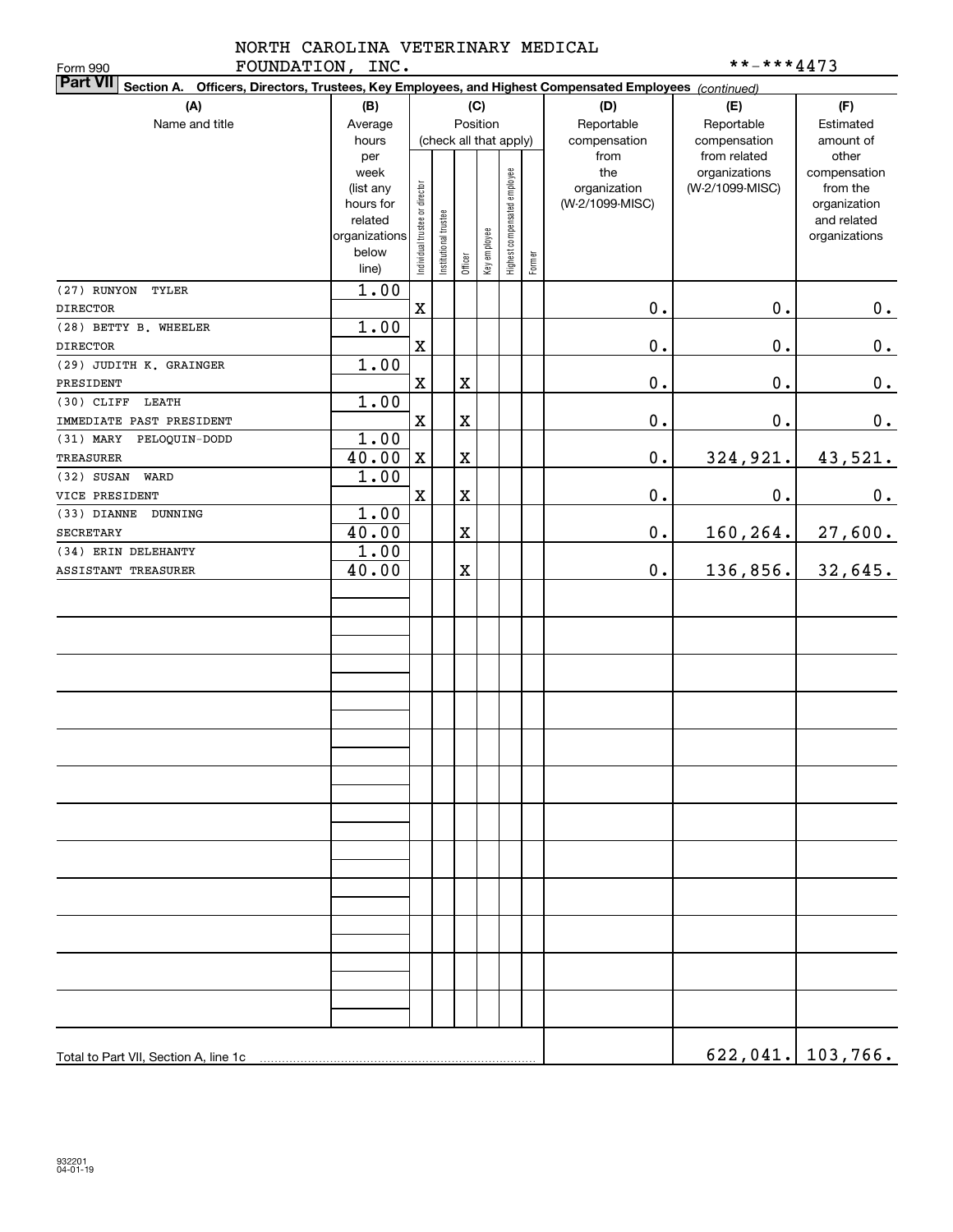FOUNDATION, INC.

| <b>Part VIII</b>                                          |    |    | <b>Statement of Revenue</b>                                                               |                      |                      |                                              |                                      |                                                                 |
|-----------------------------------------------------------|----|----|-------------------------------------------------------------------------------------------|----------------------|----------------------|----------------------------------------------|--------------------------------------|-----------------------------------------------------------------|
|                                                           |    |    | Check if Schedule O contains a response or note to any line in this Part VIII             |                      |                      |                                              |                                      |                                                                 |
|                                                           |    |    |                                                                                           |                      | (A)<br>Total revenue | (B)<br>Related or exempt<br>function revenue | (C)<br>Unrelated<br>business revenue | (D)<br>Revenue excluded<br>from tax under<br>sections 512 - 514 |
|                                                           |    |    | 1 a Federated campaigns<br>1a                                                             |                      |                      |                                              |                                      |                                                                 |
| Contributions, Gifts, Grants<br>and Other Similar Amounts |    |    | <b>b</b> Membership dues<br>1b                                                            |                      |                      |                                              |                                      |                                                                 |
|                                                           |    |    | c Fundraising events<br>1c                                                                |                      |                      |                                              |                                      |                                                                 |
|                                                           |    |    | d Related organizations<br>1d                                                             |                      |                      |                                              |                                      |                                                                 |
|                                                           |    |    | e Government grants (contributions)<br>1e                                                 |                      |                      |                                              |                                      |                                                                 |
|                                                           |    |    | f All other contributions, gifts, grants, and                                             |                      |                      |                                              |                                      |                                                                 |
|                                                           |    |    | similar amounts not included above<br>1f                                                  | 6,974,762.           |                      |                                              |                                      |                                                                 |
|                                                           |    |    | $1g$ $\frac{1}{3}$<br>Noncash contributions included in lines 1a-1f                       | 410,788.             |                      |                                              |                                      |                                                                 |
|                                                           |    |    |                                                                                           |                      | 6,974,762.           |                                              |                                      |                                                                 |
|                                                           |    |    |                                                                                           | <b>Business Code</b> |                      |                                              |                                      |                                                                 |
|                                                           |    | 2a | <u> 1989 - Johann Stein, mars an de Frankrik (f. 1989)</u>                                |                      |                      |                                              |                                      |                                                                 |
|                                                           |    | b  | the control of the control of the control of the control of the control of the control of |                      |                      |                                              |                                      |                                                                 |
|                                                           |    | с  | <u> 1989 - Johann Barn, mars an t-Amerikaansk politiker (</u>                             |                      |                      |                                              |                                      |                                                                 |
|                                                           |    | d  | <u> 1989 - Johann Barn, amerikansk politiker (</u>                                        |                      |                      |                                              |                                      |                                                                 |
| Program Service<br>Revenue                                |    | е  |                                                                                           |                      |                      |                                              |                                      |                                                                 |
|                                                           |    |    | f All other program service revenue                                                       |                      |                      |                                              |                                      |                                                                 |
|                                                           |    |    |                                                                                           | ▶                    |                      |                                              |                                      |                                                                 |
|                                                           | 3  |    | Investment income (including dividends, interest, and                                     |                      |                      |                                              |                                      |                                                                 |
|                                                           |    |    |                                                                                           |                      | 310,760.             |                                              |                                      | 310,760.                                                        |
|                                                           | 4  |    | Income from investment of tax-exempt bond proceeds                                        |                      |                      |                                              |                                      |                                                                 |
|                                                           | 5  |    | (i) Real                                                                                  | (ii) Personal        |                      |                                              |                                      |                                                                 |
|                                                           |    |    |                                                                                           |                      |                      |                                              |                                      |                                                                 |
|                                                           |    |    | 6 a Gross rents<br>l 6a<br>.                                                              |                      |                      |                                              |                                      |                                                                 |
|                                                           |    |    | 6b<br><b>b</b> Less: rental expenses $\ldots$<br>6c                                       |                      |                      |                                              |                                      |                                                                 |
|                                                           |    |    | c Rental income or (loss)<br>d Net rental income or (loss)                                |                      |                      |                                              |                                      |                                                                 |
|                                                           |    |    | (i) Securities<br>7 a Gross amount from sales of                                          | (ii) Other           |                      |                                              |                                      |                                                                 |
|                                                           |    |    | 4,670,354.<br>assets other than inventory<br>7a                                           |                      |                      |                                              |                                      |                                                                 |
|                                                           |    |    | <b>b</b> Less: cost or other basis                                                        |                      |                      |                                              |                                      |                                                                 |
|                                                           |    |    | $ 7b $ 3, 109, 295.<br>and sales expenses                                                 |                      |                      |                                              |                                      |                                                                 |
|                                                           |    |    | $ 7c $ 1, 561, 059.<br>c Gain or (loss)                                                   |                      |                      |                                              |                                      |                                                                 |
| Revenue                                                   |    |    |                                                                                           | ▶                    | 1,561,059.           |                                              |                                      | 1,561,059.                                                      |
| <b>Other</b>                                              |    |    | 8 a Gross income from fundraising events (not<br>including \$                             |                      |                      |                                              |                                      |                                                                 |
|                                                           |    |    | contributions reported on line 1c). See                                                   |                      |                      |                                              |                                      |                                                                 |
|                                                           |    |    | 8a                                                                                        |                      |                      |                                              |                                      |                                                                 |
|                                                           |    |    | 8b<br>b Less: direct expenses                                                             |                      |                      |                                              |                                      |                                                                 |
|                                                           |    |    | c Net income or (loss) from fundraising events                                            |                      |                      |                                              |                                      |                                                                 |
|                                                           |    |    | 9 a Gross income from gaming activities. See                                              |                      |                      |                                              |                                      |                                                                 |
|                                                           |    |    | 9a                                                                                        |                      |                      |                                              |                                      |                                                                 |
|                                                           |    |    | 9 <sub>b</sub>                                                                            |                      |                      |                                              |                                      |                                                                 |
|                                                           |    |    | c Net income or (loss) from gaming activities                                             |                      |                      |                                              |                                      |                                                                 |
|                                                           |    |    | 10 a Gross sales of inventory, less returns                                               |                      |                      |                                              |                                      |                                                                 |
|                                                           |    |    | 10a                                                                                       |                      |                      |                                              |                                      |                                                                 |
|                                                           |    |    | 10bl<br><b>b</b> Less: cost of goods sold                                                 |                      |                      |                                              |                                      |                                                                 |
|                                                           |    |    | c Net income or (loss) from sales of inventory                                            |                      |                      |                                              |                                      |                                                                 |
|                                                           |    |    |                                                                                           | <b>Business Code</b> |                      |                                              |                                      |                                                                 |
|                                                           |    |    | 11 a OTHER REVENUE                                                                        | 611710               | 13,941.              | 13,941.                                      |                                      |                                                                 |
| Miscellaneous<br>Revenue                                  |    | b  |                                                                                           |                      |                      |                                              |                                      |                                                                 |
|                                                           |    | с  |                                                                                           |                      |                      |                                              |                                      |                                                                 |
|                                                           |    |    |                                                                                           | ▶                    | 13,941.              |                                              |                                      |                                                                 |
|                                                           | 12 |    |                                                                                           |                      | 8,860,522.           | 13,941.                                      | 0.                                   | 1,871,819.                                                      |
|                                                           |    |    |                                                                                           |                      |                      |                                              |                                      | $000 \text{ cm}$                                                |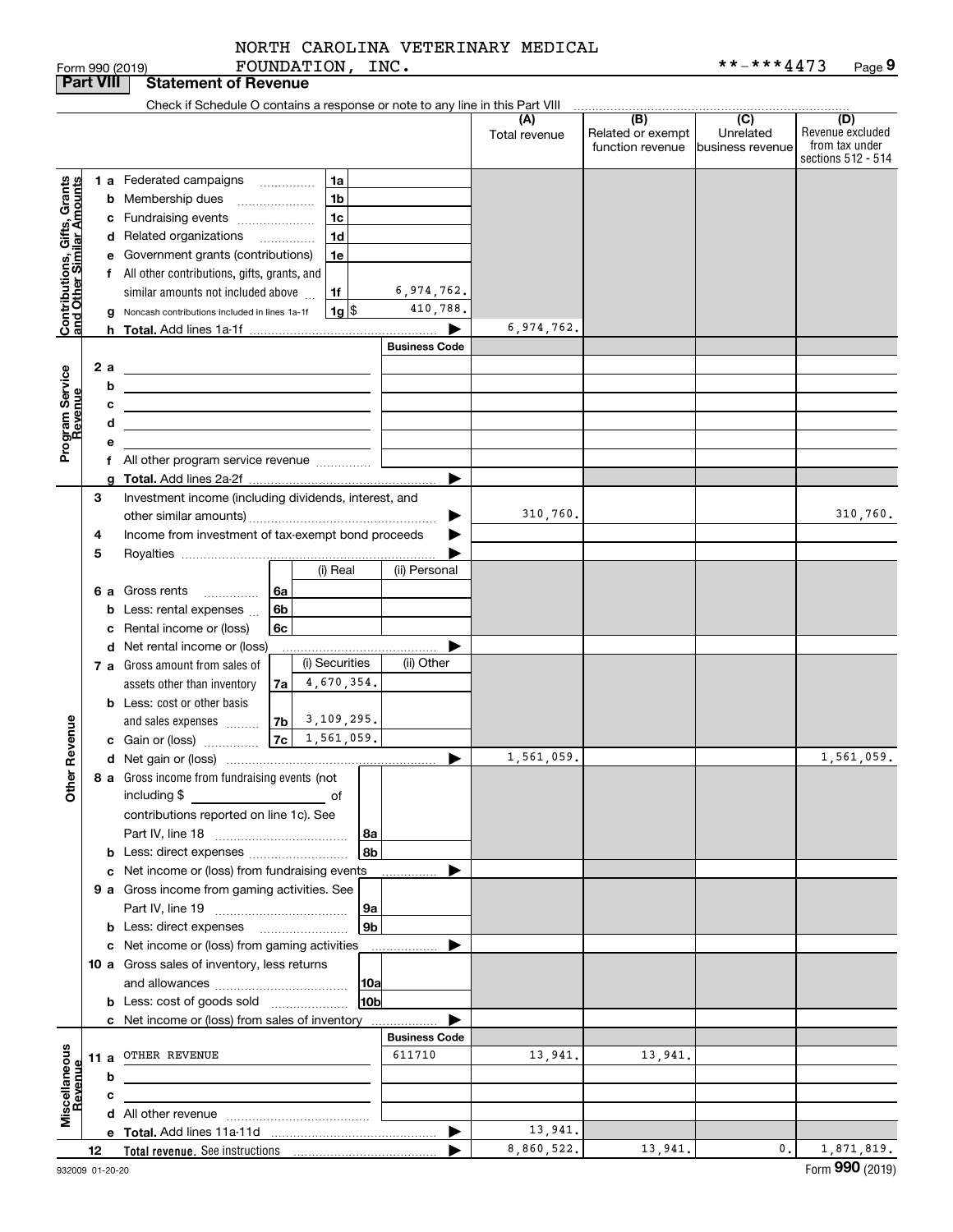#### Form 990 (2019) Page **Part IX Statement of Functional Expenses** FOUNDATION, INC. \*\*-\*\*\*4473 NORTH CAROLINA VETERINARY MEDICAL

|              | Section 501(c)(3) and 501(c)(4) organizations must complete all columns. All other organizations must complete column (A). |                         |                                 |                                    | $\overline{\mathbf{X}}$ |
|--------------|----------------------------------------------------------------------------------------------------------------------------|-------------------------|---------------------------------|------------------------------------|-------------------------|
|              | Check if Schedule O contains a response or note to any line in this Part IX                                                | (A)                     | (B)                             | (C)                                | (D)                     |
|              | Do not include amounts reported on lines 6b,<br>7b, 8b, 9b, and 10b of Part VIII.                                          | Total expenses          | Program service<br>expenses     | Management and<br>general expenses | Fundraising<br>expenses |
| 1            | Grants and other assistance to domestic organizations                                                                      |                         |                                 |                                    |                         |
|              | and domestic governments. See Part IV, line 21<br>$\mathbf{r}$                                                             | 1, 278, 854.            | 1,278,854.                      |                                    |                         |
| $\mathbf{2}$ | Grants and other assistance to domestic                                                                                    |                         |                                 |                                    |                         |
|              | individuals. See Part IV, line 22                                                                                          |                         |                                 |                                    |                         |
| 3            | Grants and other assistance to foreign                                                                                     |                         |                                 |                                    |                         |
|              | organizations, foreign governments, and foreign                                                                            |                         |                                 |                                    |                         |
|              | individuals. See Part IV, lines 15 and 16                                                                                  |                         |                                 |                                    |                         |
| 4            | Benefits paid to or for members                                                                                            |                         |                                 |                                    |                         |
| 5            | Compensation of current officers, directors,                                                                               |                         |                                 |                                    |                         |
|              |                                                                                                                            |                         |                                 |                                    |                         |
| 6            | Compensation not included above to disqualified                                                                            |                         |                                 |                                    |                         |
|              | persons (as defined under section 4958(f)(1)) and                                                                          |                         |                                 |                                    |                         |
|              | persons described in section 4958(c)(3)(B)<br>$\overline{\phantom{a}}$                                                     |                         |                                 |                                    |                         |
| 7            |                                                                                                                            | 335,676.                |                                 |                                    | 335,676.                |
| 8            | Pension plan accruals and contributions (include                                                                           |                         |                                 |                                    |                         |
|              | section 401(k) and 403(b) employer contributions)                                                                          |                         |                                 |                                    |                         |
| 9            |                                                                                                                            |                         |                                 |                                    |                         |
| 10           |                                                                                                                            |                         |                                 |                                    |                         |
| 11           | Fees for services (nonemployees):                                                                                          |                         |                                 |                                    |                         |
| a            |                                                                                                                            |                         |                                 |                                    |                         |
| b            |                                                                                                                            | 3,804.                  |                                 | 3,804.                             |                         |
| с            |                                                                                                                            | 44,500.                 |                                 | 44,500.                            |                         |
| d            |                                                                                                                            |                         |                                 |                                    |                         |
| е            | Professional fundraising services. See Part IV, line 17                                                                    |                         |                                 |                                    |                         |
| f            | Investment management fees                                                                                                 | 396,419.                |                                 | 396,419.                           |                         |
| g            | Other. (If line 11g amount exceeds 10% of line 25,                                                                         |                         |                                 |                                    |                         |
|              | column (A) amount, list line 11g expenses on Sch O.)                                                                       |                         |                                 |                                    |                         |
| 12           |                                                                                                                            | 7,327.                  | $\frac{3,471}{38,462}$          |                                    | 3,856.                  |
| 13           |                                                                                                                            | 68,552.                 |                                 |                                    | 30,090.                 |
| 14           |                                                                                                                            |                         |                                 |                                    |                         |
| 15           |                                                                                                                            |                         |                                 |                                    |                         |
| 16           |                                                                                                                            | 306.                    | 153.                            |                                    | 153.                    |
| 17           |                                                                                                                            | 90, 144.                | 77,952.                         |                                    | 12,192.                 |
| 18           | Payments of travel or entertainment expenses                                                                               |                         |                                 |                                    |                         |
|              | for any federal, state, or local public officials                                                                          |                         |                                 |                                    |                         |
| 19           | Conferences, conventions, and meetings                                                                                     | 19, 121.                | 13,549.                         |                                    | 5,572.                  |
| 20           | Interest                                                                                                                   |                         |                                 |                                    |                         |
| 21           |                                                                                                                            |                         |                                 |                                    |                         |
| 22           | Depreciation, depletion, and amortization                                                                                  | 69.                     |                                 | 69.                                |                         |
| 23           | Insurance                                                                                                                  |                         |                                 |                                    |                         |
| 24           | Other expenses. Itemize expenses not covered<br>above (List miscellaneous expenses on line 24e. If                         |                         |                                 |                                    |                         |
|              | line 24e amount exceeds 10% of line 25, column (A)                                                                         |                         |                                 |                                    |                         |
| a            | amount, list line 24e expenses on Schedule O.)<br>CAPITAL IMPROVEMENTS                                                     | 1,621,439.              | $\overline{1,621,439}$ .        |                                    |                         |
| b            | MISC SERVICES & FEES                                                                                                       | $\overline{734}$ , 015. | $\overline{698}$ , 5 <u>14.</u> | 540.                               | 34,961.                 |
| c            | <b>SUPPLIES</b>                                                                                                            | 218,953.                | 177,525.                        | 102.                               | 41,326.                 |
| d            | EQUIP RENTAL & MAINTENA                                                                                                    | 96, 105.                | 93,171.                         |                                    | 2,934.                  |
|              | SEE<br>SCH O<br>e All other expenses                                                                                       | 195,454.                | 125,960.                        |                                    | 69,494.                 |
| 25           | Total functional expenses. Add lines 1 through 24e                                                                         | 5, 110, 738.            | 4,129,050.                      | 445, 434.                          | 536, 254.               |
| 26           | Joint costs. Complete this line only if the organization                                                                   |                         |                                 |                                    |                         |
|              | reported in column (B) joint costs from a combined                                                                         |                         |                                 |                                    |                         |
|              | educational campaign and fundraising solicitation.                                                                         |                         |                                 |                                    |                         |
|              | Check here $\blacktriangleright$<br>if following SOP 98-2 (ASC 958-720)                                                    |                         |                                 |                                    |                         |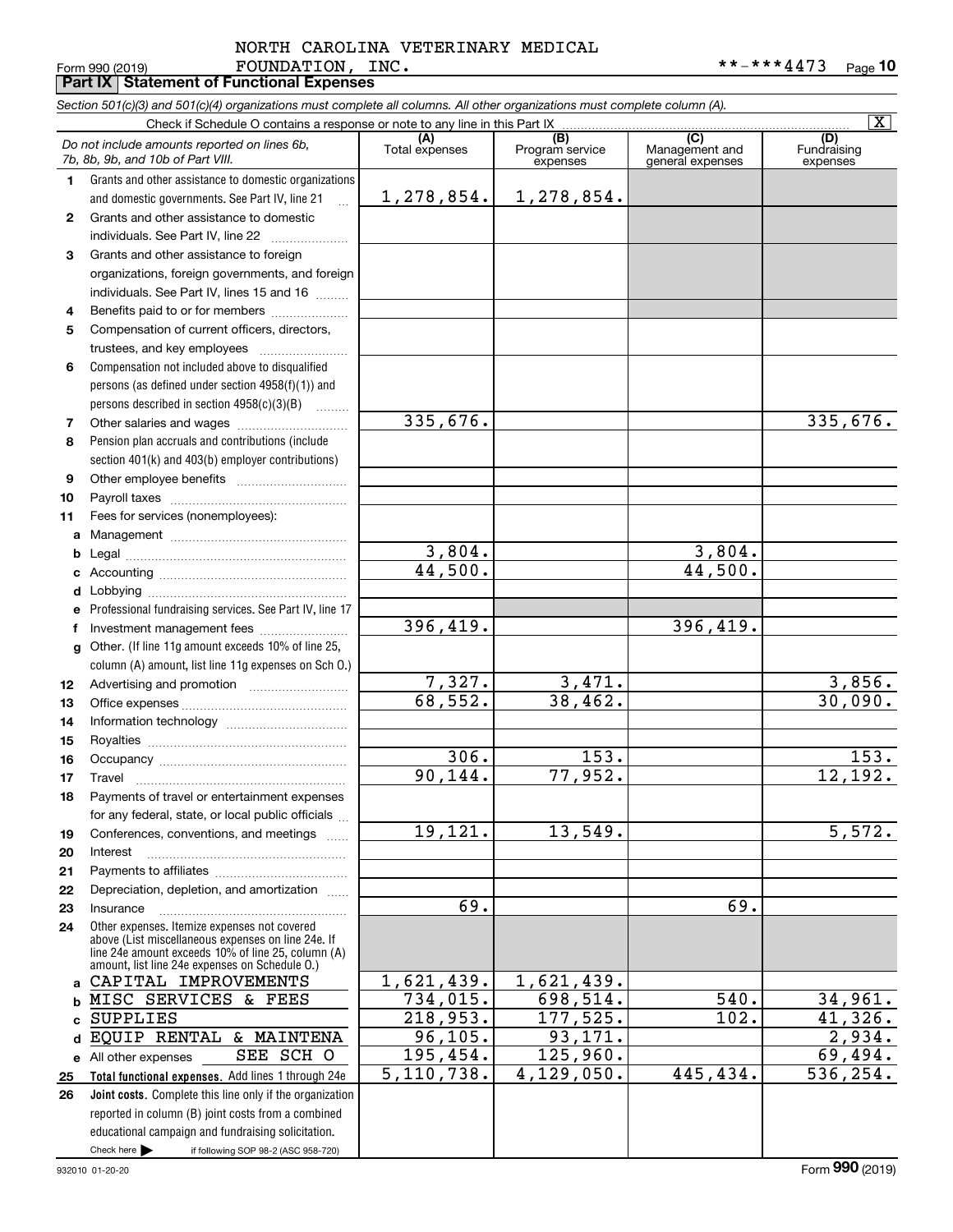**Part X Balance Sheet**

#### FOUNDATION, INC. NORTH CAROLINA VETERINARY MEDICAL

|                             |    |                                                                                                                                                                                                                                |  | (A)<br>Beginning of year |                         | (B)<br>End of year        |
|-----------------------------|----|--------------------------------------------------------------------------------------------------------------------------------------------------------------------------------------------------------------------------------|--|--------------------------|-------------------------|---------------------------|
|                             | 1  |                                                                                                                                                                                                                                |  |                          | 1                       |                           |
|                             | 2  |                                                                                                                                                                                                                                |  | 10, 745, 311.            | $\overline{2}$          | 15, 364, 857.             |
|                             | з  |                                                                                                                                                                                                                                |  | 317,787.                 | $\overline{\mathbf{3}}$ | 260, 388.                 |
|                             | 4  |                                                                                                                                                                                                                                |  |                          | $\overline{\mathbf{4}}$ |                           |
|                             | 5  | Loans and other receivables from any current or former officer, director,                                                                                                                                                      |  |                          |                         |                           |
|                             |    | trustee, key employee, creator or founder, substantial contributor, or 35%                                                                                                                                                     |  |                          |                         |                           |
|                             |    | controlled entity or family member of any of these persons                                                                                                                                                                     |  |                          | 5                       |                           |
|                             | 6  | Loans and other receivables from other disqualified persons (as defined                                                                                                                                                        |  |                          |                         |                           |
|                             |    | under section $4958(f)(1)$ , and persons described in section $4958(c)(3)(B)$                                                                                                                                                  |  |                          | 6                       |                           |
|                             | 7  |                                                                                                                                                                                                                                |  |                          | $\overline{7}$          |                           |
| Assets                      | 8  |                                                                                                                                                                                                                                |  |                          | 8                       |                           |
|                             | 9  | Prepaid expenses and deferred charges                                                                                                                                                                                          |  |                          | 9                       |                           |
|                             |    | <b>10a</b> Land, buildings, and equipment: cost or other                                                                                                                                                                       |  |                          |                         |                           |
|                             |    | basis. Complete Part VI of Schedule D  10a                                                                                                                                                                                     |  |                          |                         |                           |
|                             |    | <u>10b</u><br><b>b</b> Less: accumulated depreciation                                                                                                                                                                          |  |                          | 10 <sub>c</sub>         |                           |
|                             | 11 |                                                                                                                                                                                                                                |  |                          | 11                      |                           |
|                             | 12 |                                                                                                                                                                                                                                |  | 76, 255, 619.            | 12                      | 75,625,560.               |
|                             | 13 |                                                                                                                                                                                                                                |  |                          | 13                      |                           |
|                             | 14 |                                                                                                                                                                                                                                |  |                          | 14                      |                           |
|                             | 15 |                                                                                                                                                                                                                                |  | 121,134.                 | 15                      | 133, 432.                 |
|                             | 16 |                                                                                                                                                                                                                                |  | 87,439,851.              | 16                      | $\overline{91,384,237}$ . |
|                             | 17 |                                                                                                                                                                                                                                |  | 45,287.                  | 17                      | 7,300.                    |
|                             | 18 |                                                                                                                                                                                                                                |  |                          | 18                      |                           |
|                             | 19 | Deferred revenue manual contracts and contracts are all the contracts and contracts are contracted and contracts are contracted and contract are contracted and contract are contracted and contract are contracted and contra |  | 19                       |                         |                           |
|                             | 20 |                                                                                                                                                                                                                                |  |                          | 20                      |                           |
|                             | 21 | Escrow or custodial account liability. Complete Part IV of Schedule D                                                                                                                                                          |  |                          | 21                      |                           |
|                             | 22 | Loans and other payables to any current or former officer, director,                                                                                                                                                           |  |                          |                         |                           |
| Liabilities                 |    | trustee, key employee, creator or founder, substantial contributor, or 35%                                                                                                                                                     |  |                          |                         |                           |
|                             |    | controlled entity or family member of any of these persons                                                                                                                                                                     |  |                          | 22                      |                           |
|                             | 23 |                                                                                                                                                                                                                                |  |                          | 23                      |                           |
|                             | 24 | Unsecured notes and loans payable to unrelated third parties                                                                                                                                                                   |  |                          | 24                      |                           |
|                             | 25 | Other liabilities (including federal income tax, payables to related third                                                                                                                                                     |  |                          |                         |                           |
|                             |    | parties, and other liabilities not included on lines 17-24). Complete Part X                                                                                                                                                   |  | $556, 370$ $\cdot$ 25    |                         | 525, 366.                 |
|                             | 26 | of Schedule D<br>Total liabilities. Add lines 17 through 25                                                                                                                                                                    |  | $601, 657$ . 26          |                         | 532,666.                  |
|                             |    | Organizations that follow FASB ASC 958, check here $\blacktriangleright \boxed{X}$                                                                                                                                             |  |                          |                         |                           |
|                             |    | and complete lines 27, 28, 32, and 33.                                                                                                                                                                                         |  |                          |                         |                           |
|                             | 27 | Net assets without donor restrictions                                                                                                                                                                                          |  | 36,497,436.              | 27                      | 39, 517, 088.             |
|                             | 28 | Net assets with donor restrictions                                                                                                                                                                                             |  | 50, 340, 758.            | 28                      | $\overline{51,334,483.}$  |
|                             |    | Organizations that do not follow FASB ASC 958, check here $\blacktriangleright$                                                                                                                                                |  |                          |                         |                           |
|                             |    | and complete lines 29 through 33.                                                                                                                                                                                              |  |                          |                         |                           |
|                             | 29 |                                                                                                                                                                                                                                |  | 29                       |                         |                           |
|                             | 30 | Paid-in or capital surplus, or land, building, or equipment fund                                                                                                                                                               |  |                          | 30                      |                           |
|                             | 31 | Retained earnings, endowment, accumulated income, or other funds                                                                                                                                                               |  |                          | 31                      |                           |
| Net Assets or Fund Balances | 32 |                                                                                                                                                                                                                                |  | 86,838,194.              | 32                      | 90,851,571.               |
|                             | 33 |                                                                                                                                                                                                                                |  | 87,439,851.              | 33                      | $\overline{91,384,237}$ . |
|                             |    |                                                                                                                                                                                                                                |  |                          |                         | Form 990 (2019)           |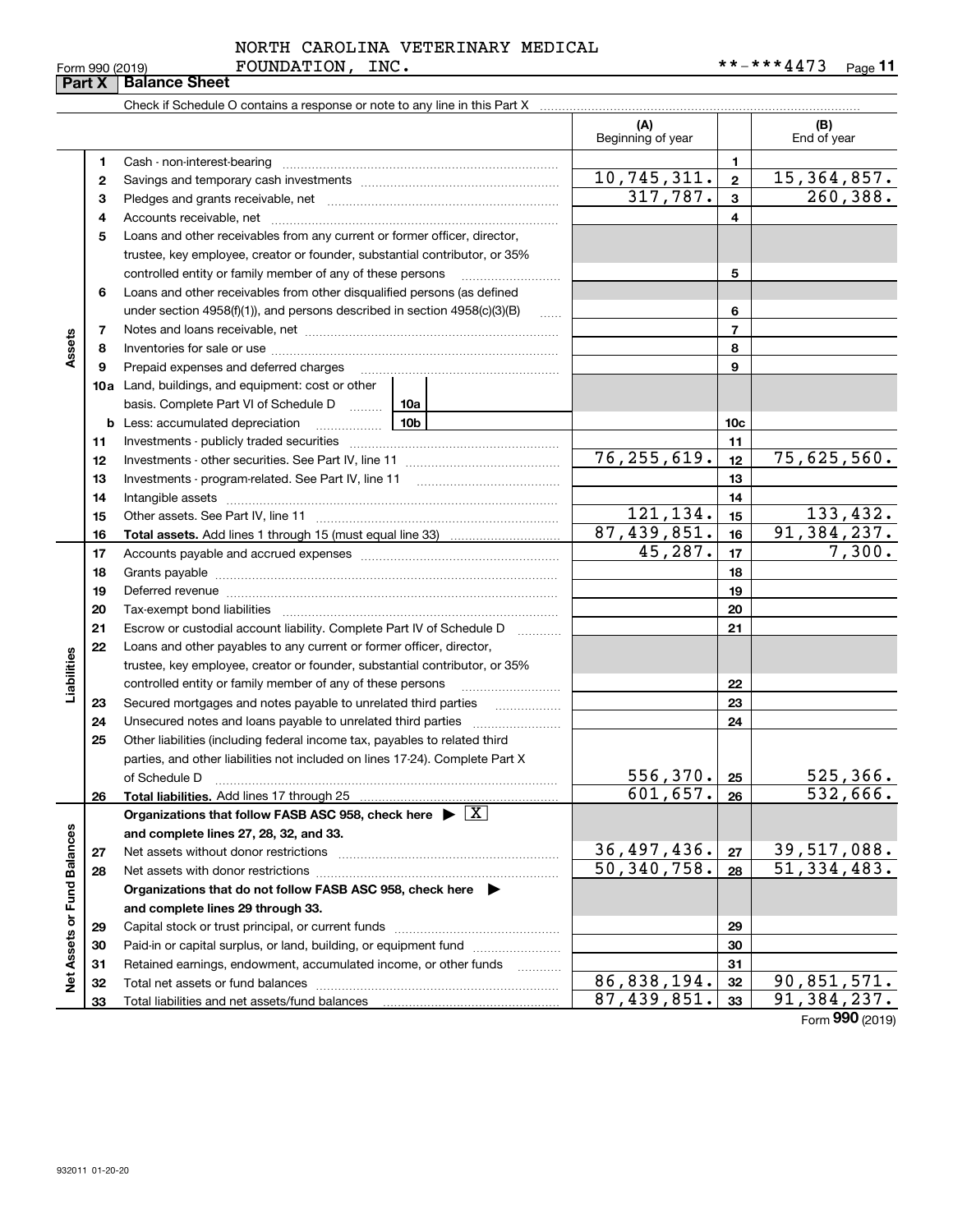|  |  | NORTH CAROLINA VETERINARY MEDICAL |  |
|--|--|-----------------------------------|--|
|--|--|-----------------------------------|--|

|    | <b>Part XI</b><br><b>Reconciliation of Net Assets</b>                                              |    |              |
|----|----------------------------------------------------------------------------------------------------|----|--------------|
|    |                                                                                                    |    | X.           |
|    |                                                                                                    |    |              |
|    | Total revenue (must equal Part VIII, column (A), line 12)                                          |    | 8,860,522.   |
| 2  | Total expenses (must equal Part IX, column (A), line 25)                                           |    | 5, 110, 738. |
| 3  | Revenue less expenses. Subtract line 2 from line 1                                                 |    | 3,749,784.   |
| 4  |                                                                                                    | 4  | 86,838,194.  |
| 5  | Net unrealized gains (losses) on investments                                                       | 5  | 284,698.     |
| 6  | Donated services and use of facilities                                                             | 6  |              |
|    |                                                                                                    |    |              |
| 8  | Prior period adjustments                                                                           | 8  |              |
| 9  | Other changes in net assets or fund balances (explain on Schedule O)                               | 9  | $-21,105.$   |
| 10 | Net assets or fund balances at end of year. Combine lines 3 through 9 (must equal Part X, line 32, |    |              |
|    | column (B))                                                                                        | 10 | 90,851,571.  |
|    | <b>Part XIII Einancial Statements and Penerting</b>                                                |    |              |

## **Part XII Financial Statements and Reporting**

Check if Schedule O contains a response or note to any line in this Part XII **Change and Check if Schedule O contains a** response or note to any line in this Part XII

|    |                                                                                                                                 |                | Yes | No |
|----|---------------------------------------------------------------------------------------------------------------------------------|----------------|-----|----|
|    | $ X $ Accrual<br>Accounting method used to prepare the Form 990:     Cash<br>Other                                              |                |     |    |
|    | If the organization changed its method of accounting from a prior year or checked "Other," explain in Schedule O.               |                |     |    |
|    | 2a Were the organization's financial statements compiled or reviewed by an independent accountant?                              | 2a             |     | x  |
|    | If "Yes," check a box below to indicate whether the financial statements for the year were compiled or reviewed on a            |                |     |    |
|    | separate basis, consolidated basis, or both:                                                                                    |                |     |    |
|    | Consolidated basis<br>Both consolidated and separate basis<br>Separate basis                                                    |                |     |    |
|    | Were the organization's financial statements audited by an independent accountant?                                              | 2 <sub>b</sub> | х   |    |
|    | If "Yes," check a box below to indicate whether the financial statements for the year were audited on a separate basis,         |                |     |    |
|    | consolidated basis, or both:                                                                                                    |                |     |    |
|    | $\boxed{\text{X}}$ Separate basis<br>Consolidated basis<br>Both consolidated and separate basis                                 |                |     |    |
|    | c If "Yes" to line 2a or 2b, does the organization have a committee that assumes responsibility for oversight of the audit,     |                |     |    |
|    | review, or compilation of its financial statements and selection of an independent accountant?                                  | 2c             | х   |    |
|    | If the organization changed either its oversight process or selection process during the tax year, explain on Schedule O.       |                |     |    |
|    | 3a As a result of a federal award, was the organization required to undergo an audit or audits as set forth in the Single Audit |                |     |    |
|    | Act and OMB Circular A-133?                                                                                                     | За             |     | x  |
| b. | If "Yes," did the organization undergo the required audit or audits? If the organization did not undergo the required audit     |                |     |    |
|    | or audits, explain why on Schedule O and describe any steps taken to undergo such audits                                        | 3b             | ^^^ |    |

Form (2019) **990**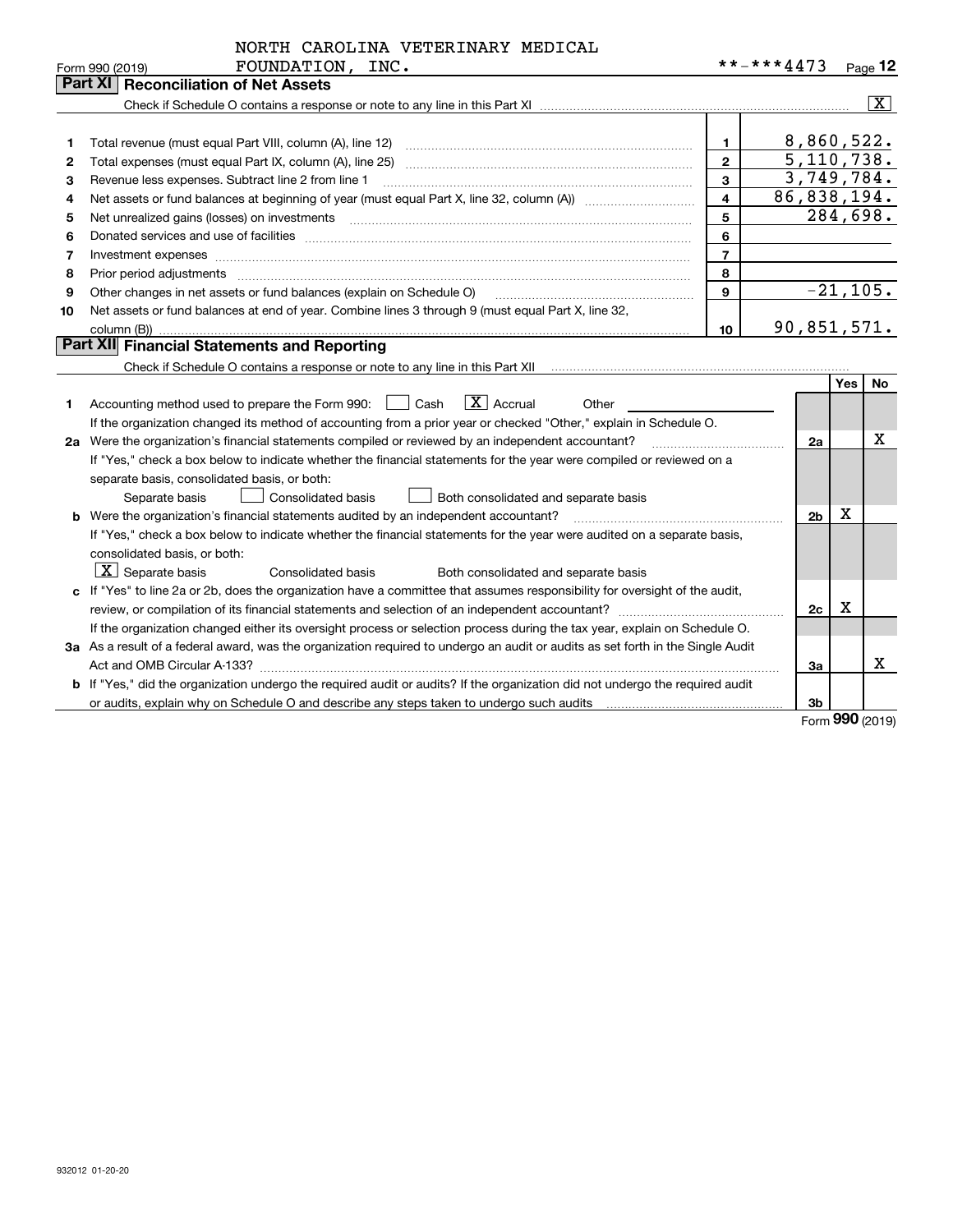|        | <b>SCHEDULE A</b><br>(Form 990 or 990-EZ)              |                                                                        | <b>Public Charity Status and Public Support</b>                                                                                                                                                                                                                 |                             |                                 |                            | OMB No. 1545-0047                                   |
|--------|--------------------------------------------------------|------------------------------------------------------------------------|-----------------------------------------------------------------------------------------------------------------------------------------------------------------------------------------------------------------------------------------------------------------|-----------------------------|---------------------------------|----------------------------|-----------------------------------------------------|
|        | Department of the Treasury<br>Internal Revenue Service |                                                                        | Complete if the organization is a section 501(c)(3) organization or a section<br>4947(a)(1) nonexempt charitable trust.<br>Attach to Form 990 or Form 990-EZ.                                                                                                   |                             |                                 |                            | <b>Open to Public</b>                               |
|        |                                                        |                                                                        | Go to www.irs.gov/Form990 for instructions and the latest information.                                                                                                                                                                                          |                             |                                 |                            | Inspection                                          |
|        | Name of the organization                               | FOUNDATION, INC.                                                       | NORTH CAROLINA VETERINARY MEDICAL                                                                                                                                                                                                                               |                             |                                 |                            | <b>Employer identification number</b><br>**-***4473 |
| Part I |                                                        |                                                                        | Reason for Public Charity Status (All organizations must complete this part.) See instructions.                                                                                                                                                                 |                             |                                 |                            |                                                     |
|        |                                                        |                                                                        | The organization is not a private foundation because it is: (For lines 1 through 12, check only one box.)                                                                                                                                                       |                             |                                 |                            |                                                     |
| 1      |                                                        |                                                                        | A church, convention of churches, or association of churches described in section 170(b)(1)(A)(i).                                                                                                                                                              |                             |                                 |                            |                                                     |
| 2      |                                                        |                                                                        | A school described in section 170(b)(1)(A)(ii). (Attach Schedule E (Form 990 or 990-EZ).)                                                                                                                                                                       |                             |                                 |                            |                                                     |
| з      |                                                        |                                                                        | A hospital or a cooperative hospital service organization described in section 170(b)(1)(A)(iii).                                                                                                                                                               |                             |                                 |                            |                                                     |
| 4      |                                                        |                                                                        | A medical research organization operated in conjunction with a hospital described in section 170(b)(1)(A)(iii). Enter the hospital's name,                                                                                                                      |                             |                                 |                            |                                                     |
|        | city, and state:                                       |                                                                        |                                                                                                                                                                                                                                                                 |                             |                                 |                            |                                                     |
| 5      | X                                                      | section 170(b)(1)(A)(iv). (Complete Part II.)                          | An organization operated for the benefit of a college or university owned or operated by a governmental unit described in                                                                                                                                       |                             |                                 |                            |                                                     |
|        |                                                        |                                                                        |                                                                                                                                                                                                                                                                 |                             |                                 |                            |                                                     |
| 6      |                                                        |                                                                        | A federal, state, or local government or governmental unit described in section 170(b)(1)(A)(v).                                                                                                                                                                |                             |                                 |                            |                                                     |
| 7      |                                                        |                                                                        | An organization that normally receives a substantial part of its support from a governmental unit or from the general public described in                                                                                                                       |                             |                                 |                            |                                                     |
|        |                                                        | section 170(b)(1)(A)(vi). (Complete Part II.)                          |                                                                                                                                                                                                                                                                 |                             |                                 |                            |                                                     |
| 8<br>9 |                                                        |                                                                        | A community trust described in section 170(b)(1)(A)(vi). (Complete Part II.)                                                                                                                                                                                    |                             |                                 |                            |                                                     |
|        |                                                        |                                                                        | An agricultural research organization described in section 170(b)(1)(A)(ix) operated in conjunction with a land-grant college<br>or university or a non-land-grant college of agriculture (see instructions). Enter the name, city, and state of the college or |                             |                                 |                            |                                                     |
|        | university:                                            |                                                                        |                                                                                                                                                                                                                                                                 |                             |                                 |                            |                                                     |
| 10     |                                                        |                                                                        | An organization that normally receives: (1) more than 33 1/3% of its support from contributions, membership fees, and gross receipts from                                                                                                                       |                             |                                 |                            |                                                     |
|        |                                                        |                                                                        | activities related to its exempt functions - subject to certain exceptions, and (2) no more than 33 1/3% of its support from gross investment                                                                                                                   |                             |                                 |                            |                                                     |
|        |                                                        |                                                                        | income and unrelated business taxable income (less section 511 tax) from businesses acquired by the organization after June 30, 1975.                                                                                                                           |                             |                                 |                            |                                                     |
|        |                                                        | See section 509(a)(2). (Complete Part III.)                            |                                                                                                                                                                                                                                                                 |                             |                                 |                            |                                                     |
| 11     |                                                        |                                                                        | An organization organized and operated exclusively to test for public safety. See section 509(a)(4).                                                                                                                                                            |                             |                                 |                            |                                                     |
| 12     |                                                        |                                                                        | An organization organized and operated exclusively for the benefit of, to perform the functions of, or to carry out the purposes of one or                                                                                                                      |                             |                                 |                            |                                                     |
|        |                                                        |                                                                        | more publicly supported organizations described in section 509(a)(1) or section 509(a)(2). See section 509(a)(3). Check the box in                                                                                                                              |                             |                                 |                            |                                                     |
|        |                                                        |                                                                        | lines 12a through 12d that describes the type of supporting organization and complete lines 12e, 12f, and 12g.                                                                                                                                                  |                             |                                 |                            |                                                     |
|        |                                                        |                                                                        | Type I. A supporting organization operated, supervised, or controlled by its supported organization(s), typically by giving                                                                                                                                     |                             |                                 |                            |                                                     |
| а      |                                                        |                                                                        | the supported organization(s) the power to regularly appoint or elect a majority of the directors or trustees of the supporting                                                                                                                                 |                             |                                 |                            |                                                     |
|        |                                                        | organization. You must complete Part IV, Sections A and B.             |                                                                                                                                                                                                                                                                 |                             |                                 |                            |                                                     |
| b      |                                                        |                                                                        | <b>Type II.</b> A supporting organization supervised or controlled in connection with its supported organization(s), by having                                                                                                                                  |                             |                                 |                            |                                                     |
|        |                                                        |                                                                        | control or management of the supporting organization vested in the same persons that control or manage the supported                                                                                                                                            |                             |                                 |                            |                                                     |
|        |                                                        | organization(s). You must complete Part IV, Sections A and C.          |                                                                                                                                                                                                                                                                 |                             |                                 |                            |                                                     |
| с      |                                                        |                                                                        | Type III functionally integrated. A supporting organization operated in connection with, and functionally integrated with,                                                                                                                                      |                             |                                 |                            |                                                     |
|        |                                                        |                                                                        | its supported organization(s) (see instructions). You must complete Part IV, Sections A, D, and E.                                                                                                                                                              |                             |                                 |                            |                                                     |
| d      |                                                        |                                                                        | Type III non-functionally integrated. A supporting organization operated in connection with its supported organization(s)                                                                                                                                       |                             |                                 |                            |                                                     |
|        |                                                        |                                                                        | that is not functionally integrated. The organization generally must satisfy a distribution requirement and an attentiveness                                                                                                                                    |                             |                                 |                            |                                                     |
|        |                                                        |                                                                        | requirement (see instructions). You must complete Part IV, Sections A and D, and Part V.                                                                                                                                                                        |                             |                                 |                            |                                                     |
| е      |                                                        |                                                                        | Check this box if the organization received a written determination from the IRS that it is a Type I, Type II, Type III                                                                                                                                         |                             |                                 |                            |                                                     |
|        |                                                        |                                                                        | functionally integrated, or Type III non-functionally integrated supporting organization.                                                                                                                                                                       |                             |                                 |                            |                                                     |
| f      | Enter the number of supported organizations            |                                                                        |                                                                                                                                                                                                                                                                 |                             |                                 |                            |                                                     |
| a      |                                                        | Provide the following information about the supported organization(s). |                                                                                                                                                                                                                                                                 |                             |                                 |                            |                                                     |
|        | (i) Name of supported                                  | (ii) EIN                                                               | (iii) Type of organization                                                                                                                                                                                                                                      | in your governing document? | (iv) Is the organization listed | (v) Amount of monetary     | (vi) Amount of other                                |
|        | organization                                           |                                                                        | (described on lines 1-10<br>above (see instructions))                                                                                                                                                                                                           | Yes                         | No                              | support (see instructions) | support (see instructions)                          |
|        |                                                        |                                                                        |                                                                                                                                                                                                                                                                 |                             |                                 |                            |                                                     |
|        |                                                        |                                                                        |                                                                                                                                                                                                                                                                 |                             |                                 |                            |                                                     |
|        |                                                        |                                                                        |                                                                                                                                                                                                                                                                 |                             |                                 |                            |                                                     |
|        |                                                        |                                                                        |                                                                                                                                                                                                                                                                 |                             |                                 |                            |                                                     |
|        |                                                        |                                                                        |                                                                                                                                                                                                                                                                 |                             |                                 |                            |                                                     |
|        |                                                        |                                                                        |                                                                                                                                                                                                                                                                 |                             |                                 |                            |                                                     |
|        |                                                        |                                                                        |                                                                                                                                                                                                                                                                 |                             |                                 |                            |                                                     |
|        |                                                        |                                                                        |                                                                                                                                                                                                                                                                 |                             |                                 |                            |                                                     |
|        |                                                        |                                                                        |                                                                                                                                                                                                                                                                 |                             |                                 |                            |                                                     |

**Total**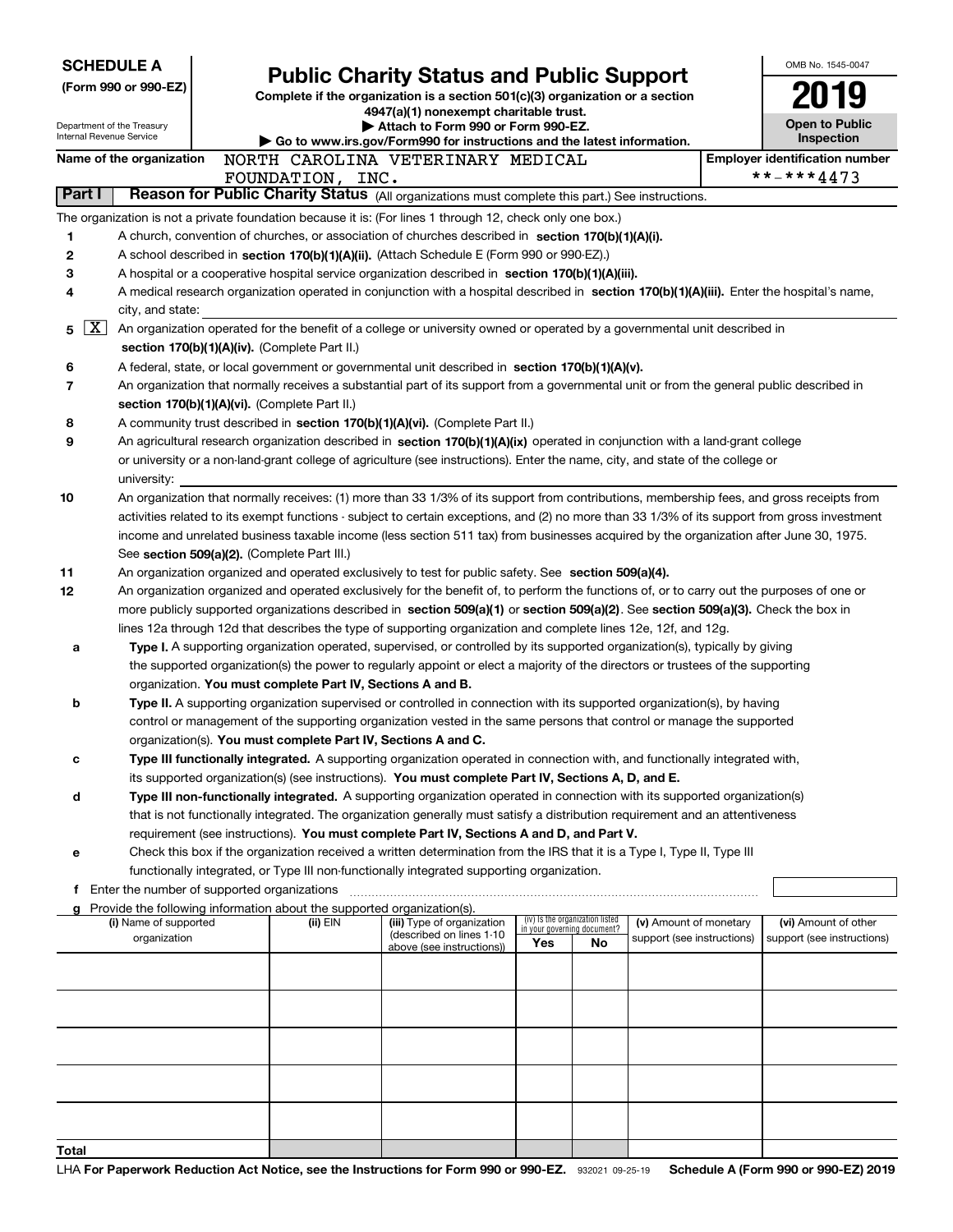#### **2** Schedule A (Form 990 or 990-EZ) 2019 Page FOUNDATION, INC. \*\*-\*\*\*4473

(Complete only if you checked the box on line 5, 7, or 8 of Part I or if the organization failed to qualify under Part III. If the organization **Part II Support Schedule for Organizations Described in Sections 170(b)(1)(A)(iv) and 170(b)(1)(A)(vi)**

fails to qualify under the tests listed below, please complete Part III.)

|    | <b>Section A. Public Support</b>                                                                                                           |          |                       |            |            |          |                                             |
|----|--------------------------------------------------------------------------------------------------------------------------------------------|----------|-----------------------|------------|------------|----------|---------------------------------------------|
|    | Calendar year (or fiscal year beginning in) $\blacktriangleright$                                                                          | (a) 2015 | (b) 2016              | $(c)$ 2017 | $(d)$ 2018 | (e) 2019 | (f) Total                                   |
|    | 1 Gifts, grants, contributions, and                                                                                                        |          |                       |            |            |          |                                             |
|    | membership fees received. (Do not                                                                                                          |          |                       |            |            |          |                                             |
|    | include any "unusual grants.")                                                                                                             | 2975705. | 3547671.              | 4280053.   | 5542817.   |          | 6974762.23321008.                           |
|    | 2 Tax revenues levied for the organ-                                                                                                       |          |                       |            |            |          |                                             |
|    | ization's benefit and either paid to                                                                                                       |          |                       |            |            |          |                                             |
|    | or expended on its behalf                                                                                                                  |          |                       |            |            |          |                                             |
|    | 3 The value of services or facilities                                                                                                      |          |                       |            |            |          |                                             |
|    | furnished by a governmental unit to                                                                                                        |          |                       |            |            |          |                                             |
|    | the organization without charge                                                                                                            |          |                       |            |            |          |                                             |
|    | Total. Add lines 1 through 3                                                                                                               | 2975705. | 3547671.              | 4280053.   | 5542817.   |          | 6974762.23321008.                           |
| 5. | The portion of total contributions                                                                                                         |          |                       |            |            |          |                                             |
|    | by each person (other than a                                                                                                               |          |                       |            |            |          |                                             |
|    | governmental unit or publicly                                                                                                              |          |                       |            |            |          |                                             |
|    | supported organization) included                                                                                                           |          |                       |            |            |          |                                             |
|    | on line 1 that exceeds 2% of the                                                                                                           |          |                       |            |            |          |                                             |
|    |                                                                                                                                            |          |                       |            |            |          |                                             |
|    | amount shown on line 11,                                                                                                                   |          |                       |            |            |          |                                             |
|    | column (f)                                                                                                                                 |          |                       |            |            |          | 8067283.                                    |
|    | 6 Public support. Subtract line 5 from line 4.                                                                                             |          |                       |            |            |          | 15253725.                                   |
|    | <b>Section B. Total Support</b>                                                                                                            |          |                       |            |            |          |                                             |
|    | Calendar year (or fiscal year beginning in)                                                                                                | (a) 2015 | (b) 2016              | (c) 2017   | $(d)$ 2018 | (e) 2019 | (f) Total                                   |
|    | 7 Amounts from line 4                                                                                                                      | 2975705. | 3547671.              | 4280053.   | 5542817.   |          | 6974762.23321008.                           |
|    | 8 Gross income from interest,                                                                                                              |          |                       |            |            |          |                                             |
|    | dividends, payments received on                                                                                                            |          |                       |            |            |          |                                             |
|    | securities loans, rents, royalties,                                                                                                        |          |                       |            |            |          |                                             |
|    | and income from similar sources                                                                                                            |          | $110, 419.$ 156, 512. | 201, 303.  | 265,546.   | 310,760. | 1044540.                                    |
| 9  | Net income from unrelated business                                                                                                         |          |                       |            |            |          |                                             |
|    | activities, whether or not the                                                                                                             |          |                       |            |            |          |                                             |
|    | business is regularly carried on                                                                                                           |          |                       |            |            |          |                                             |
|    | 10 Other income. Do not include gain                                                                                                       |          |                       |            |            |          |                                             |
|    | or loss from the sale of capital                                                                                                           |          |                       |            |            |          |                                             |
|    | assets (Explain in Part VI.)                                                                                                               | 42,496.  | 57,749.               | 28, 567.   | 12,675.    |          | $13,941.$ 155,428.                          |
|    | 11 Total support. Add lines 7 through 10                                                                                                   |          |                       |            |            |          | 24520976.                                   |
| 12 | Gross receipts from related activities, etc. (see instructions)                                                                            |          |                       |            |            | 12       |                                             |
|    | 13 First five years. If the Form 990 is for the organization's first, second, third, fourth, or fifth tax year as a section 501(c)(3)      |          |                       |            |            |          |                                             |
|    |                                                                                                                                            |          |                       |            |            |          |                                             |
|    | Sing The Computation of Public Support Percentage Communication C. Computation of Public Support Percentage                                |          |                       |            |            |          |                                             |
|    |                                                                                                                                            |          |                       |            |            | 14       | 62.21<br>%                                  |
|    |                                                                                                                                            |          |                       |            |            | 15       | 37.39<br>%                                  |
|    | 16a 33 1/3% support test - 2019. If the organization did not check the box on line 13, and line 14 is 33 1/3% or more, check this box and  |          |                       |            |            |          |                                             |
|    | stop here. The organization qualifies as a publicly supported organization                                                                 |          |                       |            |            |          | $\blacktriangleright$ $\boxed{\text{X}}$    |
|    | b 33 1/3% support test - 2018. If the organization did not check a box on line 13 or 16a, and line 15 is 33 1/3% or more, check this box   |          |                       |            |            |          |                                             |
|    | and stop here. The organization qualifies as a publicly supported organization                                                             |          |                       |            |            |          |                                             |
|    | 17a 10% -facts-and-circumstances test - 2019. If the organization did not check a box on line 13, 16a, or 16b, and line 14 is 10% or more, |          |                       |            |            |          |                                             |
|    | and if the organization meets the "facts-and-circumstances" test, check this box and stop here. Explain in Part VI how the organization    |          |                       |            |            |          |                                             |
|    | meets the "facts-and-circumstances" test. The organization qualifies as a publicly supported organization                                  |          |                       |            |            |          |                                             |
|    | b 10% -facts-and-circumstances test - 2018. If the organization did not check a box on line 13, 16a, 16b, or 17a, and line 15 is 10% or    |          |                       |            |            |          |                                             |
|    |                                                                                                                                            |          |                       |            |            |          |                                             |
|    | more, and if the organization meets the "facts-and-circumstances" test, check this box and stop here. Explain in Part VI how the           |          |                       |            |            |          |                                             |
|    | organization meets the "facts-and-circumstances" test. The organization qualifies as a publicly supported organization                     |          |                       |            |            |          |                                             |
| 18 | Private foundation. If the organization did not check a box on line 13, 16a, 16b, 17a, or 17b, check this box and see instructions         |          |                       |            |            |          | <b>Cohodulo A (Form 000 or 000 EZ) 2010</b> |

**Schedule A (Form 990 or 990-EZ) 2019**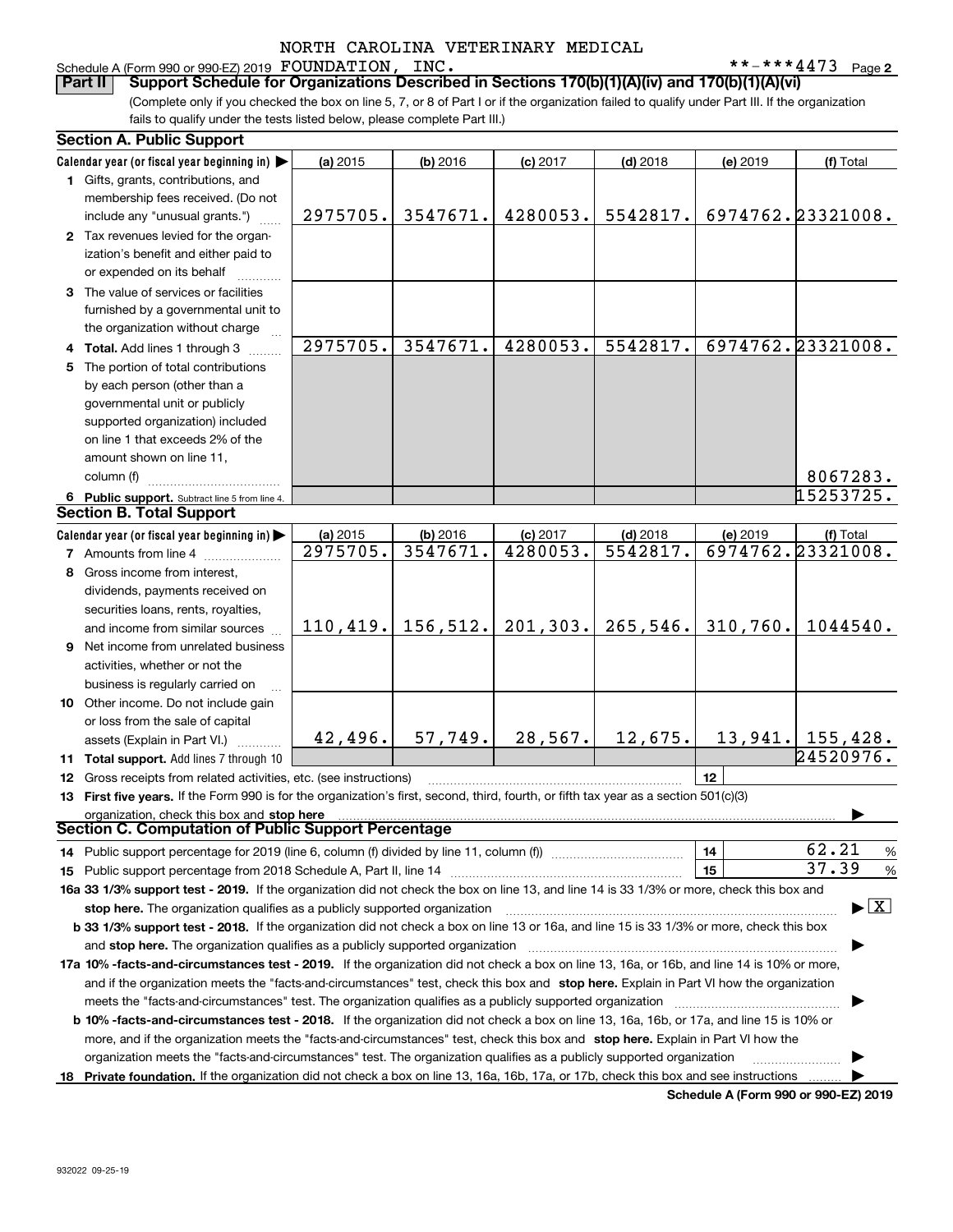Schedule A (Form 990 or 990-EZ) 2019 Page FOUNDATION, INC. \*\*-\*\*\*4473

**Part III** | Support Schedule for Organizations Described in Section 509(a)(2)

(Complete only if you checked the box on line 10 of Part I or if the organization failed to qualify under Part II. If the organization fails to qualify under the tests listed below, please complete Part II.)

|    | <b>Section A. Public Support</b>                                                                                                                                                                                                                                                                                                                                                      |          |          |            |            |          |                                             |           |
|----|---------------------------------------------------------------------------------------------------------------------------------------------------------------------------------------------------------------------------------------------------------------------------------------------------------------------------------------------------------------------------------------|----------|----------|------------|------------|----------|---------------------------------------------|-----------|
|    | Calendar year (or fiscal year beginning in) $\blacktriangleright$                                                                                                                                                                                                                                                                                                                     | (a) 2015 | (b) 2016 | $(c)$ 2017 | $(d)$ 2018 | (e) 2019 |                                             | (f) Total |
|    | 1 Gifts, grants, contributions, and                                                                                                                                                                                                                                                                                                                                                   |          |          |            |            |          |                                             |           |
|    | membership fees received. (Do not                                                                                                                                                                                                                                                                                                                                                     |          |          |            |            |          |                                             |           |
|    | include any "unusual grants.")                                                                                                                                                                                                                                                                                                                                                        |          |          |            |            |          |                                             |           |
|    | <b>2</b> Gross receipts from admissions,<br>merchandise sold or services per-<br>formed, or facilities furnished in<br>any activity that is related to the<br>organization's tax-exempt purpose                                                                                                                                                                                       |          |          |            |            |          |                                             |           |
|    | 3 Gross receipts from activities that<br>are not an unrelated trade or bus-                                                                                                                                                                                                                                                                                                           |          |          |            |            |          |                                             |           |
|    | iness under section 513                                                                                                                                                                                                                                                                                                                                                               |          |          |            |            |          |                                             |           |
|    | 4 Tax revenues levied for the organ-<br>ization's benefit and either paid to                                                                                                                                                                                                                                                                                                          |          |          |            |            |          |                                             |           |
|    | or expended on its behalf<br>.                                                                                                                                                                                                                                                                                                                                                        |          |          |            |            |          |                                             |           |
|    | 5 The value of services or facilities                                                                                                                                                                                                                                                                                                                                                 |          |          |            |            |          |                                             |           |
|    | furnished by a governmental unit to<br>the organization without charge                                                                                                                                                                                                                                                                                                                |          |          |            |            |          |                                             |           |
|    | <b>6 Total.</b> Add lines 1 through 5                                                                                                                                                                                                                                                                                                                                                 |          |          |            |            |          |                                             |           |
|    | 7a Amounts included on lines 1, 2, and                                                                                                                                                                                                                                                                                                                                                |          |          |            |            |          |                                             |           |
|    | 3 received from disqualified persons                                                                                                                                                                                                                                                                                                                                                  |          |          |            |            |          |                                             |           |
|    | <b>b</b> Amounts included on lines 2 and 3 received<br>from other than disqualified persons that<br>exceed the greater of \$5,000 or 1% of the<br>amount on line 13 for the year                                                                                                                                                                                                      |          |          |            |            |          |                                             |           |
|    | c Add lines 7a and 7b                                                                                                                                                                                                                                                                                                                                                                 |          |          |            |            |          |                                             |           |
|    | 8 Public support. (Subtract line 7c from line 6.)                                                                                                                                                                                                                                                                                                                                     |          |          |            |            |          |                                             |           |
|    | <b>Section B. Total Support</b>                                                                                                                                                                                                                                                                                                                                                       |          |          |            |            |          |                                             |           |
|    | Calendar year (or fiscal year beginning in)                                                                                                                                                                                                                                                                                                                                           | (a) 2015 | (b) 2016 | $(c)$ 2017 | $(d)$ 2018 | (e) 2019 |                                             | (f) Total |
|    | 9 Amounts from line 6<br><b>10a</b> Gross income from interest,<br>dividends, payments received on<br>securities loans, rents, royalties,<br>and income from similar sources                                                                                                                                                                                                          |          |          |            |            |          |                                             |           |
|    | <b>b</b> Unrelated business taxable income<br>(less section 511 taxes) from businesses                                                                                                                                                                                                                                                                                                |          |          |            |            |          |                                             |           |
|    | acquired after June 30, 1975 [10001]                                                                                                                                                                                                                                                                                                                                                  |          |          |            |            |          |                                             |           |
|    | c Add lines 10a and 10b<br>11 Net income from unrelated business<br>activities not included in line 10b,<br>whether or not the business is<br>regularly carried on                                                                                                                                                                                                                    |          |          |            |            |          |                                             |           |
|    | 12 Other income. Do not include gain<br>or loss from the sale of capital<br>assets (Explain in Part VI.)                                                                                                                                                                                                                                                                              |          |          |            |            |          |                                             |           |
|    | <b>13</b> Total support. (Add lines 9, 10c, 11, and 12.)                                                                                                                                                                                                                                                                                                                              |          |          |            |            |          |                                             |           |
|    | 14 First five years. If the Form 990 is for the organization's first, second, third, fourth, or fifth tax year as a section 501(c)(3) organization,<br>check this box and stop here measurements and the control of the state of the change of the change of the change of the change of the change of the change of the change of the change of the change of the change of the chan |          |          |            |            |          |                                             |           |
|    | <b>Section C. Computation of Public Support Percentage</b>                                                                                                                                                                                                                                                                                                                            |          |          |            |            |          |                                             |           |
|    | 15 Public support percentage for 2019 (line 8, column (f), divided by line 13, column (f))                                                                                                                                                                                                                                                                                            |          |          |            |            | 15       |                                             | %         |
|    | 16 Public support percentage from 2018 Schedule A, Part III, line 15                                                                                                                                                                                                                                                                                                                  |          |          |            |            | 16       |                                             | %         |
|    | <b>Section D. Computation of Investment Income Percentage</b><br>Investment income percentage for 2019 (line 10c, column (f), divided by line 13, column (f))                                                                                                                                                                                                                         |          |          |            |            | 17       |                                             | %         |
| 17 |                                                                                                                                                                                                                                                                                                                                                                                       |          |          |            |            | 18       |                                             | %         |
|    | <b>18</b> Investment income percentage from <b>2018</b> Schedule A, Part III, line 17<br>19a 33 1/3% support tests - 2019. If the organization did not check the box on line 14, and line 15 is more than 33 1/3%, and line 17 is not                                                                                                                                                 |          |          |            |            |          |                                             |           |
|    | more than 33 1/3%, check this box and stop here. The organization qualifies as a publicly supported organization                                                                                                                                                                                                                                                                      |          |          |            |            |          |                                             |           |
|    | b 33 1/3% support tests - 2018. If the organization did not check a box on line 14 or line 19a, and line 16 is more than 33 1/3%, and                                                                                                                                                                                                                                                 |          |          |            |            |          |                                             |           |
|    | line 18 is not more than 33 1/3%, check this box and stop here. The organization qualifies as a publicly supported organization                                                                                                                                                                                                                                                       |          |          |            |            |          |                                             |           |
|    | 20 Private foundation. If the organization did not check a box on line 14, 19a, or 19b, check this box and see instructions                                                                                                                                                                                                                                                           |          |          |            |            |          |                                             |           |
|    |                                                                                                                                                                                                                                                                                                                                                                                       |          |          |            |            |          | <b>Cohodulo A (Form 000 or 000 EZ) 2010</b> |           |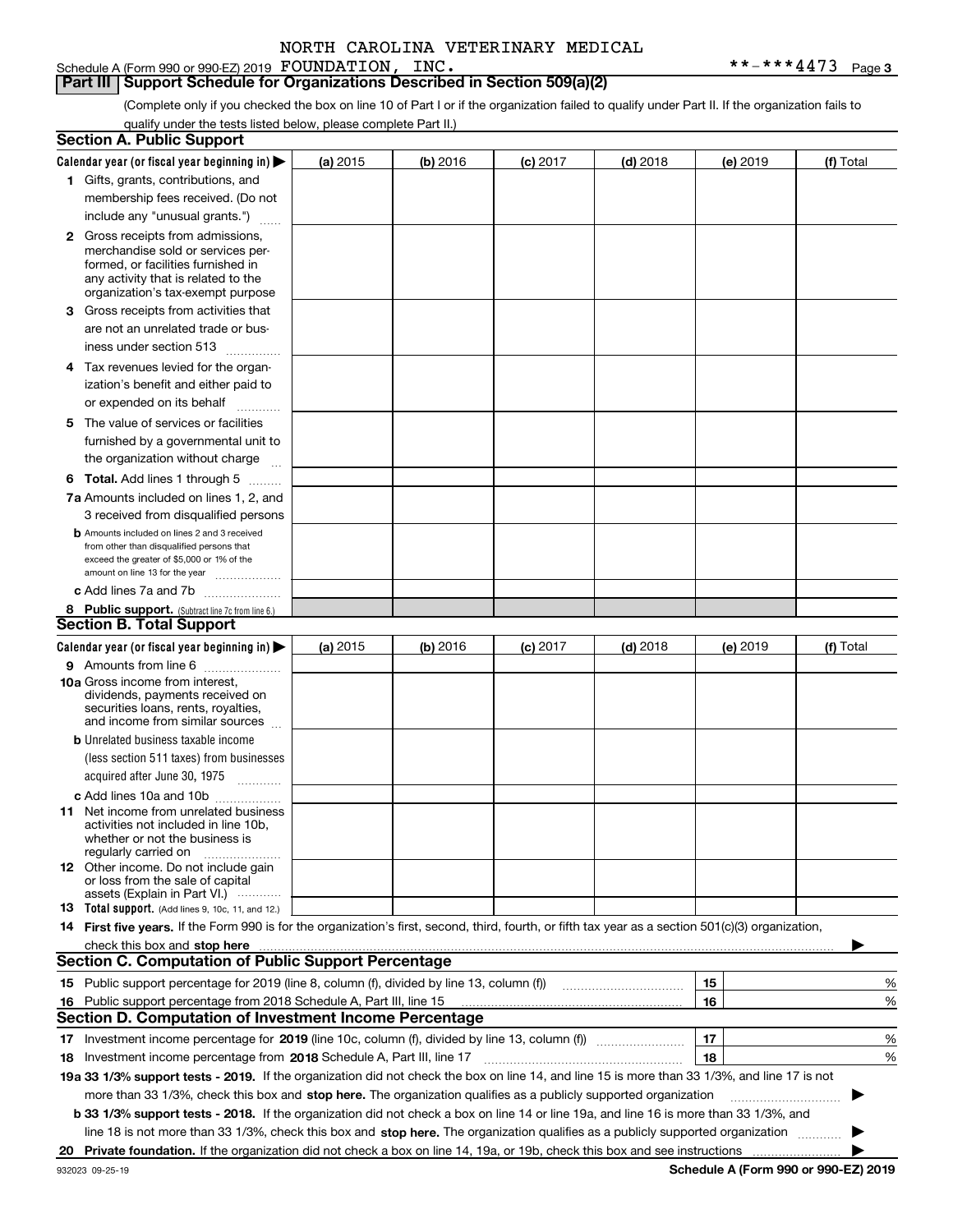#### Schedule A (Form 990 or 990-EZ) 2019 Page FOUNDATION, INC. \*\*-\*\*\*4473 **Part IV Supporting Organizations**

(Complete only if you checked a box in line 12 on Part I. If you checked 12a of Part I, complete Sections A and B. If you checked 12b of Part I, complete Sections A and C. If you checked 12c of Part I, complete Sections A, D, and E. If you checked 12d of Part I, complete Sections A and D, and complete Part V.)

#### **Section A. All Supporting Organizations**

- **1** Are all of the organization's supported organizations listed by name in the organization's governing documents? If "No," describe in **Part VI** how the supported organizations are designated. If designated by *class or purpose, describe the designation. If historic and continuing relationship, explain.*
- **2** Did the organization have any supported organization that does not have an IRS determination of status under section 509(a)(1) or (2)? If "Yes," explain in Part VI how the organization determined that the supported *organization was described in section 509(a)(1) or (2).*
- **3a** Did the organization have a supported organization described in section 501(c)(4), (5), or (6)? If "Yes," answer *(b) and (c) below.*
- **b** Did the organization confirm that each supported organization qualified under section 501(c)(4), (5), or (6) and satisfied the public support tests under section 509(a)(2)? If "Yes," describe in **Part VI** when and how the *organization made the determination.*
- **c**Did the organization ensure that all support to such organizations was used exclusively for section 170(c)(2)(B) purposes? If "Yes," explain in **Part VI** what controls the organization put in place to ensure such use.
- **4a***If* Was any supported organization not organized in the United States ("foreign supported organization")? *"Yes," and if you checked 12a or 12b in Part I, answer (b) and (c) below.*
- **b** Did the organization have ultimate control and discretion in deciding whether to make grants to the foreign supported organization? If "Yes," describe in **Part VI** how the organization had such control and discretion *despite being controlled or supervised by or in connection with its supported organizations.*
- **c** Did the organization support any foreign supported organization that does not have an IRS determination under sections 501(c)(3) and 509(a)(1) or (2)? If "Yes," explain in **Part VI** what controls the organization used *to ensure that all support to the foreign supported organization was used exclusively for section 170(c)(2)(B) purposes.*
- **5a***If "Yes,"* Did the organization add, substitute, or remove any supported organizations during the tax year? answer (b) and (c) below (if applicable). Also, provide detail in **Part VI,** including (i) the names and EIN *numbers of the supported organizations added, substituted, or removed; (ii) the reasons for each such action; (iii) the authority under the organization's organizing document authorizing such action; and (iv) how the action was accomplished (such as by amendment to the organizing document).*
- **b** Type I or Type II only. Was any added or substituted supported organization part of a class already designated in the organization's organizing document?
- **cSubstitutions only.**  Was the substitution the result of an event beyond the organization's control?
- **6** Did the organization provide support (whether in the form of grants or the provision of services or facilities) to **Part VI.** *If "Yes," provide detail in* support or benefit one or more of the filing organization's supported organizations? anyone other than (i) its supported organizations, (ii) individuals that are part of the charitable class benefited by one or more of its supported organizations, or (iii) other supporting organizations that also
- **7**Did the organization provide a grant, loan, compensation, or other similar payment to a substantial contributor *If "Yes," complete Part I of Schedule L (Form 990 or 990-EZ).* regard to a substantial contributor? (as defined in section 4958(c)(3)(C)), a family member of a substantial contributor, or a 35% controlled entity with
- **8** Did the organization make a loan to a disqualified person (as defined in section 4958) not described in line 7? *If "Yes," complete Part I of Schedule L (Form 990 or 990-EZ).*
- **9a** Was the organization controlled directly or indirectly at any time during the tax year by one or more in section 509(a)(1) or (2))? If "Yes," *provide detail in* <code>Part VI.</code> disqualified persons as defined in section 4946 (other than foundation managers and organizations described
- **b** Did one or more disqualified persons (as defined in line 9a) hold a controlling interest in any entity in which the supporting organization had an interest? If "Yes," provide detail in P**art VI**.
- **c**Did a disqualified person (as defined in line 9a) have an ownership interest in, or derive any personal benefit from, assets in which the supporting organization also had an interest? If "Yes," provide detail in P**art VI.**
- **10a** Was the organization subject to the excess business holdings rules of section 4943 because of section supporting organizations)? If "Yes," answer 10b below. 4943(f) (regarding certain Type II supporting organizations, and all Type III non-functionally integrated
- **b** Did the organization have any excess business holdings in the tax year? (Use Schedule C, Form 4720, to *determine whether the organization had excess business holdings.)*

**3a3b3c4a4b4c5a5b5c6789a 9b9c10a**

**10b**

**1**

**2**

**Yes No**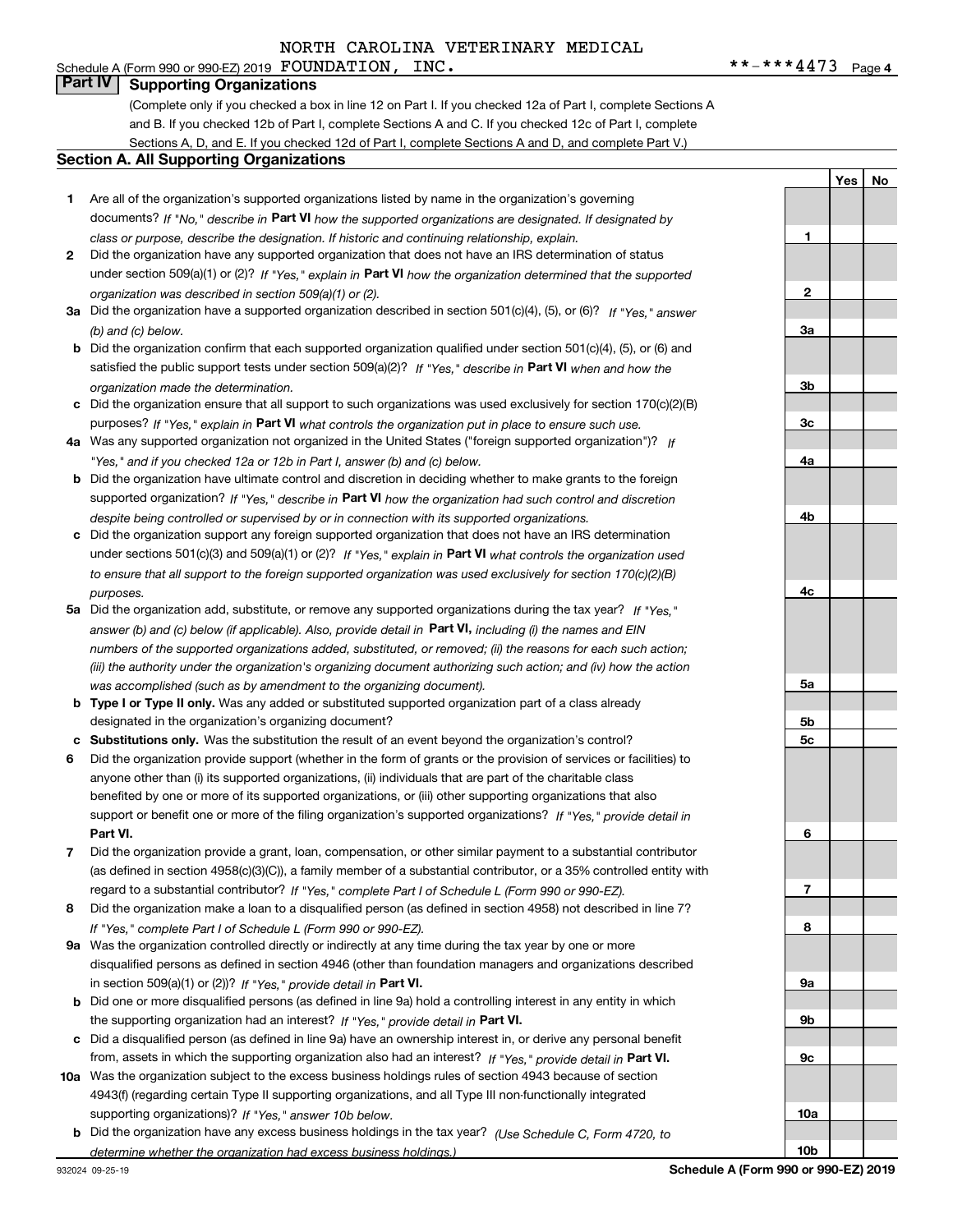|        |                                                                                                                                                                                                        |              | Yes | No |
|--------|--------------------------------------------------------------------------------------------------------------------------------------------------------------------------------------------------------|--------------|-----|----|
| 11     | Has the organization accepted a gift or contribution from any of the following persons?                                                                                                                |              |     |    |
|        | a A person who directly or indirectly controls, either alone or together with persons described in (b) and (c)                                                                                         |              |     |    |
|        | below, the governing body of a supported organization?                                                                                                                                                 | 11a          |     |    |
|        | <b>b</b> A family member of a person described in (a) above?                                                                                                                                           | 11b          |     |    |
|        | c A 35% controlled entity of a person described in (a) or (b) above? If "Yes" to a, b, or c, provide detail in Part VI.                                                                                | 11c          |     |    |
|        | <b>Section B. Type I Supporting Organizations</b>                                                                                                                                                      |              |     |    |
|        |                                                                                                                                                                                                        |              | Yes | No |
| 1      | Did the directors, trustees, or membership of one or more supported organizations have the power to                                                                                                    |              |     |    |
|        | regularly appoint or elect at least a majority of the organization's directors or trustees at all times during the                                                                                     |              |     |    |
|        | tax year? If "No," describe in Part VI how the supported organization(s) effectively operated, supervised, or                                                                                          |              |     |    |
|        | controlled the organization's activities. If the organization had more than one supported organization,                                                                                                |              |     |    |
|        | describe how the powers to appoint and/or remove directors or trustees were allocated among the supported                                                                                              |              |     |    |
|        | organizations and what conditions or restrictions, if any, applied to such powers during the tax year.                                                                                                 | 1            |     |    |
| 2      | Did the organization operate for the benefit of any supported organization other than the supported                                                                                                    |              |     |    |
|        | organization(s) that operated, supervised, or controlled the supporting organization? If "Yes," explain in                                                                                             |              |     |    |
|        | Part VI how providing such benefit carried out the purposes of the supported organization(s) that operated,                                                                                            |              |     |    |
|        | supervised, or controlled the supporting organization.                                                                                                                                                 | $\mathbf{2}$ |     |    |
|        | <b>Section C. Type II Supporting Organizations</b>                                                                                                                                                     |              |     |    |
|        |                                                                                                                                                                                                        |              | Yes | No |
| 1      | Were a majority of the organization's directors or trustees during the tax year also a majority of the directors                                                                                       |              |     |    |
|        | or trustees of each of the organization's supported organization(s)? If "No," describe in Part VI how control                                                                                          |              |     |    |
|        | or management of the supporting organization was vested in the same persons that controlled or managed                                                                                                 |              |     |    |
|        | the supported organization(s).                                                                                                                                                                         | 1            |     |    |
|        | Section D. All Type III Supporting Organizations                                                                                                                                                       |              |     |    |
|        |                                                                                                                                                                                                        |              | Yes | No |
| 1      | Did the organization provide to each of its supported organizations, by the last day of the fifth month of the                                                                                         |              |     |    |
|        | organization's tax year, (i) a written notice describing the type and amount of support provided during the prior tax                                                                                  |              |     |    |
|        | year, (ii) a copy of the Form 990 that was most recently filed as of the date of notification, and (iii) copies of the                                                                                 |              |     |    |
|        | organization's governing documents in effect on the date of notification, to the extent not previously provided?                                                                                       | 1            |     |    |
| 2      | Were any of the organization's officers, directors, or trustees either (i) appointed or elected by the supported                                                                                       |              |     |    |
|        | organization(s) or (ii) serving on the governing body of a supported organization? If "No," explain in Part VI how                                                                                     |              |     |    |
|        | the organization maintained a close and continuous working relationship with the supported organization(s).                                                                                            | 2            |     |    |
| 3      | By reason of the relationship described in (2), did the organization's supported organizations have a                                                                                                  |              |     |    |
|        | significant voice in the organization's investment policies and in directing the use of the organization's                                                                                             |              |     |    |
|        | income or assets at all times during the tax year? If "Yes," describe in Part VI the role the organization's                                                                                           |              |     |    |
|        | supported organizations played in this regard.<br>Section E. Type III Functionally Integrated Supporting Organizations                                                                                 | з            |     |    |
|        |                                                                                                                                                                                                        |              |     |    |
| 1      | Check the box next to the method that the organization used to satisfy the Integral Part Test during the year (see instructions).                                                                      |              |     |    |
| а      | The organization satisfied the Activities Test. Complete line 2 below.<br>The organization is the parent of each of its supported organizations. Complete line 3 below.                                |              |     |    |
| b<br>с |                                                                                                                                                                                                        |              |     |    |
|        | The organization supported a governmental entity. Describe in Part VI how you supported a government entity (see instructions)<br>Activities Test. Answer (a) and (b) below.                           |              | Yes | No |
| 2<br>a | Did substantially all of the organization's activities during the tax year directly further the exempt purposes of                                                                                     |              |     |    |
|        |                                                                                                                                                                                                        |              |     |    |
|        | the supported organization(s) to which the organization was responsive? If "Yes," then in Part VI identify                                                                                             |              |     |    |
|        | those supported organizations and explain how these activities directly furthered their exempt purposes,                                                                                               |              |     |    |
|        | how the organization was responsive to those supported organizations, and how the organization determined                                                                                              | 2a           |     |    |
|        | that these activities constituted substantially all of its activities.<br><b>b</b> Did the activities described in (a) constitute activities that, but for the organization's involvement, one or more |              |     |    |
|        |                                                                                                                                                                                                        |              |     |    |
|        | of the organization's supported organization(s) would have been engaged in? If "Yes," explain in Part VI the                                                                                           |              |     |    |
|        | reasons for the organization's position that its supported organization(s) would have engaged in these                                                                                                 |              |     |    |
|        | activities but for the organization's involvement.                                                                                                                                                     | 2b           |     |    |

- **3** Parent of Supported Organizations. Answer (a) and (b) below. Parent of Supported Organizations.
- **a** Did the organization have the power to regularly appoint or elect a majority of the officers, directors, or trustees of each of the supported organizations? *Provide details in* Part VI.
- **b** Did the organization exercise a substantial degree of direction over the policies, programs, and activities of each **Part VI**  *If "Yes," describe in the role played by the organization in this regard.* of its supported organizations?

**Schedule A (Form 990 or 990-EZ) 2019**

**3a**

**3b**

**Part IV Supporting Organizations** *(continued)*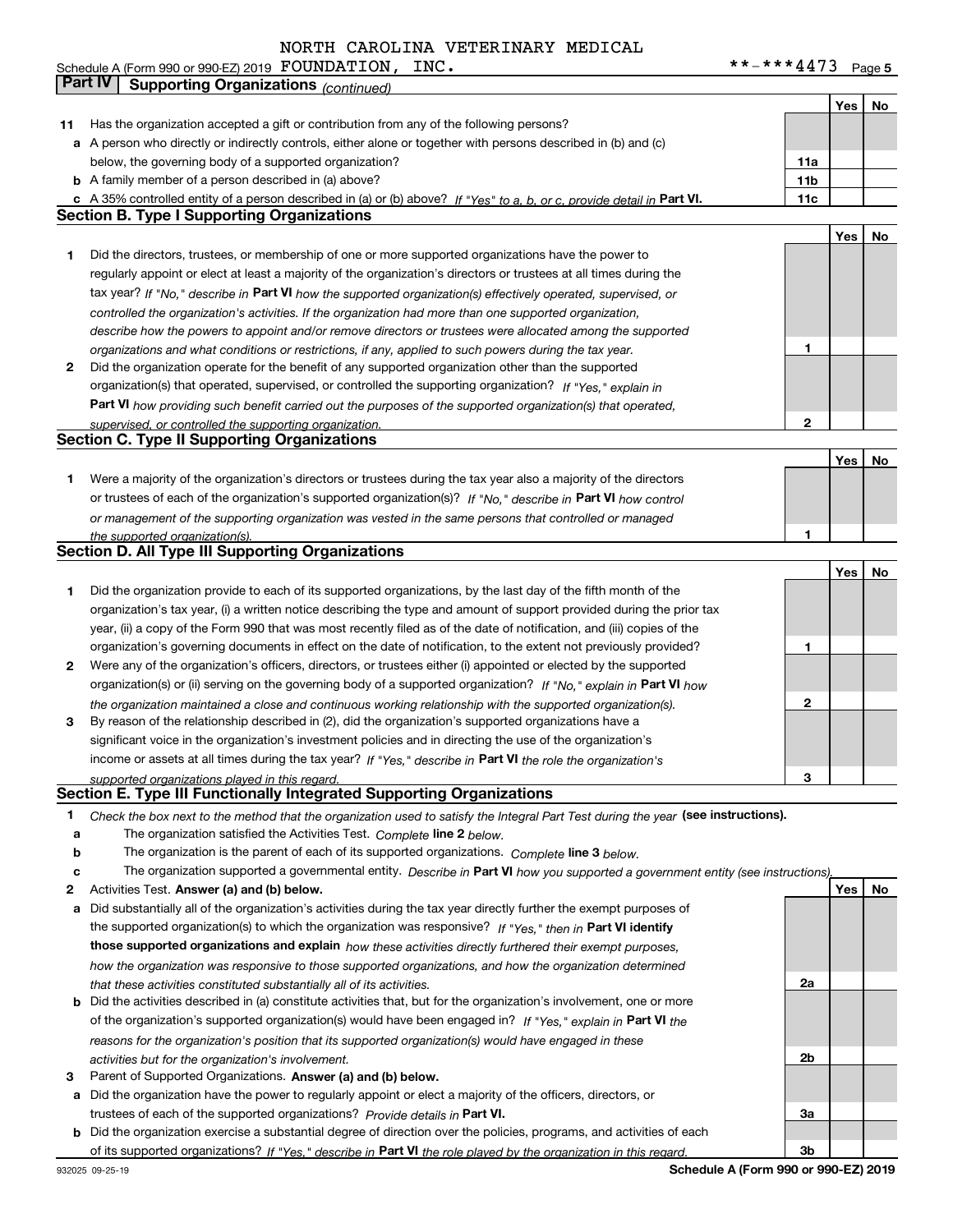#### **1**1 Check here if the organization satisfied the Integral Part Test as a qualifying trust on Nov. 20, 1970 (explain in Part VI). See instructions. All **Section A - Adjusted Net Income 123** Other gross income (see instructions) **4**Add lines 1 through 3. **56** Portion of operating expenses paid or incurred for production or **78** Adjusted Net Income (subtract lines 5, 6, and 7 from line 4) **8 8 1234567Section B - Minimum Asset Amount 1**Aggregate fair market value of all non-exempt-use assets (see **2**Acquisition indebtedness applicable to non-exempt-use assets **3** Subtract line 2 from line 1d. **4**Cash deemed held for exempt use. Enter 1-1/2% of line 3 (for greater amount, **5** Net value of non-exempt-use assets (subtract line 4 from line 3) **678a** Average monthly value of securities **b** Average monthly cash balances **c**Fair market value of other non-exempt-use assets **dTotal**  (add lines 1a, 1b, and 1c) **eDiscount** claimed for blockage or other **1a1b1c1d2345678**factors (explain in detail in **Part VI**): **Minimum Asset Amount**  (add line 7 to line 6) **Section C - Distributable Amount 123456123456Distributable Amount.** Subtract line 5 from line 4, unless subject to other Type III non-functionally integrated supporting organizations must complete Sections A through E. (B) Current Year (optional)(A) Prior Year Net short-term capital gain Recoveries of prior-year distributions Depreciation and depletion collection of gross income or for management, conservation, or maintenance of property held for production of income (see instructions) Other expenses (see instructions) (B) Current Year (optional)(A) Prior Year instructions for short tax year or assets held for part of year): see instructions). Multiply line 5 by .035. Recoveries of prior-year distributions Current Year Adjusted net income for prior year (from Section A, line 8, Column A) Enter 85% of line 1. Minimum asset amount for prior year (from Section B, line 8, Column A) Enter greater of line 2 or line 3. Income tax imposed in prior year emergency temporary reduction (see instructions). **Part V** Type III Non-Functionally Integrated 509(a)(3) Supporting Organizations

**7**Check here if the current year is the organization's first as a non-functionally integrated Type III supporting organization (see instructions).

**Schedule A (Form 990 or 990-EZ) 2019**

932026 09-25-19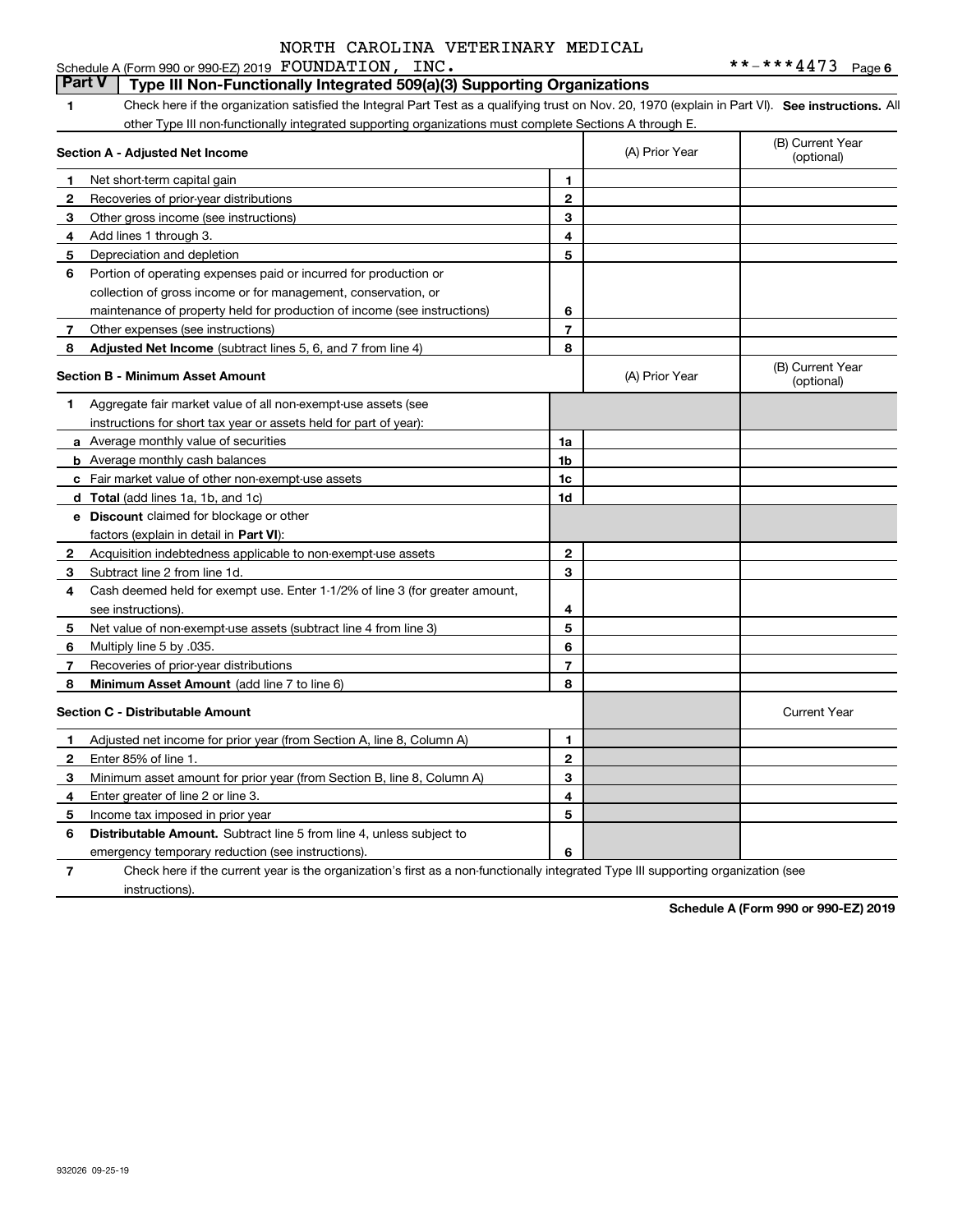|        | Schedule A (Form 990 or 990-EZ) 2019 FOUNDATION, INC.                                      |                                    |                                               | **-***4473                                       | Page 7 |
|--------|--------------------------------------------------------------------------------------------|------------------------------------|-----------------------------------------------|--------------------------------------------------|--------|
| Part V | Type III Non-Functionally Integrated 509(a)(3) Supporting Organizations                    |                                    | (continued)                                   |                                                  |        |
|        | <b>Section D - Distributions</b>                                                           |                                    |                                               | <b>Current Year</b>                              |        |
| 1      | Amounts paid to supported organizations to accomplish exempt purposes                      |                                    |                                               |                                                  |        |
| 2      | Amounts paid to perform activity that directly furthers exempt purposes of supported       |                                    |                                               |                                                  |        |
|        | organizations, in excess of income from activity                                           |                                    |                                               |                                                  |        |
| 3      | Administrative expenses paid to accomplish exempt purposes of supported organizations      |                                    |                                               |                                                  |        |
| 4      | Amounts paid to acquire exempt-use assets                                                  |                                    |                                               |                                                  |        |
| 5      | Qualified set-aside amounts (prior IRS approval required)                                  |                                    |                                               |                                                  |        |
| 6      | Other distributions (describe in Part VI). See instructions.                               |                                    |                                               |                                                  |        |
| 7      | Total annual distributions. Add lines 1 through 6.                                         |                                    |                                               |                                                  |        |
| 8      | Distributions to attentive supported organizations to which the organization is responsive |                                    |                                               |                                                  |        |
|        | (provide details in Part VI). See instructions.                                            |                                    |                                               |                                                  |        |
| 9      | Distributable amount for 2019 from Section C, line 6                                       |                                    |                                               |                                                  |        |
| 10     | Line 8 amount divided by line 9 amount                                                     |                                    |                                               |                                                  |        |
|        | <b>Section E - Distribution Allocations</b> (see instructions)                             | (i)<br><b>Excess Distributions</b> | (ii)<br><b>Underdistributions</b><br>Pre-2019 | (iii)<br><b>Distributable</b><br>Amount for 2019 |        |
| 1      | Distributable amount for 2019 from Section C, line 6                                       |                                    |                                               |                                                  |        |
| 2      | Underdistributions, if any, for years prior to 2019 (reason-                               |                                    |                                               |                                                  |        |
|        | able cause required- explain in Part VI). See instructions.                                |                                    |                                               |                                                  |        |
| 3      | Excess distributions carryover, if any, to 2019                                            |                                    |                                               |                                                  |        |
|        | <b>a</b> From 2014                                                                         |                                    |                                               |                                                  |        |
|        | $b$ From 2015                                                                              |                                    |                                               |                                                  |        |
|        | $c$ From 2016                                                                              |                                    |                                               |                                                  |        |
|        | d From 2017                                                                                |                                    |                                               |                                                  |        |
|        | e From 2018                                                                                |                                    |                                               |                                                  |        |
|        | f Total of lines 3a through e                                                              |                                    |                                               |                                                  |        |
|        | g Applied to underdistributions of prior years                                             |                                    |                                               |                                                  |        |
|        | <b>h</b> Applied to 2019 distributable amount                                              |                                    |                                               |                                                  |        |
|        | Carryover from 2014 not applied (see instructions)                                         |                                    |                                               |                                                  |        |
|        | Remainder. Subtract lines 3g, 3h, and 3i from 3f.                                          |                                    |                                               |                                                  |        |
| 4      | Distributions for 2019 from Section D.                                                     |                                    |                                               |                                                  |        |
|        | \$<br>line $7:$                                                                            |                                    |                                               |                                                  |        |
|        | a Applied to underdistributions of prior years                                             |                                    |                                               |                                                  |        |
|        | <b>b</b> Applied to 2019 distributable amount                                              |                                    |                                               |                                                  |        |
|        | <b>c</b> Remainder. Subtract lines 4a and 4b from 4.                                       |                                    |                                               |                                                  |        |
|        | Remaining underdistributions for years prior to 2019, if                                   |                                    |                                               |                                                  |        |
|        | any. Subtract lines 3g and 4a from line 2. For result greater                              |                                    |                                               |                                                  |        |
|        | than zero, explain in Part VI. See instructions.                                           |                                    |                                               |                                                  |        |
| 6      | Remaining underdistributions for 2019. Subtract lines 3h                                   |                                    |                                               |                                                  |        |
|        | and 4b from line 1. For result greater than zero, explain in                               |                                    |                                               |                                                  |        |
|        | <b>Part VI.</b> See instructions.                                                          |                                    |                                               |                                                  |        |
| 7      | Excess distributions carryover to 2020. Add lines 3j                                       |                                    |                                               |                                                  |        |
|        | and 4c.                                                                                    |                                    |                                               |                                                  |        |
| 8      | Breakdown of line 7:                                                                       |                                    |                                               |                                                  |        |
|        | a Excess from 2015                                                                         |                                    |                                               |                                                  |        |
|        | <b>b</b> Excess from 2016                                                                  |                                    |                                               |                                                  |        |
|        | c Excess from 2017                                                                         |                                    |                                               |                                                  |        |
|        | d Excess from 2018                                                                         |                                    |                                               |                                                  |        |
|        | e Excess from 2019                                                                         |                                    |                                               |                                                  |        |
|        |                                                                                            |                                    |                                               |                                                  |        |

**Schedule A (Form 990 or 990-EZ) 2019**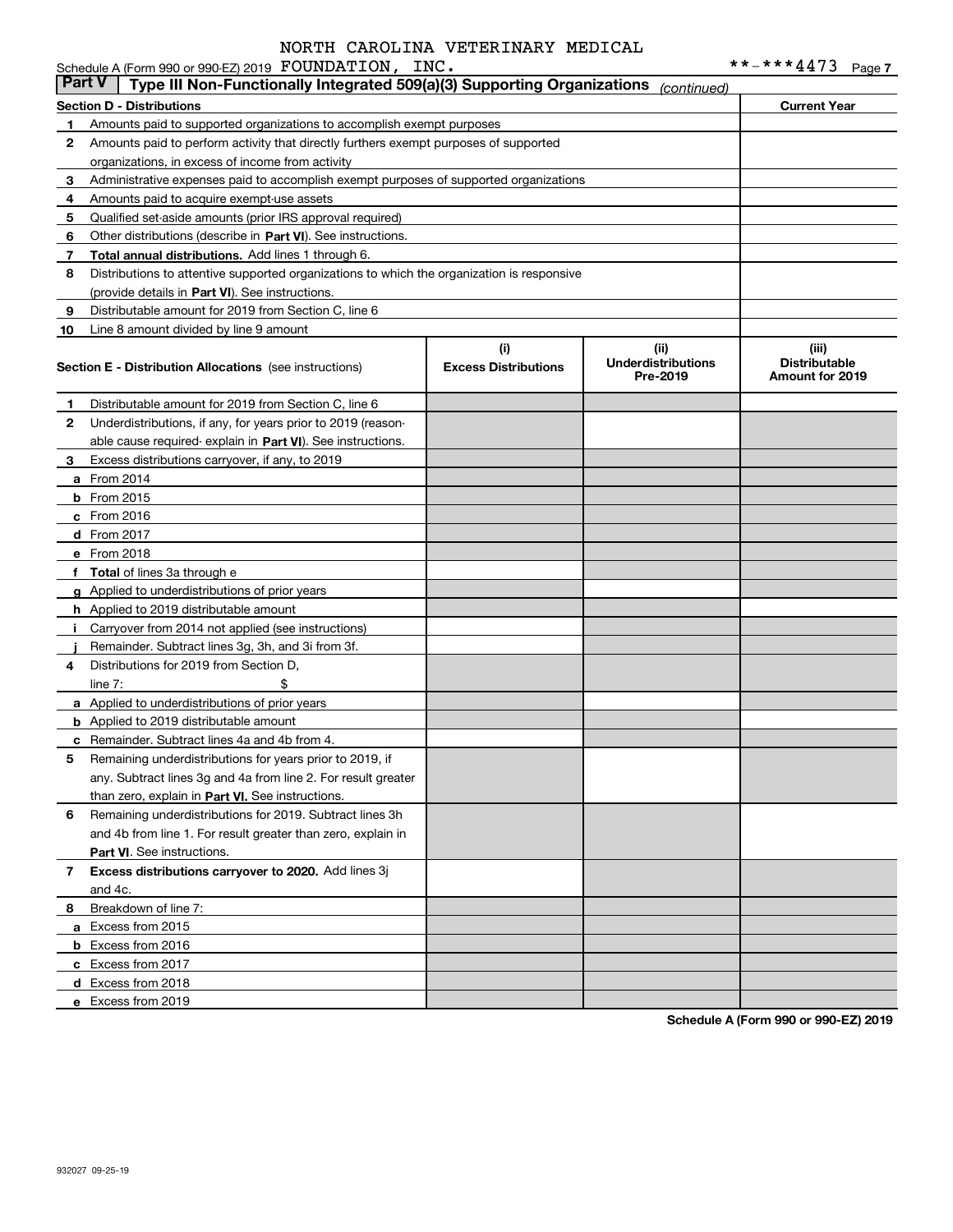|                | NORTH CAROLINA VETERINARY MEDICAL                                                                                                                                                                                                                                                                                                                                                                                                                                                                                                                                                           |                   |
|----------------|---------------------------------------------------------------------------------------------------------------------------------------------------------------------------------------------------------------------------------------------------------------------------------------------------------------------------------------------------------------------------------------------------------------------------------------------------------------------------------------------------------------------------------------------------------------------------------------------|-------------------|
|                | Schedule A (Form 990 or 990-EZ) 2019 FOUNDATION, INC.                                                                                                                                                                                                                                                                                                                                                                                                                                                                                                                                       | **-***4473 Page 8 |
| <b>Part VI</b> | Supplemental Information. Provide the explanations required by Part II, line 10; Part II, line 17a or 17b; Part III, line 12;<br>Part IV, Section A, lines 1, 2, 3b, 3c, 4b, 4c, 5a, 6, 9a, 9b, 9c, 11a, 11b, and 11c; Part IV, Section B, lines 1 and 2; Part IV, Section C,<br>line 1; Part IV, Section D, lines 2 and 3; Part IV, Section E, lines 1c, 2a, 2b, 3a, and 3b; Part V, line 1; Part V, Section B, line 1e; Part V,<br>Section D, lines 5, 6, and 8; and Part V, Section E, lines 2, 5, and 6. Also complete this part for any additional information.<br>(See instructions.) |                   |
|                |                                                                                                                                                                                                                                                                                                                                                                                                                                                                                                                                                                                             |                   |
|                |                                                                                                                                                                                                                                                                                                                                                                                                                                                                                                                                                                                             |                   |
|                |                                                                                                                                                                                                                                                                                                                                                                                                                                                                                                                                                                                             |                   |
|                |                                                                                                                                                                                                                                                                                                                                                                                                                                                                                                                                                                                             |                   |
|                |                                                                                                                                                                                                                                                                                                                                                                                                                                                                                                                                                                                             |                   |
|                |                                                                                                                                                                                                                                                                                                                                                                                                                                                                                                                                                                                             |                   |
|                |                                                                                                                                                                                                                                                                                                                                                                                                                                                                                                                                                                                             |                   |
|                |                                                                                                                                                                                                                                                                                                                                                                                                                                                                                                                                                                                             |                   |
|                |                                                                                                                                                                                                                                                                                                                                                                                                                                                                                                                                                                                             |                   |
|                |                                                                                                                                                                                                                                                                                                                                                                                                                                                                                                                                                                                             |                   |
|                |                                                                                                                                                                                                                                                                                                                                                                                                                                                                                                                                                                                             |                   |
|                |                                                                                                                                                                                                                                                                                                                                                                                                                                                                                                                                                                                             |                   |
|                |                                                                                                                                                                                                                                                                                                                                                                                                                                                                                                                                                                                             |                   |
|                |                                                                                                                                                                                                                                                                                                                                                                                                                                                                                                                                                                                             |                   |
|                |                                                                                                                                                                                                                                                                                                                                                                                                                                                                                                                                                                                             |                   |
|                |                                                                                                                                                                                                                                                                                                                                                                                                                                                                                                                                                                                             |                   |
|                |                                                                                                                                                                                                                                                                                                                                                                                                                                                                                                                                                                                             |                   |
|                |                                                                                                                                                                                                                                                                                                                                                                                                                                                                                                                                                                                             |                   |
|                |                                                                                                                                                                                                                                                                                                                                                                                                                                                                                                                                                                                             |                   |
|                |                                                                                                                                                                                                                                                                                                                                                                                                                                                                                                                                                                                             |                   |
|                |                                                                                                                                                                                                                                                                                                                                                                                                                                                                                                                                                                                             |                   |
|                |                                                                                                                                                                                                                                                                                                                                                                                                                                                                                                                                                                                             |                   |
|                |                                                                                                                                                                                                                                                                                                                                                                                                                                                                                                                                                                                             |                   |
|                |                                                                                                                                                                                                                                                                                                                                                                                                                                                                                                                                                                                             |                   |
|                |                                                                                                                                                                                                                                                                                                                                                                                                                                                                                                                                                                                             |                   |
|                |                                                                                                                                                                                                                                                                                                                                                                                                                                                                                                                                                                                             |                   |
|                |                                                                                                                                                                                                                                                                                                                                                                                                                                                                                                                                                                                             |                   |
|                |                                                                                                                                                                                                                                                                                                                                                                                                                                                                                                                                                                                             |                   |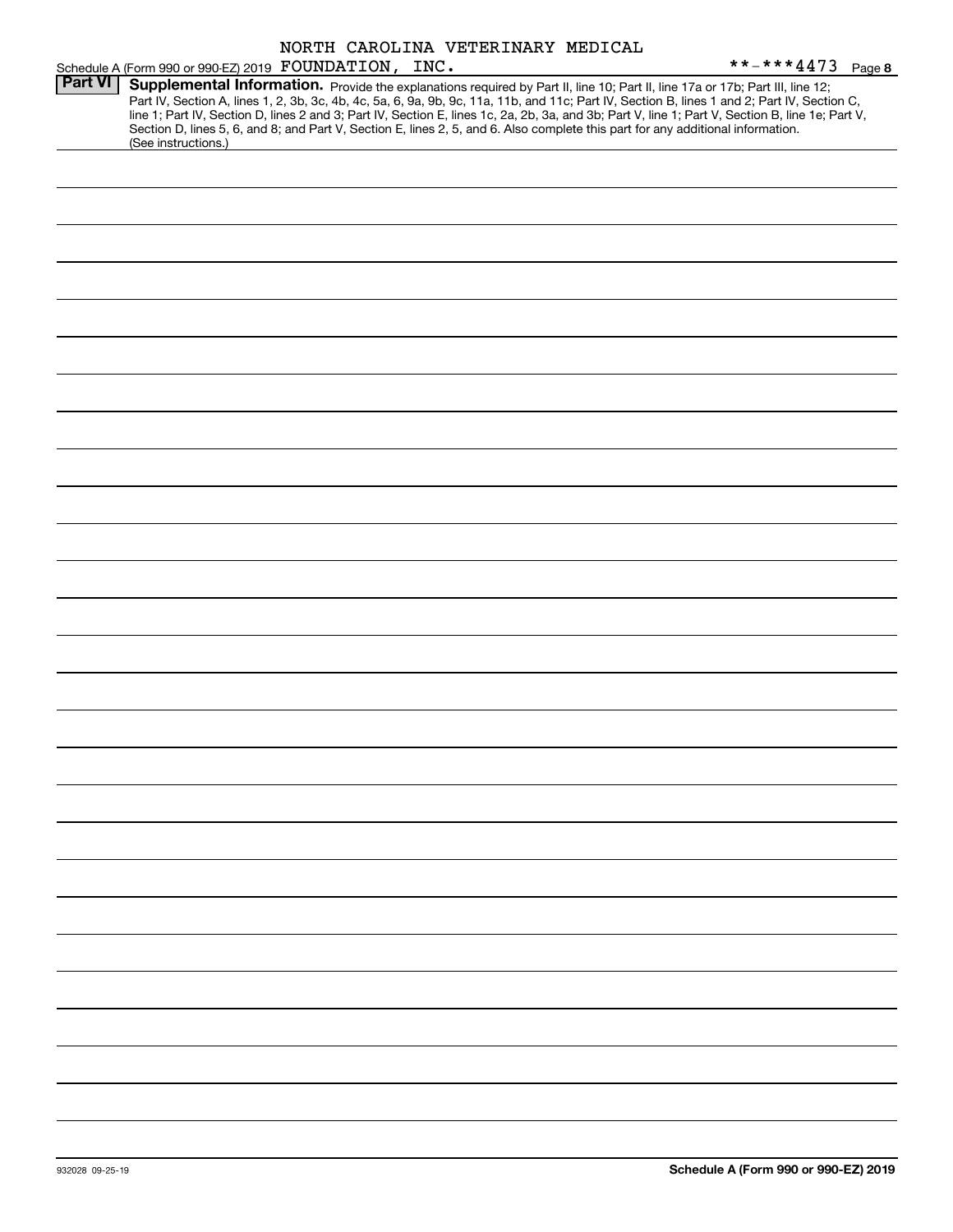Department of the Treasury Internal Revenue Service **(Form 990, 990-EZ, or 990-PF)**

Name of the organization

**Organization type** (check one):

#### \*\* PUBLIC DISCLOSURE COPY \*\*

## **Schedule B Schedule of Contributors**

**| Attach to Form 990, Form 990-EZ, or Form 990-PF. | Go to www.irs.gov/Form990 for the latest information.** OMB No. 1545-0047

**2019**

**Employer identification number**

|                  | NORTH CAROLINA VETERINARY MEDICAL |            |
|------------------|-----------------------------------|------------|
| FOUNDATION, INC. |                                   | **-***4473 |

| Filers of:                                                                       | Section:                                                                           |  |  |  |
|----------------------------------------------------------------------------------|------------------------------------------------------------------------------------|--|--|--|
| $\lfloor x \rfloor$ 501(c)( 3) (enter number) organization<br>Form 990 or 990-EZ |                                                                                    |  |  |  |
|                                                                                  | $4947(a)(1)$ nonexempt charitable trust <b>not</b> treated as a private foundation |  |  |  |
|                                                                                  | 527 political organization                                                         |  |  |  |
| Form 990-PF                                                                      | 501(c)(3) exempt private foundation                                                |  |  |  |
|                                                                                  | 4947(a)(1) nonexempt charitable trust treated as a private foundation              |  |  |  |
|                                                                                  | 501(c)(3) taxable private foundation                                               |  |  |  |

Check if your organization is covered by the **General Rule** or a **Special Rule.**<br>Nota: Only a section 501(c)(7), (8), or (10) erganization can chock boxes for be **Note:**  Only a section 501(c)(7), (8), or (10) organization can check boxes for both the General Rule and a Special Rule. See instructions.

#### **General Rule**

For an organization filing Form 990, 990-EZ, or 990-PF that received, during the year, contributions totaling \$5,000 or more (in money or property) from any one contributor. Complete Parts I and II. See instructions for determining a contributor's total contributions.

#### **Special Rules**

any one contributor, during the year, total contributions of the greater of  $\,$  (1) \$5,000; or **(2)** 2% of the amount on (i) Form 990, Part VIII, line 1h;  $\boxed{\textbf{X}}$  For an organization described in section 501(c)(3) filing Form 990 or 990-EZ that met the 33 1/3% support test of the regulations under sections 509(a)(1) and 170(b)(1)(A)(vi), that checked Schedule A (Form 990 or 990-EZ), Part II, line 13, 16a, or 16b, and that received from or (ii) Form 990-EZ, line 1. Complete Parts I and II.

year, total contributions of more than \$1,000 *exclusively* for religious, charitable, scientific, literary, or educational purposes, or for the For an organization described in section 501(c)(7), (8), or (10) filing Form 990 or 990-EZ that received from any one contributor, during the prevention of cruelty to children or animals. Complete Parts I, II, and III.

purpose. Don't complete any of the parts unless the **General Rule** applies to this organization because it received *nonexclusively* year, contributions <sub>exclusively</sub> for religious, charitable, etc., purposes, but no such contributions totaled more than \$1,000. If this box is checked, enter here the total contributions that were received during the year for an  $\;$ exclusively religious, charitable, etc., For an organization described in section 501(c)(7), (8), or (10) filing Form 990 or 990-EZ that received from any one contributor, during the religious, charitable, etc., contributions totaling \$5,000 or more during the year  $\Box$ — $\Box$   $\Box$ 

**Caution:**  An organization that isn't covered by the General Rule and/or the Special Rules doesn't file Schedule B (Form 990, 990-EZ, or 990-PF), but it **must** answer "No" on Part IV, line 2, of its Form 990; or check the box on line H of its Form 990-EZ or on its Form 990-PF, Part I, line 2, to<br>cortify that it doesn't meet the filipe requirements of Schodule B (Fer certify that it doesn't meet the filing requirements of Schedule B (Form 990, 990-EZ, or 990-PF).

**For Paperwork Reduction Act Notice, see the instructions for Form 990, 990-EZ, or 990-PF. Schedule B (Form 990, 990-EZ, or 990-PF) (2019)** LHA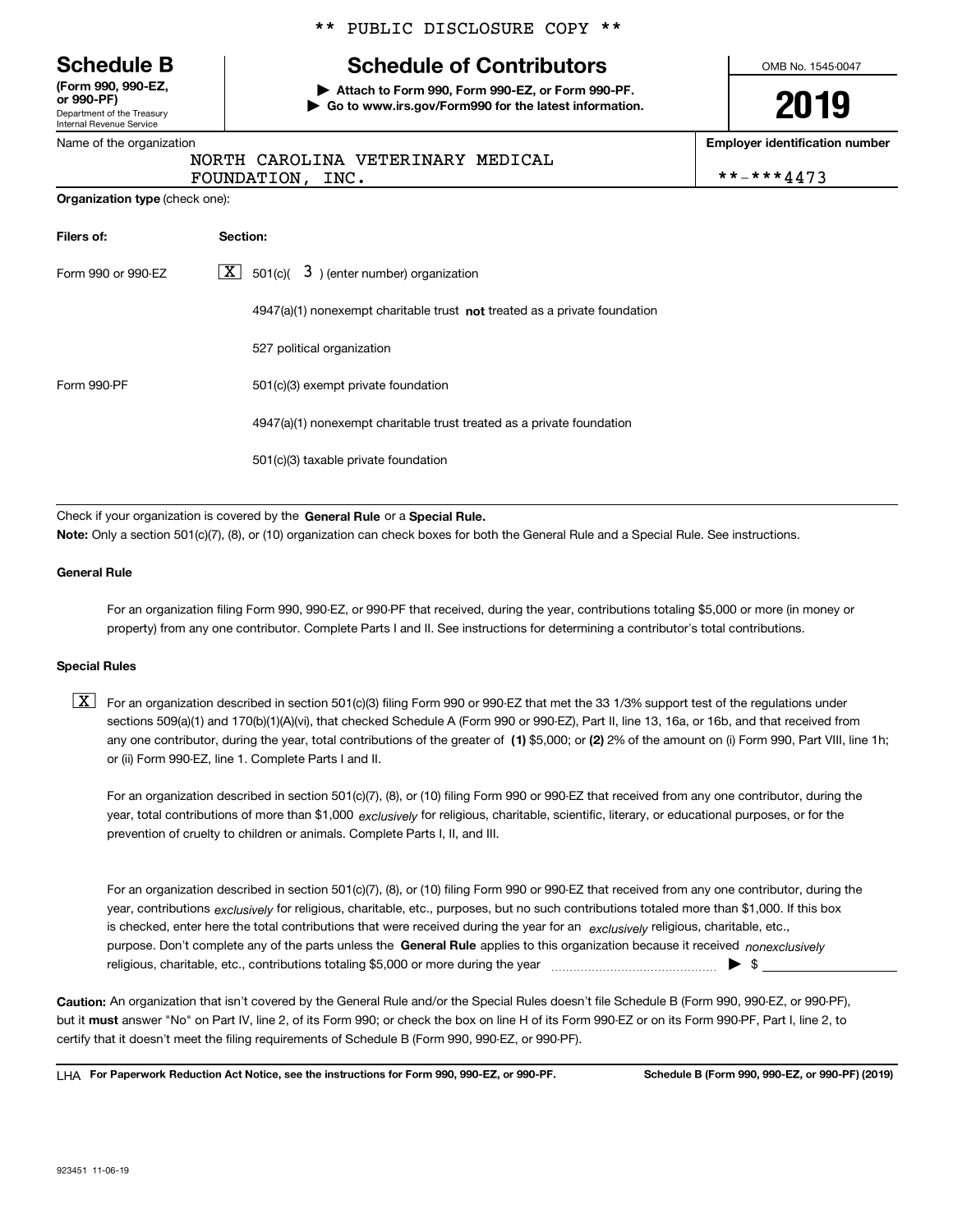#### Schedule B (Form 990, 990-EZ, or 990-PF) (2019) **Page 2** and the state of the state of the state of the state of the state of the state of the state of the state of the state of the state of the state of the state of the s

Name of organization

NORTH CAROLINA VETERINARY MEDICAL FOUNDATION, INC.  $\vert$  \*\*-\*\*\*4473

**Employer identification number**

**(a)No.(b)Name, address, and ZIP + 4 (c)Total contributions (d)Type of contribution PersonPayrollNoncash(a)No.(b)Name, address, and ZIP + 4 (c)Total contributions (d)Type of contribution PersonPayrollNoncash(a)No.(b)Name, address, and ZIP + 4 (c)Total contributions (d)Type of contribution PersonPayrollNoncash(a) No.(b)Name, address, and ZIP + 4 (c) Total contributions (d) Type of contribution PersonPayrollNoncash(a) No.(b)Name, address, and ZIP + 4 (c) Total contributions (d) Type of contribution Person PayrollNoncash(a) No.(b)Name, address, and ZIP + 4 (c) Total contributions (d)Type of contribution PersonPayrollNoncashContributors** (see instructions). Use duplicate copies of Part I if additional space is needed. \$(Complete Part II for noncash contributions.) \$(Complete Part II for noncash contributions.) \$(Complete Part II for noncash contributions.) \$(Complete Part II for noncash contributions.) \$(Complete Part II for noncash contributions.) \$(Complete Part II for noncash contributions.) Chedule B (Form 990, 990-EZ, or 990-PF) (2019)<br>
Iame of organization<br> **IORTH CAROLINA VETERINARY MEDICAL**<br> **Part I Contributors** (see instructions). Use duplicate copies of Part I if additional space is needed.<br> **Part I**  $\boxed{\mathbf{X}}$  $\boxed{\mathbf{X}}$  $\begin{array}{c|c|c|c|c|c} 1 & \hspace{1.5cm} & \hspace{1.5cm} & \hspace{1.5cm} & \hspace{1.5cm} & \hspace{1.5cm} & \hspace{1.5cm} & \hspace{1.5cm} & \hspace{1.5cm} & \hspace{1.5cm} & \hspace{1.5cm} & \hspace{1.5cm} & \hspace{1.5cm} & \hspace{1.5cm} & \hspace{1.5cm} & \hspace{1.5cm} & \hspace{1.5cm} & \hspace{1.5cm} & \hspace{1.5cm} & \hspace{1.5cm} & \hspace{1.5cm} &$ 4,000,000.  $2$  | Person  $\overline{\text{X}}$ 350,000.

923452 11-06-19 **Schedule B (Form 990, 990-EZ, or 990-PF) (2019)**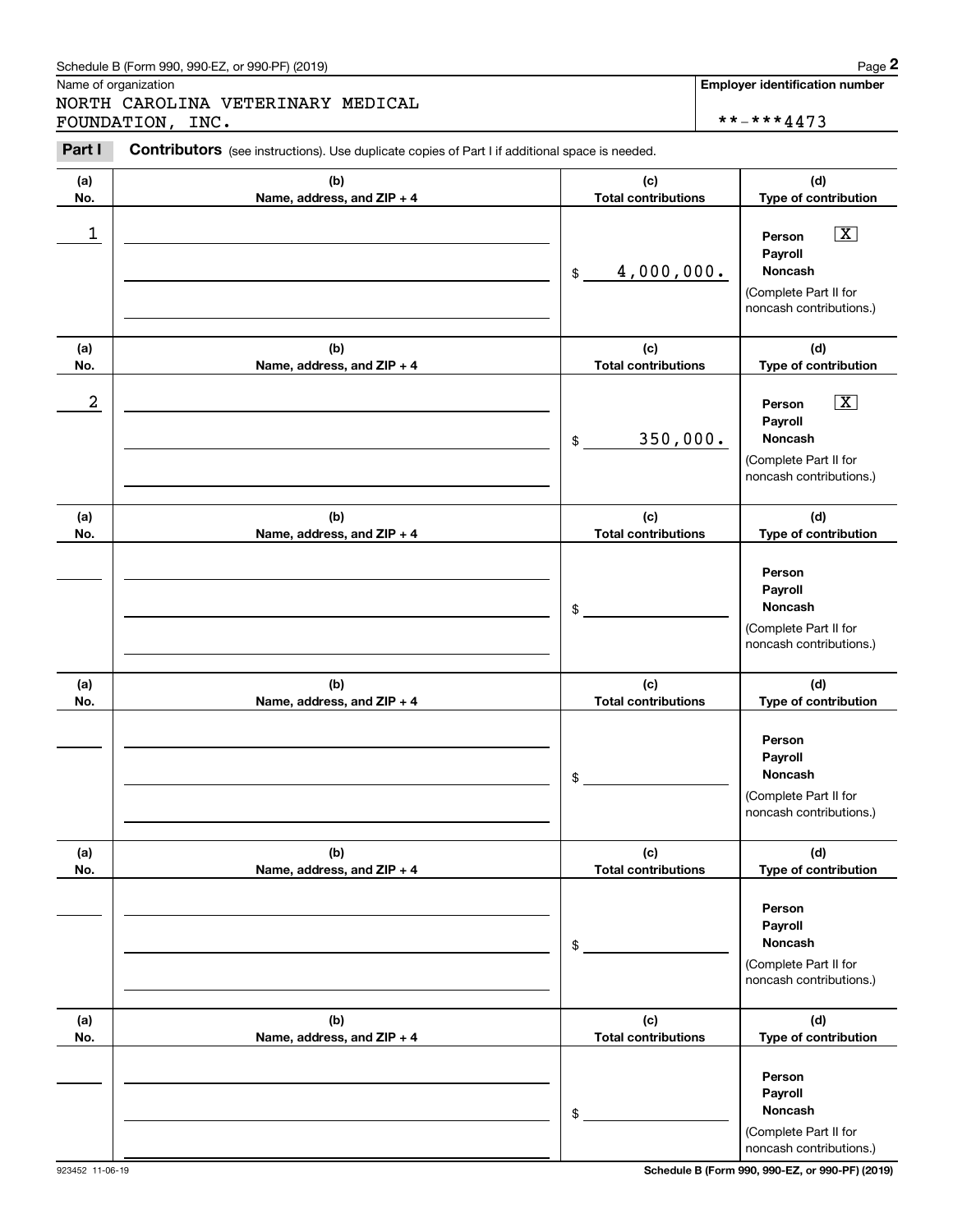| Schedule B (Form 990, 990-EZ, or 990-PF) (2019) | Page |
|-------------------------------------------------|------|
|-------------------------------------------------|------|

Name of organization

NORTH CAROLINA VETERINARY MEDICAL FOUNDATION, INC.  $\qquad \qquad \qquad \qquad$  \*\*-\*\*\*4473

**Employer identification number**

#### **(a)No.fromPart I (c) FMV (or estimate) (b) Description of noncash property given (d) Date received (a)No.fromPart I (c) FMV (or estimate) (b) Description of noncash property given (d) Date received (a)No.fromPart I (c)FMV (or estimate) (b) Description of noncash property given (d) Date received (a) No.fromPart I (c) FMV (or estimate) (b)Description of noncash property given (d)Date received (a) No.fromPart I (c) FMV (or estimate) (b) Description of noncash property given (d) Date received (a) No.fromPart I (c)FMV (or estimate) (b)Description of noncash property given (d)Date received** (see instructions). Use duplicate copies of Part II if additional space is needed. (See instructions.) \$(See instructions.) \$(See instructions.) \$(See instructions.) \$(See instructions.) \$(See instructions.) \$Expedialle B (Form 990, 990-EZ, or 990-PF) (2019)<br>
Iame of organization<br> **IORTH CAROLINA VETERINARY MEDICAL**<br> **3Part II Noncash Property** (see instructions). Use duplicate copies of Part II if additional space is needed.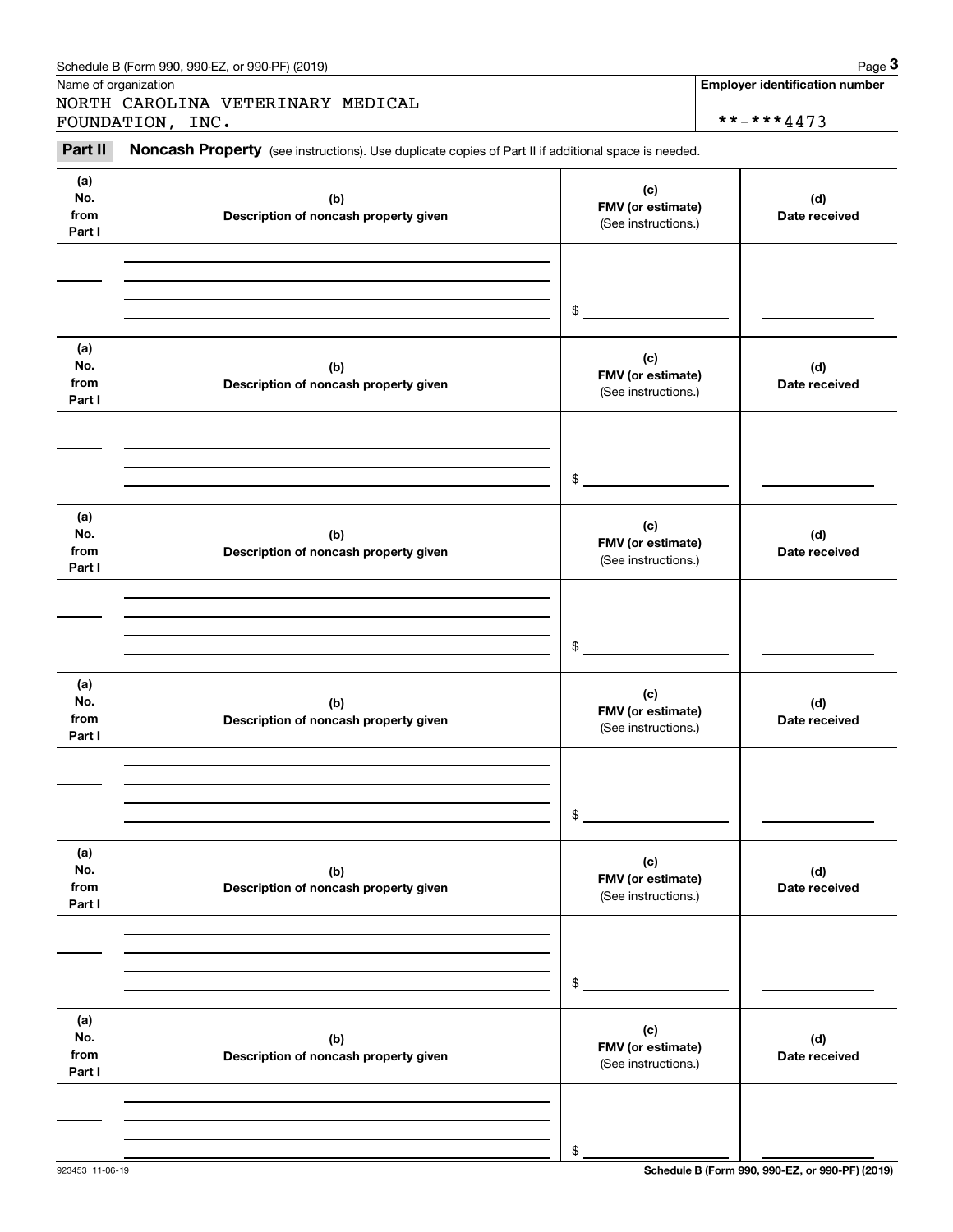|                                     | Schedule B (Form 990, 990-EZ, or 990-PF) (2019)                                                                                                                                   |                      | Page 4                                                                                                                                                         |  |  |  |
|-------------------------------------|-----------------------------------------------------------------------------------------------------------------------------------------------------------------------------------|----------------------|----------------------------------------------------------------------------------------------------------------------------------------------------------------|--|--|--|
|                                     | Name of organization                                                                                                                                                              |                      | <b>Employer identification number</b>                                                                                                                          |  |  |  |
|                                     | NORTH CAROLINA VETERINARY MEDICAL                                                                                                                                                 |                      |                                                                                                                                                                |  |  |  |
|                                     | FOUNDATION, INC.                                                                                                                                                                  |                      | **-***4473                                                                                                                                                     |  |  |  |
| Part III                            | from any one contributor. Complete columns (a) through (e) and the following line entry. For organizations                                                                        |                      | Exclusively religious, charitable, etc., contributions to organizations described in section 501(c)(7), (8), or (10) that total more than \$1,000 for the year |  |  |  |
|                                     | completing Part III, enter the total of exclusively religious, charitable, etc., contributions of \$1,000 or less for the year. (Enter this info. once.) $\blacktriangleright$ \$ |                      |                                                                                                                                                                |  |  |  |
|                                     | Use duplicate copies of Part III if additional space is needed.                                                                                                                   |                      |                                                                                                                                                                |  |  |  |
| (a) No.<br>from                     | (b) Purpose of gift                                                                                                                                                               | (c) Use of gift      | (d) Description of how gift is held                                                                                                                            |  |  |  |
| Part I                              |                                                                                                                                                                                   |                      |                                                                                                                                                                |  |  |  |
|                                     |                                                                                                                                                                                   |                      |                                                                                                                                                                |  |  |  |
|                                     |                                                                                                                                                                                   |                      |                                                                                                                                                                |  |  |  |
|                                     |                                                                                                                                                                                   |                      |                                                                                                                                                                |  |  |  |
|                                     |                                                                                                                                                                                   | (e) Transfer of gift |                                                                                                                                                                |  |  |  |
|                                     |                                                                                                                                                                                   |                      |                                                                                                                                                                |  |  |  |
|                                     | Transferee's name, address, and $ZIP + 4$                                                                                                                                         |                      | Relationship of transferor to transferee                                                                                                                       |  |  |  |
|                                     |                                                                                                                                                                                   |                      |                                                                                                                                                                |  |  |  |
|                                     |                                                                                                                                                                                   |                      |                                                                                                                                                                |  |  |  |
|                                     |                                                                                                                                                                                   |                      |                                                                                                                                                                |  |  |  |
|                                     |                                                                                                                                                                                   |                      |                                                                                                                                                                |  |  |  |
| (a) No.<br>from                     | (b) Purpose of gift                                                                                                                                                               | (c) Use of gift      | (d) Description of how gift is held                                                                                                                            |  |  |  |
| Part I                              |                                                                                                                                                                                   |                      |                                                                                                                                                                |  |  |  |
|                                     |                                                                                                                                                                                   |                      |                                                                                                                                                                |  |  |  |
|                                     |                                                                                                                                                                                   |                      |                                                                                                                                                                |  |  |  |
|                                     |                                                                                                                                                                                   |                      |                                                                                                                                                                |  |  |  |
|                                     | (e) Transfer of gift                                                                                                                                                              |                      |                                                                                                                                                                |  |  |  |
|                                     |                                                                                                                                                                                   |                      |                                                                                                                                                                |  |  |  |
|                                     | Transferee's name, address, and $ZIP + 4$                                                                                                                                         |                      | Relationship of transferor to transferee                                                                                                                       |  |  |  |
|                                     |                                                                                                                                                                                   |                      |                                                                                                                                                                |  |  |  |
|                                     |                                                                                                                                                                                   |                      |                                                                                                                                                                |  |  |  |
|                                     |                                                                                                                                                                                   |                      |                                                                                                                                                                |  |  |  |
| (a) $\overline{\text{No.}}$<br>from |                                                                                                                                                                                   |                      |                                                                                                                                                                |  |  |  |
| Part I                              | (b) Purpose of gift                                                                                                                                                               | (c) Use of gift      | (d) Description of how gift is held                                                                                                                            |  |  |  |
|                                     |                                                                                                                                                                                   |                      |                                                                                                                                                                |  |  |  |
|                                     |                                                                                                                                                                                   |                      |                                                                                                                                                                |  |  |  |
|                                     |                                                                                                                                                                                   |                      |                                                                                                                                                                |  |  |  |
|                                     |                                                                                                                                                                                   | (e) Transfer of gift |                                                                                                                                                                |  |  |  |
|                                     |                                                                                                                                                                                   |                      |                                                                                                                                                                |  |  |  |
|                                     | Transferee's name, address, and $ZIP + 4$                                                                                                                                         |                      | Relationship of transferor to transferee                                                                                                                       |  |  |  |
|                                     |                                                                                                                                                                                   |                      |                                                                                                                                                                |  |  |  |
|                                     |                                                                                                                                                                                   |                      |                                                                                                                                                                |  |  |  |
|                                     |                                                                                                                                                                                   |                      |                                                                                                                                                                |  |  |  |
|                                     |                                                                                                                                                                                   |                      |                                                                                                                                                                |  |  |  |
| (a) No.<br>from                     | (b) Purpose of gift                                                                                                                                                               | (c) Use of gift      | (d) Description of how gift is held                                                                                                                            |  |  |  |
| Part I                              |                                                                                                                                                                                   |                      |                                                                                                                                                                |  |  |  |
|                                     |                                                                                                                                                                                   |                      |                                                                                                                                                                |  |  |  |
|                                     |                                                                                                                                                                                   |                      |                                                                                                                                                                |  |  |  |
|                                     |                                                                                                                                                                                   |                      |                                                                                                                                                                |  |  |  |
|                                     |                                                                                                                                                                                   | (e) Transfer of gift |                                                                                                                                                                |  |  |  |
|                                     |                                                                                                                                                                                   |                      |                                                                                                                                                                |  |  |  |
|                                     | Transferee's name, address, and ZIP + 4                                                                                                                                           |                      | Relationship of transferor to transferee                                                                                                                       |  |  |  |
|                                     |                                                                                                                                                                                   |                      |                                                                                                                                                                |  |  |  |
|                                     |                                                                                                                                                                                   |                      |                                                                                                                                                                |  |  |  |
|                                     |                                                                                                                                                                                   |                      |                                                                                                                                                                |  |  |  |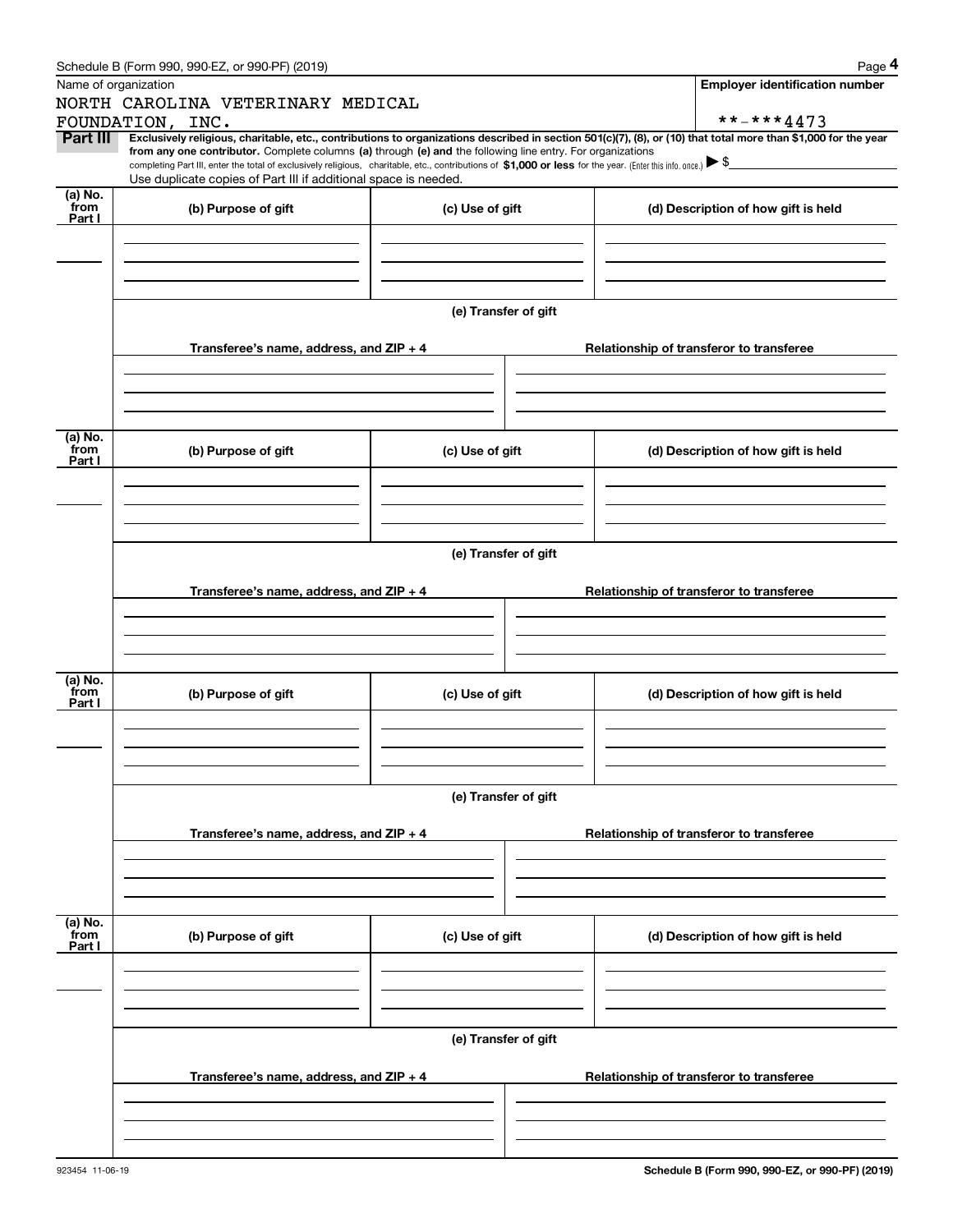| <b>SCHEDULE D</b> |                                                                                                                    |                                                                                                                                                                                                             | <b>Supplemental Financial Statements</b>                 |  |                         | OMB No. 1545-0047                     |                |
|-------------------|--------------------------------------------------------------------------------------------------------------------|-------------------------------------------------------------------------------------------------------------------------------------------------------------------------------------------------------------|----------------------------------------------------------|--|-------------------------|---------------------------------------|----------------|
| (Form 990)        |                                                                                                                    |                                                                                                                                                                                                             | Complete if the organization answered "Yes" on Form 990, |  |                         |                                       |                |
|                   | Department of the Treasury                                                                                         | Part IV, line 6, 7, 8, 9, 10, 11a, 11b, 11c, 11d, 11e, 11f, 12a, or 12b.<br>Attach to Form 990.                                                                                                             |                                                          |  |                         |                                       | Open to Public |
|                   | Internal Revenue Service                                                                                           | Go to www.irs.gov/Form990 for instructions and the latest information.                                                                                                                                      |                                                          |  |                         |                                       |                |
|                   | Name of the organization                                                                                           | NORTH CAROLINA VETERINARY MEDICAL                                                                                                                                                                           |                                                          |  |                         | <b>Employer identification number</b> |                |
|                   |                                                                                                                    | FOUNDATION, INC.                                                                                                                                                                                            |                                                          |  |                         | **-***4473                            |                |
| Part I            |                                                                                                                    | Organizations Maintaining Donor Advised Funds or Other Similar Funds or Accounts. Complete if the                                                                                                           |                                                          |  |                         |                                       |                |
|                   |                                                                                                                    | organization answered "Yes" on Form 990, Part IV, line 6.                                                                                                                                                   |                                                          |  |                         |                                       |                |
|                   |                                                                                                                    |                                                                                                                                                                                                             | (a) Donor advised funds                                  |  |                         | (b) Funds and other accounts          |                |
| 1.                |                                                                                                                    |                                                                                                                                                                                                             |                                                          |  |                         |                                       |                |
| 2                 |                                                                                                                    | Aggregate value of contributions to (during year)                                                                                                                                                           |                                                          |  |                         |                                       |                |
| З<br>4            |                                                                                                                    | Aggregate value of grants from (during year)                                                                                                                                                                |                                                          |  |                         |                                       |                |
| 5                 |                                                                                                                    | Did the organization inform all donors and donor advisors in writing that the assets held in donor advised funds                                                                                            |                                                          |  |                         |                                       |                |
|                   |                                                                                                                    |                                                                                                                                                                                                             |                                                          |  |                         | Yes                                   | <b>No</b>      |
| 6                 | Did the organization inform all grantees, donors, and donor advisors in writing that grant funds can be used only  |                                                                                                                                                                                                             |                                                          |  |                         |                                       |                |
|                   | for charitable purposes and not for the benefit of the donor or donor advisor, or for any other purpose conferring |                                                                                                                                                                                                             |                                                          |  |                         |                                       |                |
|                   | impermissible private benefit?                                                                                     |                                                                                                                                                                                                             |                                                          |  |                         | Yes                                   | No.            |
| Part II           |                                                                                                                    | Conservation Easements. Complete if the organization answered "Yes" on Form 990, Part IV, line 7.                                                                                                           |                                                          |  |                         |                                       |                |
| 1.                |                                                                                                                    | Purpose(s) of conservation easements held by the organization (check all that apply).                                                                                                                       |                                                          |  |                         |                                       |                |
|                   |                                                                                                                    | Preservation of land for public use (for example, recreation or education)                                                                                                                                  | Preservation of a historically important land area       |  |                         |                                       |                |
|                   |                                                                                                                    | Protection of natural habitat                                                                                                                                                                               | Preservation of a certified historic structure           |  |                         |                                       |                |
|                   |                                                                                                                    | Preservation of open space                                                                                                                                                                                  |                                                          |  |                         |                                       |                |
| 2                 |                                                                                                                    | Complete lines 2a through 2d if the organization held a qualified conservation contribution in the form of a conservation easement on the last                                                              |                                                          |  |                         |                                       |                |
|                   | day of the tax year.                                                                                               |                                                                                                                                                                                                             |                                                          |  |                         | Held at the End of the Tax Year       |                |
| a                 |                                                                                                                    |                                                                                                                                                                                                             |                                                          |  | 2a                      |                                       |                |
| b                 |                                                                                                                    | Total acreage restricted by conservation easements                                                                                                                                                          |                                                          |  | 2b                      |                                       |                |
| c                 |                                                                                                                    | Number of conservation easements on a certified historic structure included in (a) manufacture included in (a)                                                                                              |                                                          |  | 2c                      |                                       |                |
| d                 |                                                                                                                    | Number of conservation easements included in (c) acquired after 7/25/06, and not on a historic structure                                                                                                    |                                                          |  |                         |                                       |                |
|                   |                                                                                                                    | listed in the National Register [11, 11] The Marian Communication of the National Property of the National Register                                                                                         |                                                          |  | 2d                      |                                       |                |
| 3                 |                                                                                                                    | Number of conservation easements modified, transferred, released, extinguished, or terminated by the organization during the tax                                                                            |                                                          |  |                         |                                       |                |
|                   | $\vee$ ear $\blacktriangleright$                                                                                   |                                                                                                                                                                                                             |                                                          |  |                         |                                       |                |
| 4<br>5            |                                                                                                                    | Number of states where property subject to conservation easement is located $\blacktriangleright$<br>Does the organization have a written policy regarding the periodic monitoring, inspection, handling of |                                                          |  |                         |                                       |                |
|                   |                                                                                                                    | violations, and enforcement of the conservation easements it holds?                                                                                                                                         |                                                          |  |                         | Yes                                   | No             |
| 6                 |                                                                                                                    | Staff and volunteer hours devoted to monitoring, inspecting, handling of violations, and enforcing conservation easements during the year                                                                   |                                                          |  |                         |                                       |                |
|                   |                                                                                                                    |                                                                                                                                                                                                             |                                                          |  |                         |                                       |                |
| 7                 |                                                                                                                    | Amount of expenses incurred in monitoring, inspecting, handling of violations, and enforcing conservation easements during the year                                                                         |                                                          |  |                         |                                       |                |
|                   | $\blacktriangleright$ s                                                                                            |                                                                                                                                                                                                             |                                                          |  |                         |                                       |                |
| 8                 |                                                                                                                    | Does each conservation easement reported on line 2(d) above satisfy the requirements of section 170(h)(4)(B)(i)                                                                                             |                                                          |  |                         |                                       |                |
|                   |                                                                                                                    |                                                                                                                                                                                                             |                                                          |  |                         | Yes                                   | No             |
| 9                 |                                                                                                                    | In Part XIII, describe how the organization reports conservation easements in its revenue and expense statement and                                                                                         |                                                          |  |                         |                                       |                |
|                   |                                                                                                                    | balance sheet, and include, if applicable, the text of the footnote to the organization's financial statements that describes the                                                                           |                                                          |  |                         |                                       |                |
|                   |                                                                                                                    | organization's accounting for conservation easements.                                                                                                                                                       |                                                          |  |                         |                                       |                |
|                   | Part III                                                                                                           | Organizations Maintaining Collections of Art, Historical Treasures, or Other Similar Assets.                                                                                                                |                                                          |  |                         |                                       |                |
|                   |                                                                                                                    | Complete if the organization answered "Yes" on Form 990, Part IV, line 8.                                                                                                                                   |                                                          |  |                         |                                       |                |
|                   |                                                                                                                    | 1a If the organization elected, as permitted under FASB ASC 958, not to report in its revenue statement and balance sheet works                                                                             |                                                          |  |                         |                                       |                |
|                   |                                                                                                                    | of art, historical treasures, or other similar assets held for public exhibition, education, or research in furtherance of public                                                                           |                                                          |  |                         |                                       |                |
|                   |                                                                                                                    | service, provide in Part XIII the text of the footnote to its financial statements that describes these items.                                                                                              |                                                          |  |                         |                                       |                |
|                   |                                                                                                                    | <b>b</b> If the organization elected, as permitted under FASB ASC 958, to report in its revenue statement and balance sheet works of                                                                        |                                                          |  |                         |                                       |                |
|                   |                                                                                                                    | art, historical treasures, or other similar assets held for public exhibition, education, or research in furtherance of public service,                                                                     |                                                          |  |                         |                                       |                |
|                   |                                                                                                                    | provide the following amounts relating to these items:                                                                                                                                                      |                                                          |  |                         |                                       |                |
|                   |                                                                                                                    |                                                                                                                                                                                                             |                                                          |  | \$                      | 94,495.                               |                |
|                   |                                                                                                                    | (ii) Assets included in Form 990, Part X [ [11] Marriet Lines and Marriet Assets included in Form 990, Part X                                                                                               |                                                          |  | $\blacktriangleright$ s |                                       |                |
| 2                 |                                                                                                                    | If the organization received or held works of art, historical treasures, or other similar assets for financial gain, provide                                                                                |                                                          |  |                         |                                       |                |
|                   |                                                                                                                    | the following amounts required to be reported under FASB ASC 958 relating to these items:                                                                                                                   |                                                          |  |                         |                                       |                |
| а                 |                                                                                                                    |                                                                                                                                                                                                             |                                                          |  | \$<br>\$                |                                       |                |
|                   |                                                                                                                    | LHA For Paperwork Reduction Act Notice, see the Instructions for Form 990.                                                                                                                                  |                                                          |  |                         | Schedule D (Form 990) 2019            |                |
|                   |                                                                                                                    |                                                                                                                                                                                                             |                                                          |  |                         |                                       |                |

932051 10-02-19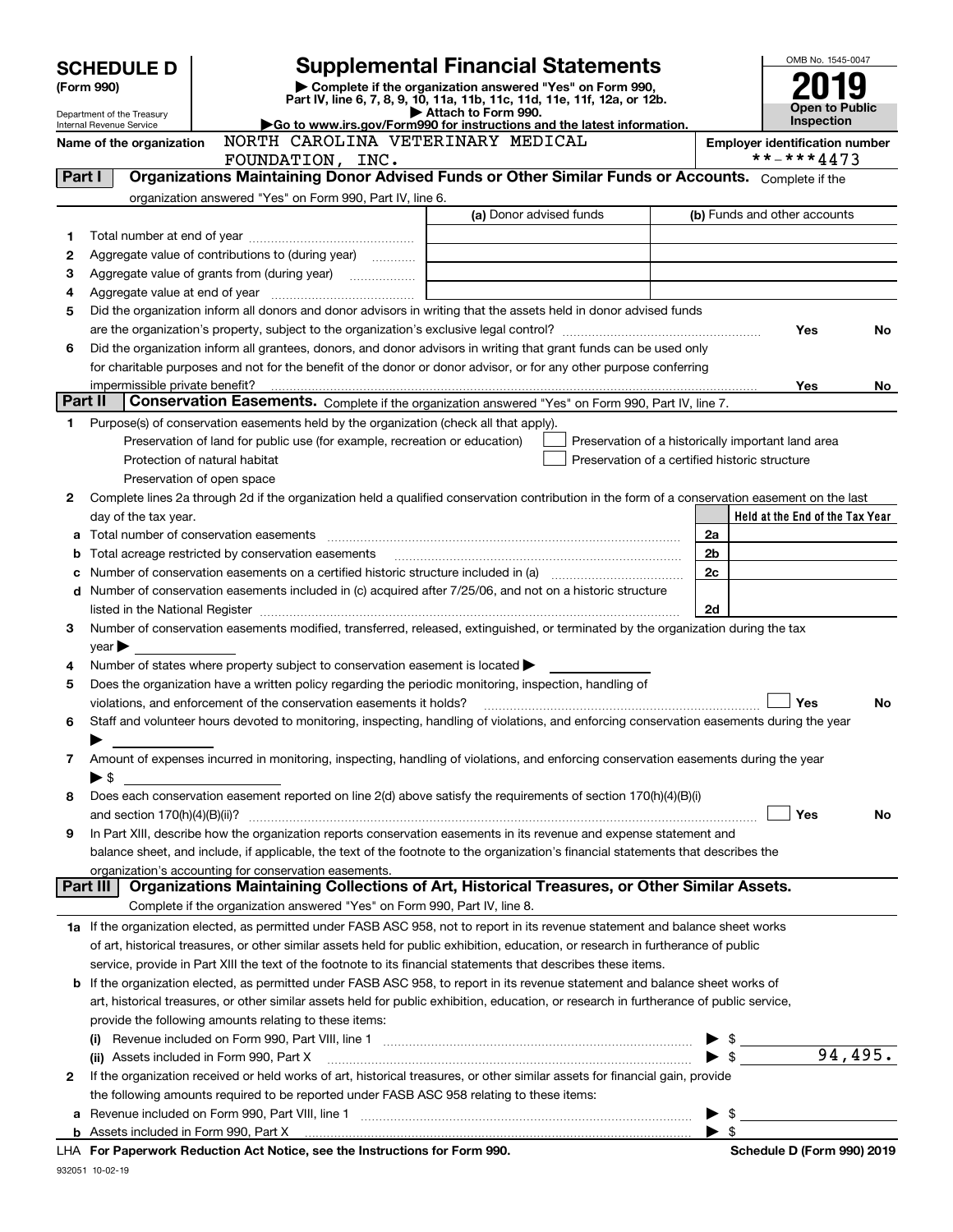|               |                                                                                                                                                                                                                                     | NORTH CAROLINA VETERINARY MEDICAL       |                |                                     |                                 |               |                            |                          |
|---------------|-------------------------------------------------------------------------------------------------------------------------------------------------------------------------------------------------------------------------------------|-----------------------------------------|----------------|-------------------------------------|---------------------------------|---------------|----------------------------|--------------------------|
|               | Schedule D (Form 990) 2019                                                                                                                                                                                                          | FOUNDATION, INC.                        |                |                                     |                                 |               | **-***4473                 | Page $2$                 |
|               | Organizations Maintaining Collections of Art, Historical Treasures, or Other Similar Assets<br>Part III                                                                                                                             |                                         |                |                                     |                                 |               | (continued)                |                          |
| 3             | Using the organization's acquisition, accession, and other records, check any of the following that make significant use of its                                                                                                     |                                         |                |                                     |                                 |               |                            |                          |
|               | collection items (check all that apply):                                                                                                                                                                                            |                                         |                |                                     |                                 |               |                            |                          |
| а             | Public exhibition                                                                                                                                                                                                                   |                                         |                | Loan or exchange program            |                                 |               |                            |                          |
| b             | Scholarly research                                                                                                                                                                                                                  | е                                       |                | X Other ART ON DISPLAY IN TERRY CEN |                                 |               |                            |                          |
| c             | Preservation for future generations                                                                                                                                                                                                 |                                         |                |                                     |                                 |               |                            |                          |
| 4             | Provide a description of the organization's collections and explain how they further the organization's exempt purpose in Part XIII.                                                                                                |                                         |                |                                     |                                 |               |                            |                          |
| 5             | During the year, did the organization solicit or receive donations of art, historical treasures, or other similar assets                                                                                                            |                                         |                |                                     |                                 |               |                            |                          |
|               |                                                                                                                                                                                                                                     |                                         |                |                                     |                                 |               | Yes                        | $\overline{\text{X}}$ No |
|               | <b>Part IV</b><br>Escrow and Custodial Arrangements. Complete if the organization answered "Yes" on Form 990, Part IV, line 9, or                                                                                                   |                                         |                |                                     |                                 |               |                            |                          |
|               | reported an amount on Form 990, Part X, line 21.                                                                                                                                                                                    |                                         |                |                                     |                                 |               |                            |                          |
|               | 1a Is the organization an agent, trustee, custodian or other intermediary for contributions or other assets not included                                                                                                            |                                         |                |                                     |                                 |               |                            |                          |
|               |                                                                                                                                                                                                                                     |                                         |                |                                     |                                 |               | Yes                        | No                       |
|               | b If "Yes," explain the arrangement in Part XIII and complete the following table:                                                                                                                                                  |                                         |                |                                     |                                 |               |                            |                          |
|               |                                                                                                                                                                                                                                     |                                         |                |                                     |                                 |               | Amount                     |                          |
|               | c Beginning balance                                                                                                                                                                                                                 |                                         |                |                                     | 1c                              |               |                            |                          |
|               |                                                                                                                                                                                                                                     |                                         |                |                                     | 1d                              |               |                            |                          |
|               | e Distributions during the year manufactured and continuum control of the control of the control of the state of the control of the control of the control of the control of the control of the control of the control of the       |                                         |                |                                     | 1e                              |               |                            |                          |
| f             |                                                                                                                                                                                                                                     |                                         |                |                                     | 1f                              |               |                            |                          |
|               | 2a Did the organization include an amount on Form 990, Part X, line 21, for escrow or custodial account liability?                                                                                                                  |                                         |                |                                     |                                 |               | Yes                        | No                       |
|               | b If "Yes," explain the arrangement in Part XIII. Check here if the explanation has been provided on Part XIII                                                                                                                      |                                         |                |                                     |                                 |               |                            |                          |
| <b>Part V</b> | Endowment Funds. Complete if the organization answered "Yes" on Form 990, Part IV, line 10.                                                                                                                                         |                                         |                |                                     |                                 |               |                            |                          |
|               |                                                                                                                                                                                                                                     | (a) Current year                        | (b) Prior year | (c) Two years back                  | (d) Three years back            |               | (e) Four years back        |                          |
|               | 1a Beginning of year balance                                                                                                                                                                                                        | 75,730,409.                             | 72,542,506.    | 67, 355, 904.                       |                                 | 63, 511, 657. |                            | 65, 327, 608.            |
|               |                                                                                                                                                                                                                                     | 540,973.                                | 933,835.       | 698,217.                            |                                 | 616,903.      |                            | 572,696.                 |
| c             | Net investment earnings, gains, and losses                                                                                                                                                                                          | 1,477,233.                              | 5,204,724.     | 6,990,117.                          |                                 | 6, 383, 505.  |                            | $-893, 169.$             |
|               |                                                                                                                                                                                                                                     |                                         |                |                                     |                                 |               |                            |                          |
|               | e Other expenditures for facilities                                                                                                                                                                                                 |                                         |                |                                     |                                 |               |                            |                          |
|               | and programs                                                                                                                                                                                                                        | 2,591,838.                              | 2,950,656.     | 2,501,732.                          |                                 | 3, 156, 161.  |                            | 1,495,478.               |
|               | f Administrative expenses <i></i>                                                                                                                                                                                                   |                                         |                |                                     |                                 |               |                            |                          |
| g             | End of year balance                                                                                                                                                                                                                 | 75, 156, 777.                           | 75,730,409.    | 72, 542, 506.                       |                                 | 67, 355, 904. |                            | 63, 511, 657.            |
| 2             | Provide the estimated percentage of the current year end balance (line 1g, column (a)) held as:                                                                                                                                     |                                         |                |                                     |                                 |               |                            |                          |
|               | a Board designated or quasi-endowment >                                                                                                                                                                                             | 45.88                                   | %              |                                     |                                 |               |                            |                          |
|               | Permanent endowment > 43.67                                                                                                                                                                                                         | %                                       |                |                                     |                                 |               |                            |                          |
|               | 10.45<br>$\mathbf c$ Term endowment $\blacktriangleright$                                                                                                                                                                           | %                                       |                |                                     |                                 |               |                            |                          |
|               | The percentages on lines 2a, 2b, and 2c should equal 100%.                                                                                                                                                                          |                                         |                |                                     |                                 |               |                            |                          |
|               | 3a Are there endowment funds not in the possession of the organization that are held and administered for the organization                                                                                                          |                                         |                |                                     |                                 |               |                            |                          |
|               | by:                                                                                                                                                                                                                                 |                                         |                |                                     |                                 |               |                            | Yes<br>No                |
|               | (i)                                                                                                                                                                                                                                 |                                         |                |                                     |                                 |               | 3a(i)                      | X                        |
|               |                                                                                                                                                                                                                                     |                                         |                |                                     |                                 |               | 3a(ii)                     | X                        |
|               | (ii) Related organizations <b>communications</b> and continuum contract and continuum contract and continuum contract and continuum contract and continuum contract and continuum contract and continuum contract and continuum con |                                         |                |                                     |                                 |               | 3b                         |                          |
|               | Describe in Part XIII the intended uses of the organization's endowment funds.                                                                                                                                                      |                                         |                |                                     |                                 |               |                            |                          |
| 4             | <b>Part VI</b><br>Land, Buildings, and Equipment.                                                                                                                                                                                   |                                         |                |                                     |                                 |               |                            |                          |
|               | Complete if the organization answered "Yes" on Form 990, Part IV, line 11a. See Form 990, Part X, line 10.                                                                                                                          |                                         |                |                                     |                                 |               |                            |                          |
|               | Description of property                                                                                                                                                                                                             |                                         |                |                                     |                                 |               |                            |                          |
|               |                                                                                                                                                                                                                                     | (a) Cost or other<br>basis (investment) |                | (b) Cost or other<br>basis (other)  | (c) Accumulated<br>depreciation |               | (d) Book value             |                          |
|               |                                                                                                                                                                                                                                     |                                         |                |                                     |                                 |               |                            |                          |
|               |                                                                                                                                                                                                                                     |                                         |                |                                     |                                 |               |                            |                          |
| b             |                                                                                                                                                                                                                                     |                                         |                |                                     |                                 |               |                            |                          |
|               |                                                                                                                                                                                                                                     |                                         |                |                                     |                                 |               |                            |                          |
| d             |                                                                                                                                                                                                                                     |                                         |                |                                     |                                 |               |                            |                          |
|               |                                                                                                                                                                                                                                     |                                         |                |                                     |                                 |               |                            | 0.                       |
|               |                                                                                                                                                                                                                                     |                                         |                |                                     |                                 |               |                            |                          |
|               |                                                                                                                                                                                                                                     |                                         |                |                                     |                                 |               | Schedule D (Form 990) 2019 |                          |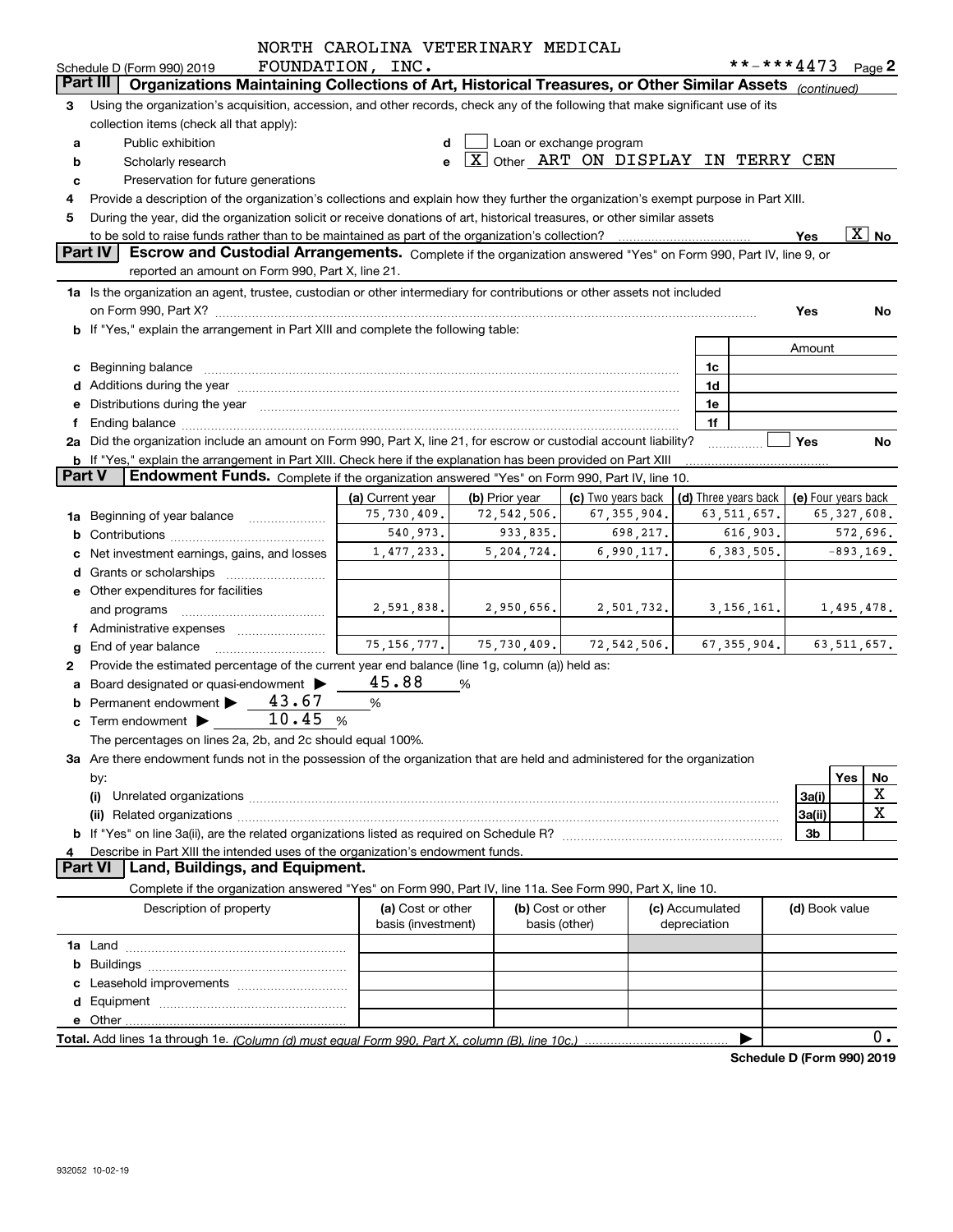|                    | NORTH CAROLINA VETERINARY MEDICAL |  |
|--------------------|-----------------------------------|--|
| ∩זור זו∩דוחגרזזו∩ה |                                   |  |

| FOUNDATION,<br>Schedule D (Form 990) 2019                                                                                                            | INC.            |                                                           | **-***4473<br>$Page$ <sup>3</sup> |
|------------------------------------------------------------------------------------------------------------------------------------------------------|-----------------|-----------------------------------------------------------|-----------------------------------|
| <b>Investments - Other Securities.</b><br>Part VII                                                                                                   |                 |                                                           |                                   |
| Complete if the organization answered "Yes" on Form 990, Part IV, line 11b. See Form 990, Part X, line 12.                                           |                 |                                                           |                                   |
| (a) Description of security or category (including name of security)                                                                                 | (b) Book value  | (c) Method of valuation: Cost or end-of-year market value |                                   |
|                                                                                                                                                      |                 |                                                           |                                   |
| (1) Financial derivatives                                                                                                                            |                 |                                                           |                                   |
| (2) Closely held equity interests                                                                                                                    |                 |                                                           |                                   |
| (3) Other                                                                                                                                            |                 |                                                           |                                   |
| NC STATE INVESTMENT FUND<br>(A)                                                                                                                      | 74,919,532.     | END-OF-YEAR MARKET                                        | VALUE                             |
| LIFE INCOME FUNDS<br>(B)                                                                                                                             | 662,629.        | END-OF-YEAR MARKET                                        | VALUE                             |
| <b>STIF</b><br>(C)                                                                                                                                   | 43,399.         | END-OF-YEAR MARKET                                        | VALUE                             |
| (D)                                                                                                                                                  |                 |                                                           |                                   |
|                                                                                                                                                      |                 |                                                           |                                   |
| (E)                                                                                                                                                  |                 |                                                           |                                   |
| (F)                                                                                                                                                  |                 |                                                           |                                   |
| (G)                                                                                                                                                  |                 |                                                           |                                   |
| (H)                                                                                                                                                  |                 |                                                           |                                   |
| Total. (Col. (b) must equal Form 990, Part X, col. (B) line 12.)                                                                                     | 75,625,560.     |                                                           |                                   |
| Part VIII Investments - Program Related.                                                                                                             |                 |                                                           |                                   |
| Complete if the organization answered "Yes" on Form 990, Part IV, line 11c. See Form 990, Part X, line 13.                                           |                 |                                                           |                                   |
| (a) Description of investment                                                                                                                        | (b) Book value  | (c) Method of valuation: Cost or end-of-year market value |                                   |
|                                                                                                                                                      |                 |                                                           |                                   |
| (1)                                                                                                                                                  |                 |                                                           |                                   |
| (2)                                                                                                                                                  |                 |                                                           |                                   |
| (3)                                                                                                                                                  |                 |                                                           |                                   |
| (4)                                                                                                                                                  |                 |                                                           |                                   |
| (5)                                                                                                                                                  |                 |                                                           |                                   |
| (6)                                                                                                                                                  |                 |                                                           |                                   |
| (7)                                                                                                                                                  |                 |                                                           |                                   |
|                                                                                                                                                      |                 |                                                           |                                   |
| (8)                                                                                                                                                  |                 |                                                           |                                   |
| (9)                                                                                                                                                  |                 |                                                           |                                   |
| Total. (Col. (b) must equal Form 990, Part X, col. (B) line 13.) $\blacktriangleright$                                                               |                 |                                                           |                                   |
| <b>Other Assets.</b><br><b>Part IX</b>                                                                                                               |                 |                                                           |                                   |
| Complete if the organization answered "Yes" on Form 990, Part IV, line 11d. See Form 990, Part X, line 15.                                           |                 |                                                           |                                   |
|                                                                                                                                                      | (a) Description |                                                           | (b) Book value                    |
| (1)                                                                                                                                                  |                 |                                                           |                                   |
| (2)                                                                                                                                                  |                 |                                                           |                                   |
|                                                                                                                                                      |                 |                                                           |                                   |
| (3)                                                                                                                                                  |                 |                                                           |                                   |
| (4)                                                                                                                                                  |                 |                                                           |                                   |
| (5)                                                                                                                                                  |                 |                                                           |                                   |
| (6)                                                                                                                                                  |                 |                                                           |                                   |
| (7)                                                                                                                                                  |                 |                                                           |                                   |
| (8)                                                                                                                                                  |                 |                                                           |                                   |
| (9)                                                                                                                                                  |                 |                                                           |                                   |
|                                                                                                                                                      |                 |                                                           |                                   |
| <b>Other Liabilities.</b><br>Part X                                                                                                                  |                 |                                                           |                                   |
|                                                                                                                                                      |                 |                                                           |                                   |
| Complete if the organization answered "Yes" on Form 990, Part IV, line 11e or 11f. See Form 990, Part X, line 25.                                    |                 |                                                           |                                   |
| (a) Description of liability<br>1.                                                                                                                   |                 |                                                           | (b) Book value                    |
| Federal income taxes<br>(1)                                                                                                                          |                 |                                                           |                                   |
| LIFE INCOME FUNDS PAYABLE<br>(2)                                                                                                                     |                 |                                                           | 500,988.                          |
| DUE TO OTHERS<br>(3)                                                                                                                                 |                 |                                                           | 24,378.                           |
|                                                                                                                                                      |                 |                                                           |                                   |
| (4)                                                                                                                                                  |                 |                                                           |                                   |
| (5)                                                                                                                                                  |                 |                                                           |                                   |
| (6)                                                                                                                                                  |                 |                                                           |                                   |
| (7)                                                                                                                                                  |                 |                                                           |                                   |
| (8)                                                                                                                                                  |                 |                                                           |                                   |
| (9)                                                                                                                                                  |                 |                                                           |                                   |
| Total. (Column (b) must equal Form 990. Part X, col. (B) line 25.)                                                                                   |                 |                                                           | $\overline{525}$ , 366.           |
| 2. Liability for uncertain tax positions. In Part XIII, provide the text of the footnote to the organization's financial statements that reports the |                 |                                                           |                                   |
|                                                                                                                                                      |                 |                                                           |                                   |

organization's liability for uncertain tax positions under FASB ASC 740. Check here if the text of the footnote has been provided in Part XIII  $\,\ldots\,$   $\overline{\rm X}$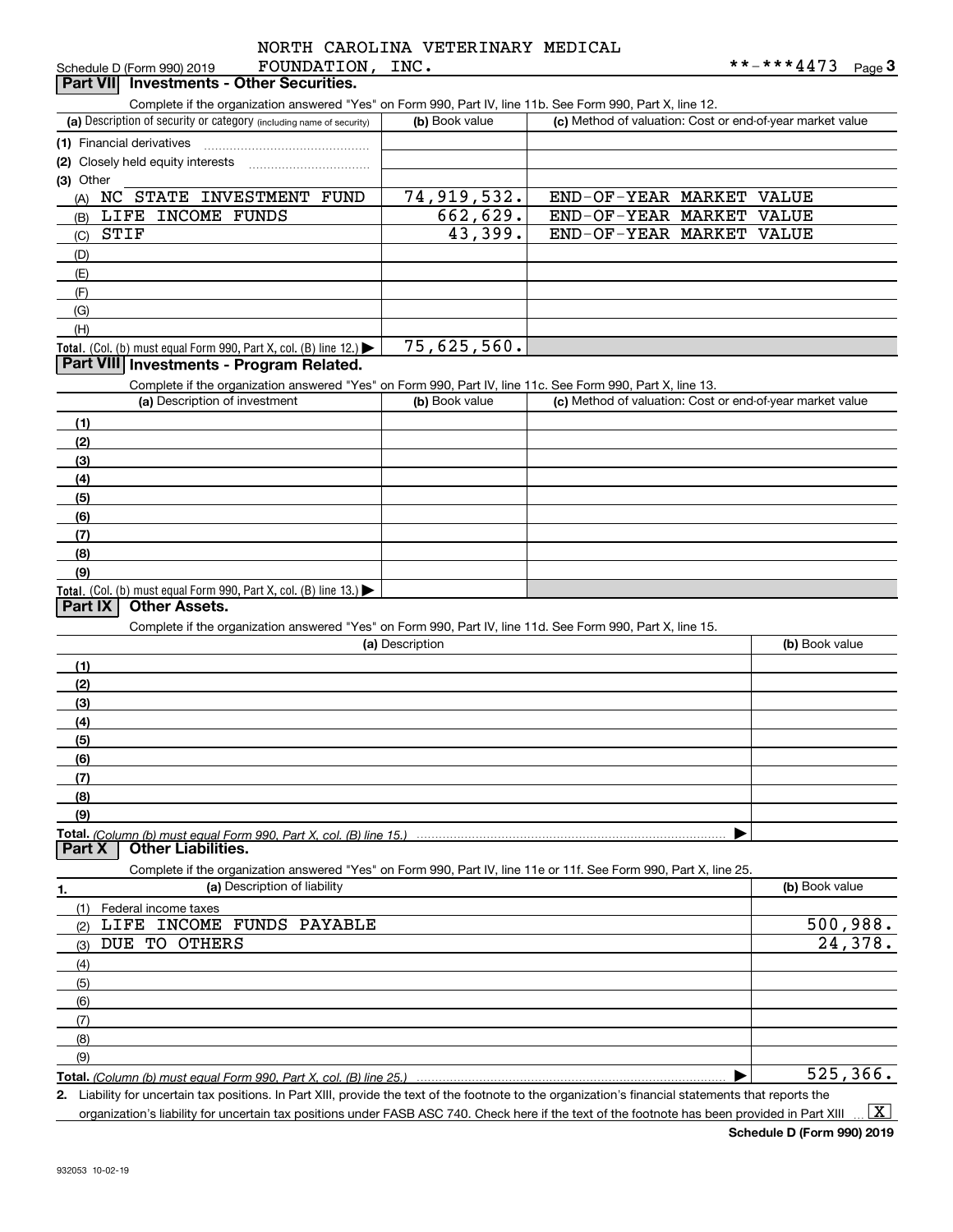|    | NORTH CAROLINA VETERINARY MEDICAL                                                                                                                              |                |            |                |                         |
|----|----------------------------------------------------------------------------------------------------------------------------------------------------------------|----------------|------------|----------------|-------------------------|
|    | FOUNDATION, INC.<br>Schedule D (Form 990) 2019                                                                                                                 |                |            |                | **-***4473 Page 4       |
|    | Reconciliation of Revenue per Audited Financial Statements With Revenue per Return.<br>Part XI                                                                 |                |            |                |                         |
|    | Complete if the organization answered "Yes" on Form 990, Part IV, line 12a.                                                                                    |                |            |                |                         |
| 1  | Total revenue, gains, and other support per audited financial statements                                                                                       |                |            | $\blacksquare$ | $\overline{9,100},696.$ |
| 2  | Amounts included on line 1 but not on Form 990, Part VIII, line 12:                                                                                            |                |            |                |                         |
| a  | Net unrealized gains (losses) on investments [111] [12] matter contracts and a local metal of the university o                                                 | 2a             | 284,698.   |                |                         |
| b  |                                                                                                                                                                | 2 <sub>b</sub> | 373,000.   |                |                         |
|    |                                                                                                                                                                | 2c             |            |                |                         |
| d  |                                                                                                                                                                | 2d             | $-21,105.$ |                |                         |
|    | e Add lines 2a through 2d                                                                                                                                      |                |            | 2е             | 636,593.                |
| 3  |                                                                                                                                                                |                |            | 3              | 8,464,103.              |
| 4  | Amounts included on Form 990, Part VIII, line 12, but not on line 1:                                                                                           |                |            |                |                         |
| a  | Investment expenses not included on Form 990, Part VIII, line 7b                                                                                               | 4a             | 396,419.   |                |                         |
| b  |                                                                                                                                                                | 4 <sub>b</sub> |            |                |                         |
|    | c Add lines 4a and 4b                                                                                                                                          |                |            | 4c             | 396,419.                |
| 5  |                                                                                                                                                                |                |            | 5              | 8,860,522.              |
|    | Part XII   Reconciliation of Expenses per Audited Financial Statements With Expenses per Return.                                                               |                |            |                |                         |
|    | Complete if the organization answered "Yes" on Form 990, Part IV, line 12a.                                                                                    |                |            |                |                         |
| 1. |                                                                                                                                                                |                |            | $\blacksquare$ | 5,087,319.              |
| 2  | Amounts included on line 1 but not on Form 990, Part IX, line 25:                                                                                              |                |            |                |                         |
| a  |                                                                                                                                                                | 2a             | 373,000.   |                |                         |
| b  |                                                                                                                                                                | 2 <sub>b</sub> |            |                |                         |
|    |                                                                                                                                                                | 2c             |            |                |                         |
|    |                                                                                                                                                                | 2d             |            |                |                         |
|    |                                                                                                                                                                |                |            | 2e             | 373,000.                |
| 3  |                                                                                                                                                                |                |            | 3              | 4,714,319.              |
| 4  | Amounts included on Form 990, Part IX, line 25, but not on line 1:                                                                                             |                |            |                |                         |
|    | Investment expenses not included on Form 990, Part VIII, line 7b [11, 111, 111, 111]                                                                           | 4a             | 396,419.   |                |                         |
|    |                                                                                                                                                                | 4 <sub>h</sub> |            |                |                         |
|    | c Add lines 4a and 4b                                                                                                                                          |                |            | 4c             | 396,419.                |
| 5  |                                                                                                                                                                |                |            | 5              | 5, 110, 738.            |
|    | Part XIII Supplemental Information.                                                                                                                            |                |            |                |                         |
|    | Provide the descriptions required for Part II, lines 3, 5, and 9; Part III, lines 1a and 4; Part IV, lines 1b and 2b; Part V, line 4; Part X, line 2; Part XI, |                |            |                |                         |

lines 2d and 4b; and Part XII, lines 2d and 4b. Also complete this part to provide any additional information.

#### PART III, LINE 4:

#### PROVIDES SOLACE AND COMFORT TO CLIENTS VISITING CVM/HOSPITAL

PART V, LINE 4:

THE FOUNDATION'S ENDOWMENT CONSISTS OF APPROXIMATELY 155 INDIVIDUAL FUNDS

#### ESTABLISHED FOR A VARIETY OF PURPOSES RELATED TO THE MISSION OF THE

#### UNIVERSITY.

PART X, LINE 2:

#### MANAGEMENT HAS ANALYZED THE TAX POSITIONS TAKEN BY THE FOUNDATION, AND HAS

CONCLUDED THAT AS OF JUNE 30, 2020, THERE ARE NO UNCERTAIN POSITIONS TAKEN

#### OR EXPECTED TO BE TAKEN THAT WOULD REQUIRE RECOGNITION OF A LIABILITY (OR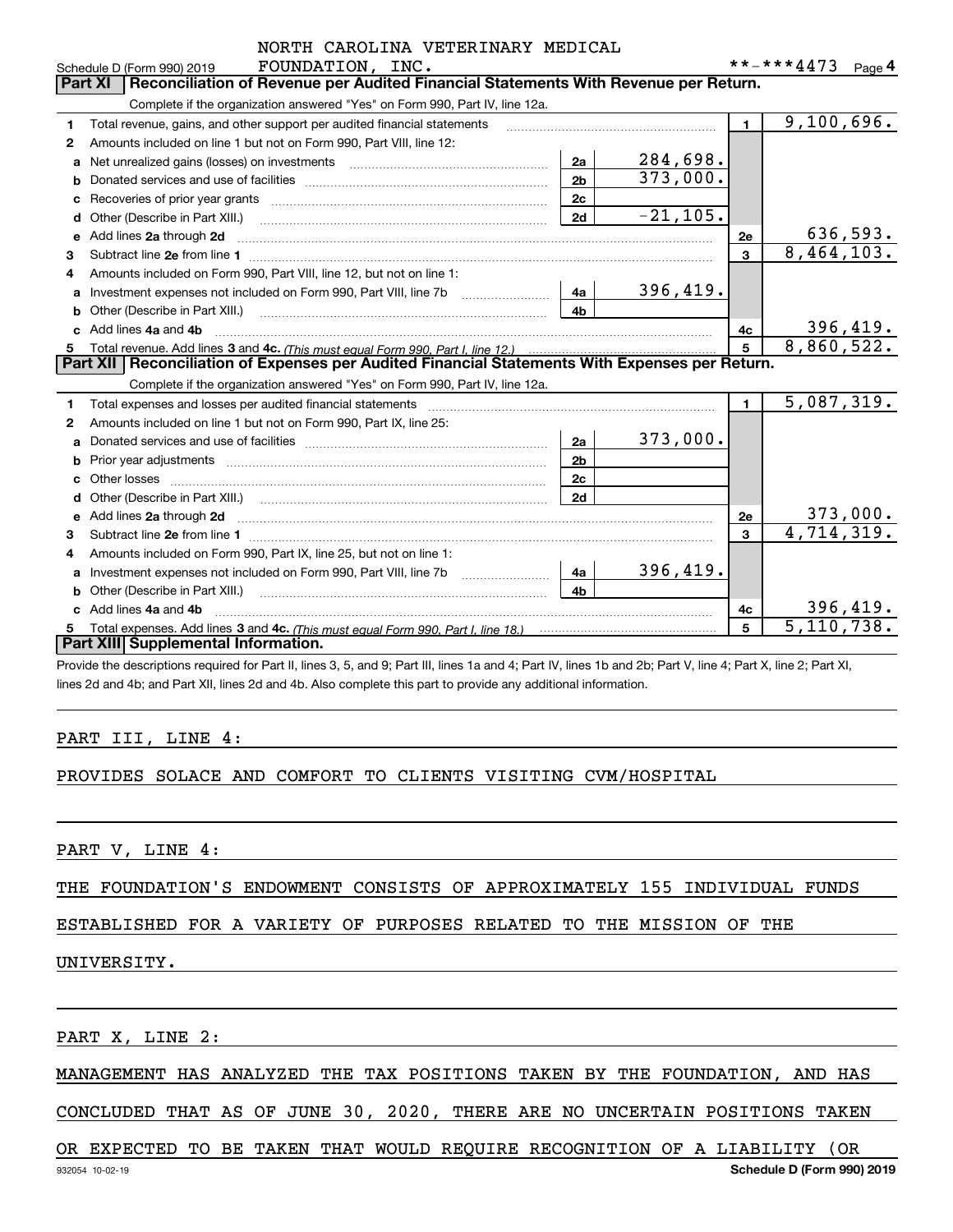| NORTH CAROLINA VETERINARY MEDICAL                                                                       |
|---------------------------------------------------------------------------------------------------------|
| **-***4473 Page 5<br>FOUNDATION, INC.<br>Schedule D (Form 990) 2019                                     |
| <b>Part XIII Supplemental Information</b> (continued)<br>Part XIII Supplemental Information (continued) |
| ASSET) OR DISCLOSURE IN THE FINANCIAL STATEMENTS. THE FOUNDATION IS                                     |
| SUBJECT TO ROUTINE AUDITS BY TAXING JURISDICTIONS; HOWEVER, THERE ARE                                   |
| CURRENTLY NO AUDITS FOR ANY TAX PERIODS IN PROGRESS. MANAGEMENT BELIEVES                                |
| IT IS NO LONGER SUBJECT TO INCOME TAX EXAMINATIONS FOR YEARS PRIOR TO TAX                               |
| YEAR 2016.<br><u> 1989 - Johann Barbara, martxa amerikan personal (h. 1989).</u>                        |
|                                                                                                         |
| PART XI, LINE 2D - OTHER ADJUSTMENTS:                                                                   |
| $-21,105$ .<br>DECREASE IN VALUE OF SPLIT INTEREST AGREEMENT                                            |
|                                                                                                         |
|                                                                                                         |
|                                                                                                         |
|                                                                                                         |
|                                                                                                         |
|                                                                                                         |
|                                                                                                         |
|                                                                                                         |
|                                                                                                         |
|                                                                                                         |
|                                                                                                         |
|                                                                                                         |
|                                                                                                         |
|                                                                                                         |
|                                                                                                         |
|                                                                                                         |
|                                                                                                         |
|                                                                                                         |
|                                                                                                         |
|                                                                                                         |
|                                                                                                         |
|                                                                                                         |
|                                                                                                         |
|                                                                                                         |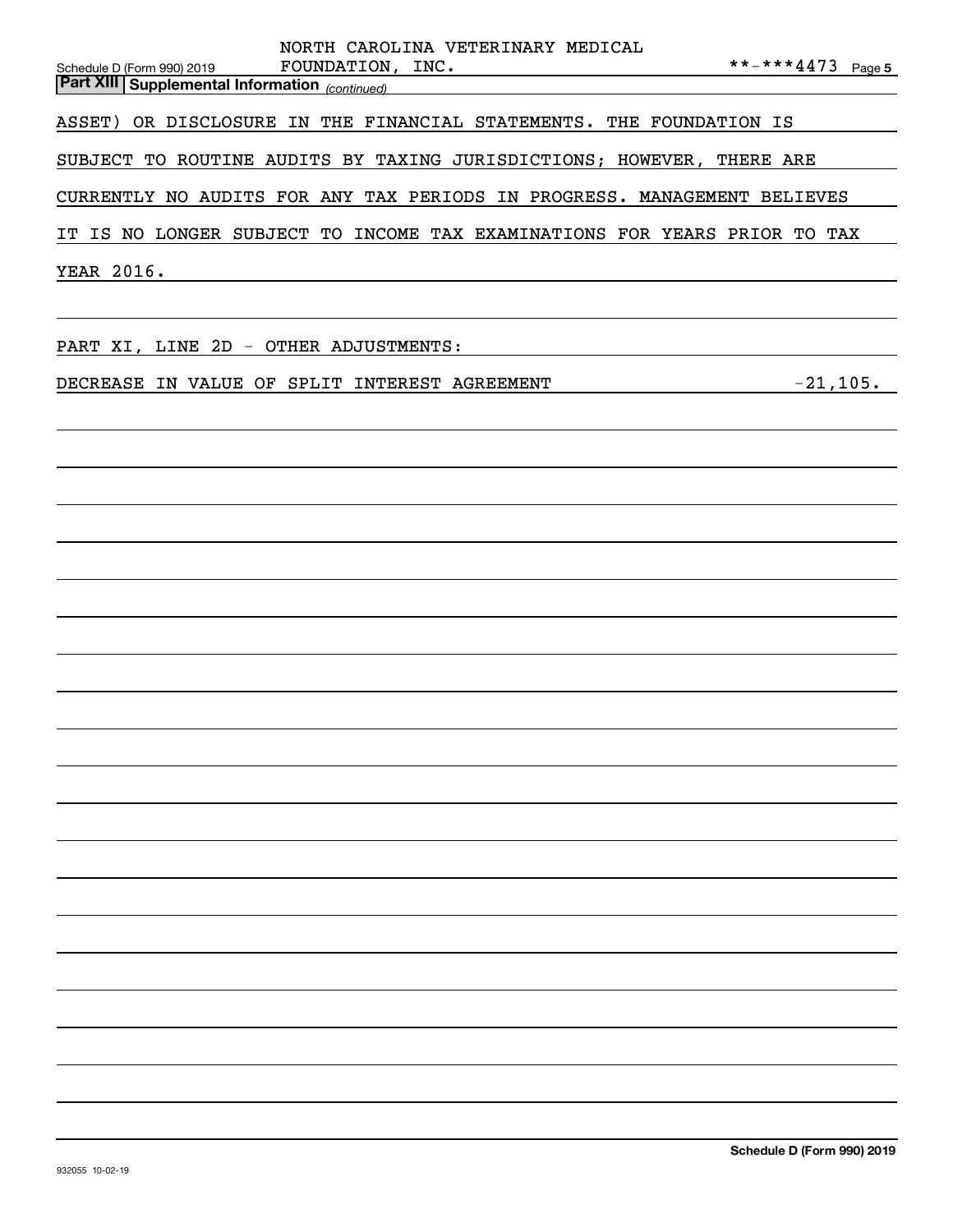| <b>SCHEDULE I</b>                                | <b>Grants and Other Assistance to Organizations,</b>                                                                                                                     |            |                                                                                  |                                                       |                                         |                                                                |                                          |                                                                         | OMB No. 1545-0047 |
|--------------------------------------------------|--------------------------------------------------------------------------------------------------------------------------------------------------------------------------|------------|----------------------------------------------------------------------------------|-------------------------------------------------------|-----------------------------------------|----------------------------------------------------------------|------------------------------------------|-------------------------------------------------------------------------|-------------------|
| (Form 990)                                       |                                                                                                                                                                          |            | Governments, and Individuals in the United States                                |                                                       |                                         |                                                                |                                          | 2019                                                                    |                   |
| Department of the Treasury                       |                                                                                                                                                                          |            | Complete if the organization answered "Yes" on Form 990, Part IV, line 21 or 22. | Attach to Form 990.                                   |                                         |                                                                |                                          | <b>Open to Public</b>                                                   |                   |
| Internal Revenue Service                         |                                                                                                                                                                          |            |                                                                                  | Go to www.irs.gov/Form990 for the latest information. |                                         |                                                                |                                          | Inspection                                                              |                   |
| Name of the organization                         | FOUNDATION, INC.                                                                                                                                                         |            | NORTH CAROLINA VETERINARY MEDICAL                                                |                                                       |                                         |                                                                |                                          | <b>Employer identification number</b><br>**-***4473                     |                   |
| Part I                                           | <b>General Information on Grants and Assistance</b>                                                                                                                      |            |                                                                                  |                                                       |                                         |                                                                |                                          |                                                                         |                   |
| 1.                                               | Does the organization maintain records to substantiate the amount of the grants or assistance, the grantees' eligibility for the grants or assistance, and the selection |            |                                                                                  |                                                       |                                         |                                                                |                                          |                                                                         |                   |
|                                                  |                                                                                                                                                                          |            |                                                                                  |                                                       |                                         |                                                                |                                          | $\boxed{\text{X}}$ Yes                                                  | No                |
| 2                                                | Describe in Part IV the organization's procedures for monitoring the use of grant funds in the United States.                                                            |            |                                                                                  |                                                       |                                         |                                                                |                                          |                                                                         |                   |
| Part II                                          | Grants and Other Assistance to Domestic Organizations and Domestic Governments. Complete if the organization answered "Yes" on Form 990, Part IV, line 21, for any       |            |                                                                                  |                                                       |                                         |                                                                |                                          |                                                                         |                   |
|                                                  | recipient that received more than \$5,000. Part II can be duplicated if additional space is needed.                                                                      |            |                                                                                  |                                                       |                                         |                                                                |                                          |                                                                         |                   |
|                                                  | 1 (a) Name and address of organization<br>or government                                                                                                                  | $(b)$ EIN  | (c) IRC section<br>(if applicable)                                               | (d) Amount of<br>cash grant                           | (e) Amount of<br>non-cash<br>assistance | (f) Method of<br>valuation (book,<br>FMV, appraisal,<br>other) | (g) Description of<br>noncash assistance | (h) Purpose of grant<br>or assistance                                   |                   |
| NORTH CAROLINA STATE UNIVERSITY<br>NCSU BOX 7205 |                                                                                                                                                                          |            |                                                                                  |                                                       |                                         |                                                                |                                          | SCHOLARSHIPS, FACULTY<br>SUPPORT, DEPARTMENTAL<br>SUPPORT, AND FACILITY |                   |
| RALEIGH, NC 27695                                |                                                                                                                                                                          | **_******* | 170(C)(1)                                                                        | 1,278,854                                             |                                         | 0. BOOK                                                        | N/A                                      | SUPPORT                                                                 |                   |
|                                                  |                                                                                                                                                                          |            |                                                                                  |                                                       |                                         |                                                                |                                          |                                                                         |                   |
|                                                  |                                                                                                                                                                          |            |                                                                                  |                                                       |                                         |                                                                |                                          |                                                                         |                   |
|                                                  |                                                                                                                                                                          |            |                                                                                  |                                                       |                                         |                                                                |                                          |                                                                         |                   |
|                                                  |                                                                                                                                                                          |            |                                                                                  |                                                       |                                         |                                                                |                                          |                                                                         |                   |
|                                                  |                                                                                                                                                                          |            |                                                                                  |                                                       |                                         |                                                                |                                          |                                                                         |                   |
| $\mathbf{2}$                                     | Enter total number of section $501(c)(3)$ and government organizations listed in the line 1 table                                                                        |            |                                                                                  |                                                       |                                         |                                                                |                                          |                                                                         | $1$ .             |
| 3                                                | Enter total number of other organizations listed in the line 1 table                                                                                                     |            |                                                                                  |                                                       |                                         |                                                                |                                          |                                                                         |                   |
|                                                  | LHA For Paperwork Reduction Act Notice, see the Instructions for Form 990.                                                                                               |            |                                                                                  |                                                       |                                         |                                                                |                                          | Schedule I (Form 990) (2019)                                            |                   |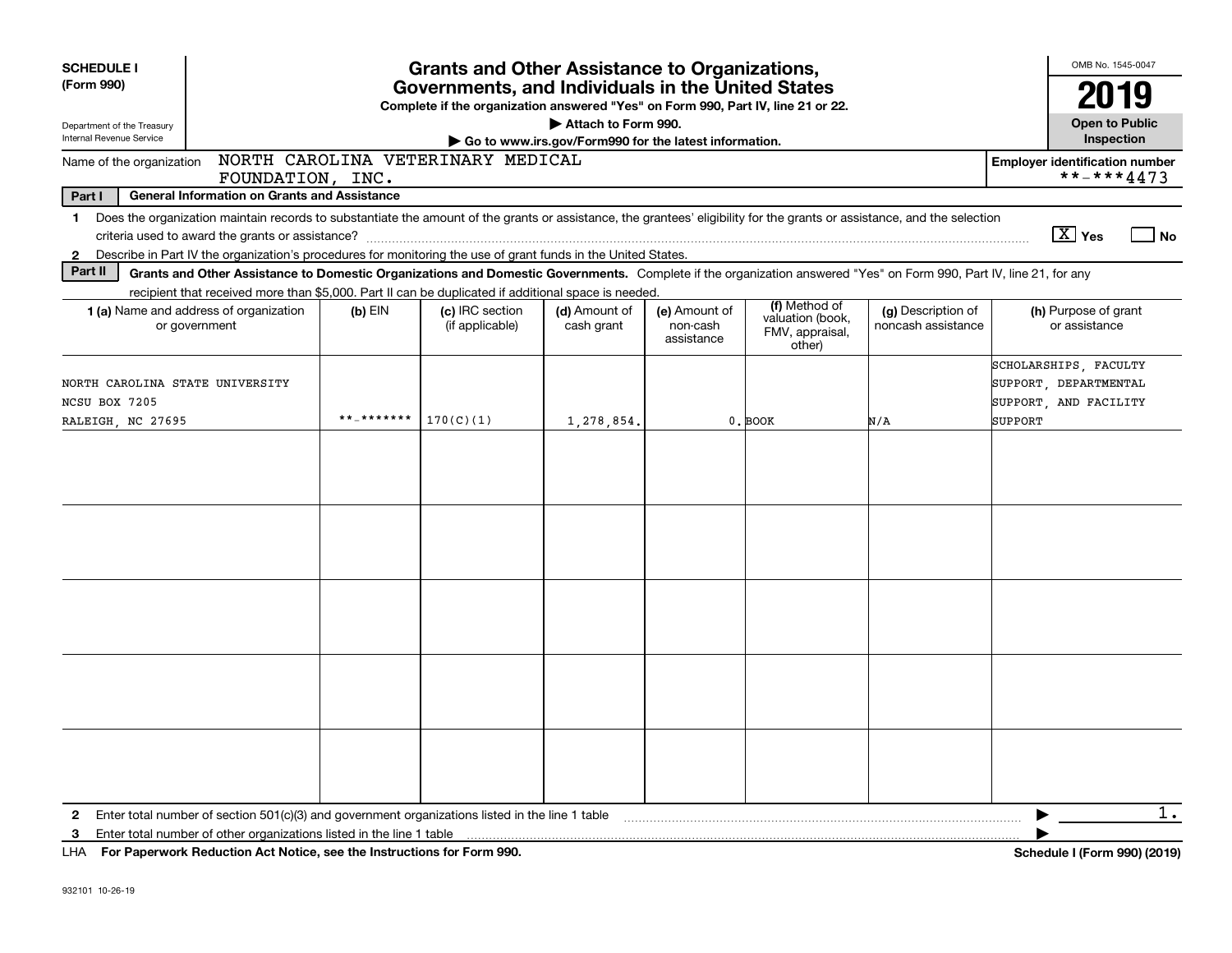| (a) Type of grant or assistance | (b) Number of<br>recipients | (c) Amount of<br>cash grant | (d) Amount of non-<br>cash assistance | (e) Method of valuation<br>(book, FMV, appraisal, other) | (f) Description of noncash assistance |
|---------------------------------|-----------------------------|-----------------------------|---------------------------------------|----------------------------------------------------------|---------------------------------------|
|                                 |                             |                             |                                       |                                                          |                                       |
|                                 |                             |                             |                                       |                                                          |                                       |
|                                 |                             |                             |                                       |                                                          |                                       |
|                                 |                             |                             |                                       |                                                          |                                       |
|                                 |                             |                             |                                       |                                                          |                                       |
|                                 |                             |                             |                                       |                                                          |                                       |
|                                 |                             |                             |                                       |                                                          |                                       |
|                                 |                             |                             |                                       |                                                          |                                       |
|                                 |                             |                             |                                       |                                                          |                                       |

**Part IV** | Supplemental Information. Provide the information required in Part I, line 2; Part III, column (b); and any other additional information.<br>

PART I, LINE 2:

GRANTS REPRESENT REIMBURSEMENT OF EXPENSES PROCESSED THROUGH THE

UNIVERSITY'S ACCOUNTING SYSTEMS, AND ARE SUBJECT TO UNIVERSITY AND STATE OF

NORTH CAROLINA GUIDELINES, IN ADDITION TO ANY RESTRICTIONS PLACED DIRECTLY

BY DONORS.

Schedule I (Form 990) (2019)  ${\hbox{FOUNDATION}}$  ,  $\hbox{INC}$  .  $\hbox{NIC}$  ,  $\hbox{NIC}$  ,  $\hbox{Solvability}$  ,  $\hbox{NIC}$  ,  $\hbox{Solvability}$  ,  $\hbox{Solvability}$  ,  $\hbox{Solvability}$  ,  $\hbox{Solvability}$  ,  $\hbox{Solvability}$  ,  $\hbox{Solvability}$  ,  $\hbox{Solvability}$  ,  $\hbox{Solvability}$  ,  $\hbox{Solvability}$  ,

**2**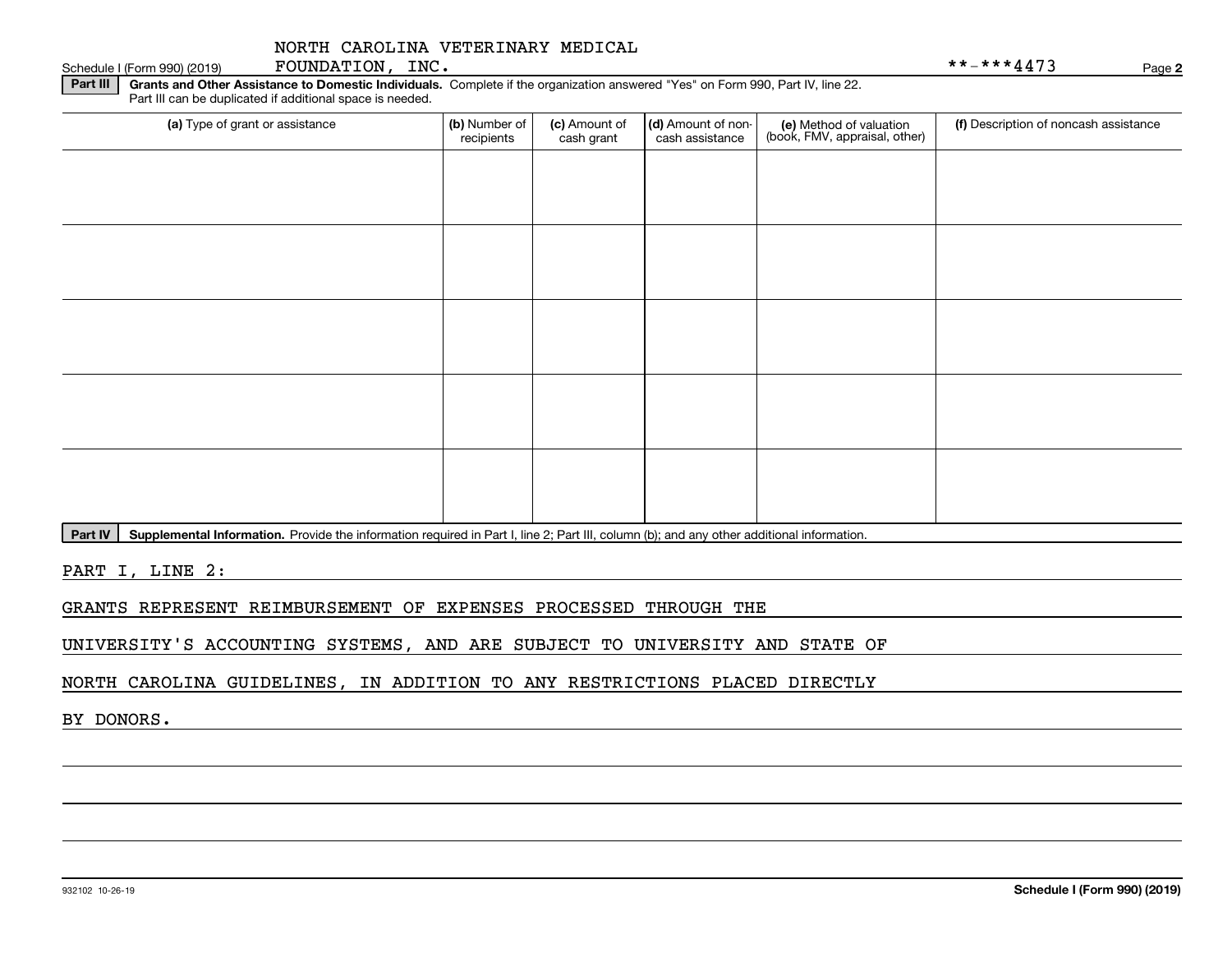| <b>SCHEDULE J</b> |                                                      |                                                                                                            | <b>Compensation Information</b>                                                                                                  |                                       | OMB No. 1545-0047     |     |                         |  |
|-------------------|------------------------------------------------------|------------------------------------------------------------------------------------------------------------|----------------------------------------------------------------------------------------------------------------------------------|---------------------------------------|-----------------------|-----|-------------------------|--|
| (Form 990)        |                                                      |                                                                                                            | For certain Officers, Directors, Trustees, Key Employees, and Highest                                                            |                                       | 2019                  |     |                         |  |
|                   |                                                      | <b>Compensated Employees</b><br>Complete if the organization answered "Yes" on Form 990, Part IV, line 23. |                                                                                                                                  |                                       |                       |     |                         |  |
|                   | Department of the Treasury                           |                                                                                                            | Attach to Form 990.                                                                                                              |                                       | <b>Open to Public</b> |     |                         |  |
|                   | Internal Revenue Service<br>Name of the organization |                                                                                                            | Go to www.irs.gov/Form990 for instructions and the latest information.<br>NORTH CAROLINA VETERINARY MEDICAL                      | <b>Employer identification number</b> | Inspection            |     |                         |  |
|                   |                                                      | FOUNDATION, INC.                                                                                           |                                                                                                                                  | **-***4473                            |                       |     |                         |  |
| Part I            |                                                      | <b>Questions Regarding Compensation</b>                                                                    |                                                                                                                                  |                                       |                       |     |                         |  |
|                   |                                                      |                                                                                                            |                                                                                                                                  |                                       |                       | Yes | No                      |  |
|                   |                                                      |                                                                                                            | <b>1a</b> Check the appropriate box(es) if the organization provided any of the following to or for a person listed on Form 990, |                                       |                       |     |                         |  |
|                   |                                                      |                                                                                                            | Part VII, Section A, line 1a. Complete Part III to provide any relevant information regarding these items.                       |                                       |                       |     |                         |  |
|                   | First-class or charter travel                        |                                                                                                            | Housing allowance or residence for personal use                                                                                  |                                       |                       |     |                         |  |
|                   | Travel for companions                                |                                                                                                            | Payments for business use of personal residence                                                                                  |                                       |                       |     |                         |  |
|                   |                                                      | Tax indemnification and gross-up payments                                                                  | Health or social club dues or initiation fees                                                                                    |                                       |                       |     |                         |  |
|                   |                                                      | Discretionary spending account                                                                             | Personal services (such as maid, chauffeur, chef)                                                                                |                                       |                       |     |                         |  |
|                   |                                                      |                                                                                                            |                                                                                                                                  |                                       |                       |     |                         |  |
|                   |                                                      |                                                                                                            | <b>b</b> If any of the boxes on line 1a are checked, did the organization follow a written policy regarding payment or           |                                       |                       |     |                         |  |
|                   |                                                      |                                                                                                            |                                                                                                                                  |                                       | 1b                    |     |                         |  |
| 2                 |                                                      |                                                                                                            | Did the organization require substantiation prior to reimbursing or allowing expenses incurred by all directors,                 |                                       |                       |     |                         |  |
|                   |                                                      |                                                                                                            |                                                                                                                                  |                                       | $\mathbf{2}$          |     |                         |  |
|                   |                                                      |                                                                                                            |                                                                                                                                  |                                       |                       |     |                         |  |
| 3                 |                                                      |                                                                                                            | Indicate which, if any, of the following the organization used to establish the compensation of the organization's               |                                       |                       |     |                         |  |
|                   |                                                      |                                                                                                            | CEO/Executive Director. Check all that apply. Do not check any boxes for methods used by a related organization to               |                                       |                       |     |                         |  |
|                   |                                                      | establish compensation of the CEO/Executive Director, but explain in Part III.                             |                                                                                                                                  |                                       |                       |     |                         |  |
|                   | Compensation committee                               |                                                                                                            | Written employment contract                                                                                                      |                                       |                       |     |                         |  |
|                   |                                                      | Independent compensation consultant                                                                        | Compensation survey or study                                                                                                     |                                       |                       |     |                         |  |
|                   |                                                      | Form 990 of other organizations                                                                            | $\lfloor \underline{\textbf{X}} \rfloor$ Approval by the board or compensation committee                                         |                                       |                       |     |                         |  |
| 4                 |                                                      |                                                                                                            | During the year, did any person listed on Form 990, Part VII, Section A, line 1a, with respect to the filing                     |                                       |                       |     |                         |  |
|                   | organization or a related organization:              |                                                                                                            |                                                                                                                                  |                                       |                       |     |                         |  |
|                   |                                                      | a Receive a severance payment or change-of-control payment?                                                |                                                                                                                                  |                                       | 4a                    |     | X                       |  |
|                   |                                                      |                                                                                                            |                                                                                                                                  |                                       | 4b                    |     | $\overline{\mathtt{x}}$ |  |
|                   |                                                      |                                                                                                            |                                                                                                                                  |                                       | 4c                    |     | X                       |  |
|                   |                                                      |                                                                                                            | If "Yes" to any of lines 4a-c, list the persons and provide the applicable amounts for each item in Part III.                    |                                       |                       |     |                         |  |
|                   |                                                      |                                                                                                            |                                                                                                                                  |                                       |                       |     |                         |  |
|                   |                                                      |                                                                                                            | Only section 501(c)(3), 501(c)(4), and 501(c)(29) organizations must complete lines 5-9.                                         |                                       |                       |     |                         |  |
|                   |                                                      |                                                                                                            | For persons listed on Form 990, Part VII, Section A, line 1a, did the organization pay or accrue any compensation                |                                       |                       |     |                         |  |
|                   | contingent on the revenues of:                       |                                                                                                            |                                                                                                                                  |                                       | 5a                    |     | Χ                       |  |
|                   |                                                      |                                                                                                            |                                                                                                                                  |                                       | 5b                    |     | X                       |  |
|                   |                                                      | If "Yes" on line 5a or 5b, describe in Part III.                                                           |                                                                                                                                  |                                       |                       |     |                         |  |
| 6.                |                                                      |                                                                                                            | For persons listed on Form 990, Part VII, Section A, line 1a, did the organization pay or accrue any compensation                |                                       |                       |     |                         |  |
|                   | contingent on the net earnings of:                   |                                                                                                            |                                                                                                                                  |                                       |                       |     |                         |  |
|                   |                                                      |                                                                                                            |                                                                                                                                  |                                       | 6a                    |     | Χ                       |  |
|                   |                                                      |                                                                                                            |                                                                                                                                  |                                       | 6b                    |     | X                       |  |
|                   |                                                      | If "Yes" on line 6a or 6b, describe in Part III.                                                           |                                                                                                                                  |                                       |                       |     |                         |  |
| 7                 |                                                      |                                                                                                            | For persons listed on Form 990, Part VII, Section A, line 1a, did the organization provide any nonfixed payments                 |                                       |                       |     |                         |  |
|                   |                                                      |                                                                                                            |                                                                                                                                  |                                       | 7                     |     | X                       |  |
| 8                 |                                                      |                                                                                                            | Were any amounts reported on Form 990, Part VII, paid or accrued pursuant to a contract that was subject to the                  |                                       |                       |     |                         |  |
|                   |                                                      |                                                                                                            | initial contract exception described in Regulations section 53.4958-4(a)(3)? If "Yes," describe in Part III                      |                                       | 8                     |     | Х                       |  |
| 9                 |                                                      |                                                                                                            | If "Yes" on line 8, did the organization also follow the rebuttable presumption procedure described in                           |                                       |                       |     |                         |  |
|                   |                                                      |                                                                                                            |                                                                                                                                  |                                       | 9                     |     |                         |  |
|                   |                                                      | LHA For Paperwork Reduction Act Notice, see the Instructions for Form 990.                                 |                                                                                                                                  | Schedule J (Form 990) 2019            |                       |     |                         |  |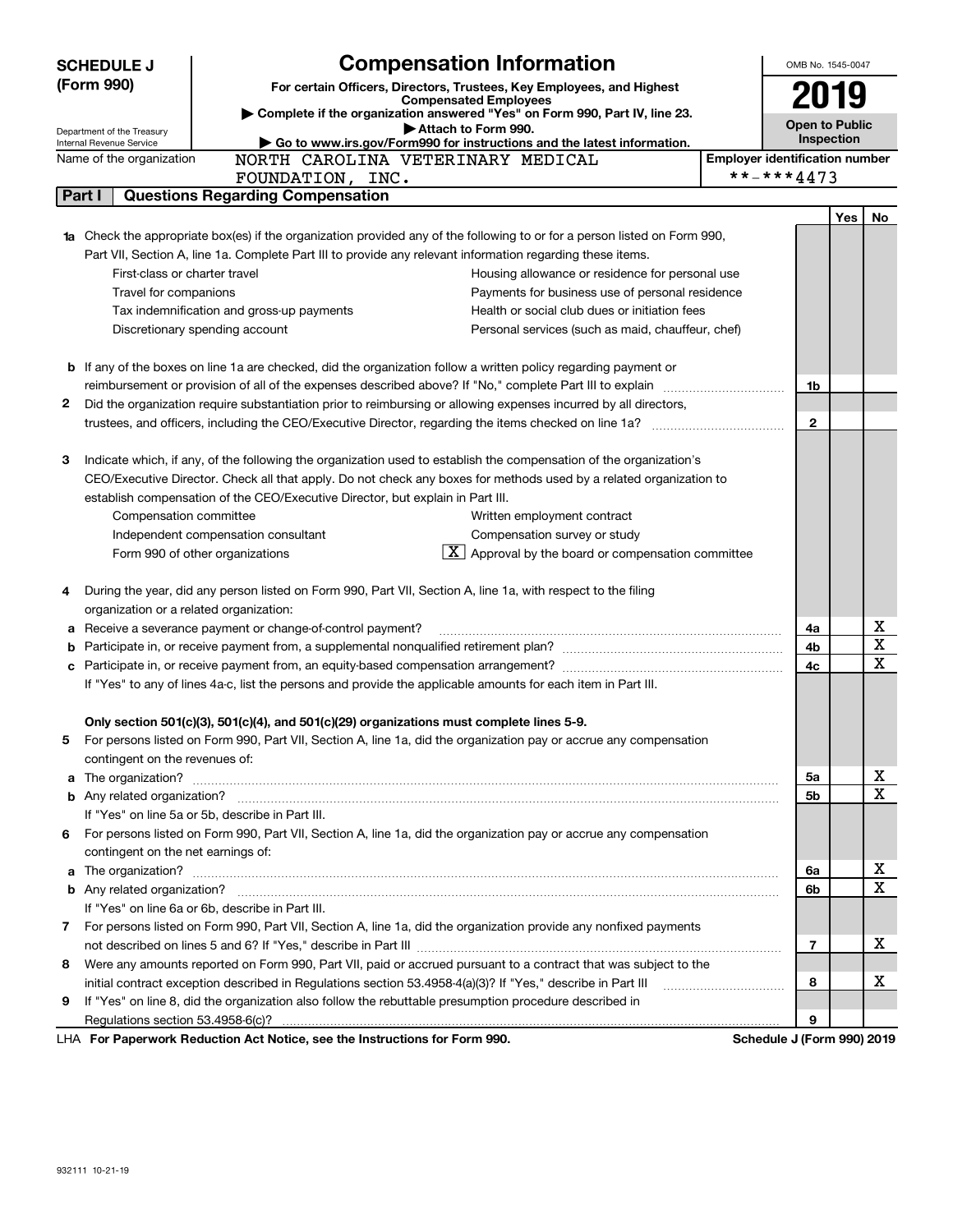FOUNDATION, INC.

\*\*-\*\*\*4473

**2**

# **Part II Officers, Directors, Trustees, Key Employees, and Highest Compensated Employees.**  Schedule J (Form 990) 2019 Page Use duplicate copies if additional space is needed.

For each individual whose compensation must be reported on Schedule J, report compensation from the organization on row (i) and from related organizations, described in the instructions, on row (ii). Do not list any individuals that aren't listed on Form 990, Part VII.

**Note:**  The sum of columns (B)(i)-(iii) for each listed individual must equal the total amount of Form 990, Part VII, Section A, line 1a, applicable column (D) and (E) amounts for that individual.

| (A) Name and Title              |      |                          | (B) Breakdown of W-2 and/or 1099-MISC compensation |                                           | (C) Retirement and<br>(D) Nontaxable<br>other deferred<br>benefits |                  | (E) Total of columns<br>$(B)(i)-(D)$ | (F) Compensation<br>in column (B)         |
|---------------------------------|------|--------------------------|----------------------------------------------------|-------------------------------------------|--------------------------------------------------------------------|------------------|--------------------------------------|-------------------------------------------|
|                                 |      | (i) Base<br>compensation | (ii) Bonus &<br>incentive<br>compensation          | (iii) Other<br>reportable<br>compensation | compensation                                                       |                  |                                      | reported as deferred<br>on prior Form 990 |
| PELOQUIN-DODD<br>MARY<br>(1)    | (i)  | $\overline{0}$ .         | $\overline{0}$ .                                   | $\overline{0}$ .                          | $\overline{0}$ .                                                   | 0.               | 0.                                   | 0.                                        |
| <b>TREASURER</b>                | (ii) | 324,921.                 | $\overline{0}$ .                                   | $\overline{0}$ .                          | 37,284.                                                            | 6, 237.          | 368,442.                             | $\overline{0}$ .                          |
| DUNNING<br><b>DIANNE</b><br>(2) | (i)  | 0.                       | $\overline{0}$ .                                   | $\overline{0}$ .                          | 0.                                                                 | $\overline{0}$ . | $\overline{0}$ .                     | $\overline{0}$ .                          |
| SECRETARY                       | (ii) | 160,264.                 | $\overline{0}$ .                                   | $\overline{0}$ .                          | 21, 363.                                                           | 6, 237.          | 187,864.                             | 0.                                        |
| ERIN DELEHANTY<br>(3)           | (i)  | $0$ .                    | $\overline{0}$ .                                   | 0.                                        | $\overline{0}$ .                                                   | 0.               | 0.                                   | 0.                                        |
| ASSISTANT TREASURER             | (ii) | 136,856.                 | $\overline{0}$ .                                   | 0.                                        | 26,408.                                                            | 6, 237.          | 169,501.                             | $\overline{0}$ .                          |
|                                 | (i)  |                          |                                                    |                                           |                                                                    |                  |                                      |                                           |
|                                 | (ii) |                          |                                                    |                                           |                                                                    |                  |                                      |                                           |
|                                 | (i)  |                          |                                                    |                                           |                                                                    |                  |                                      |                                           |
|                                 | (ii) |                          |                                                    |                                           |                                                                    |                  |                                      |                                           |
|                                 | (i)  |                          |                                                    |                                           |                                                                    |                  |                                      |                                           |
|                                 | (ii) |                          |                                                    |                                           |                                                                    |                  |                                      |                                           |
|                                 | (i)  |                          |                                                    |                                           |                                                                    |                  |                                      |                                           |
|                                 | (ii) |                          |                                                    |                                           |                                                                    |                  |                                      |                                           |
|                                 | (i)  |                          |                                                    |                                           |                                                                    |                  |                                      |                                           |
|                                 | (ii) |                          |                                                    |                                           |                                                                    |                  |                                      |                                           |
|                                 | (i)  |                          |                                                    |                                           |                                                                    |                  |                                      |                                           |
|                                 | (ii) |                          |                                                    |                                           |                                                                    |                  |                                      |                                           |
|                                 | (i)  |                          |                                                    |                                           |                                                                    |                  |                                      |                                           |
|                                 | (ii) |                          |                                                    |                                           |                                                                    |                  |                                      |                                           |
|                                 | (i)  |                          |                                                    |                                           |                                                                    |                  |                                      |                                           |
|                                 | (ii) |                          |                                                    |                                           |                                                                    |                  |                                      |                                           |
|                                 | (i)  |                          |                                                    |                                           |                                                                    |                  |                                      |                                           |
|                                 | (ii) |                          |                                                    |                                           |                                                                    |                  |                                      |                                           |
|                                 | (i)  |                          |                                                    |                                           |                                                                    |                  |                                      |                                           |
|                                 | (ii) |                          |                                                    |                                           |                                                                    |                  |                                      |                                           |
|                                 | (i)  |                          |                                                    |                                           |                                                                    |                  |                                      |                                           |
|                                 | (ii) |                          |                                                    |                                           |                                                                    |                  |                                      |                                           |
|                                 | (i)  |                          |                                                    |                                           |                                                                    |                  |                                      |                                           |
|                                 | (ii) |                          |                                                    |                                           |                                                                    |                  |                                      |                                           |
|                                 | (i)  |                          |                                                    |                                           |                                                                    |                  |                                      |                                           |
|                                 | (ii) |                          |                                                    |                                           |                                                                    |                  |                                      |                                           |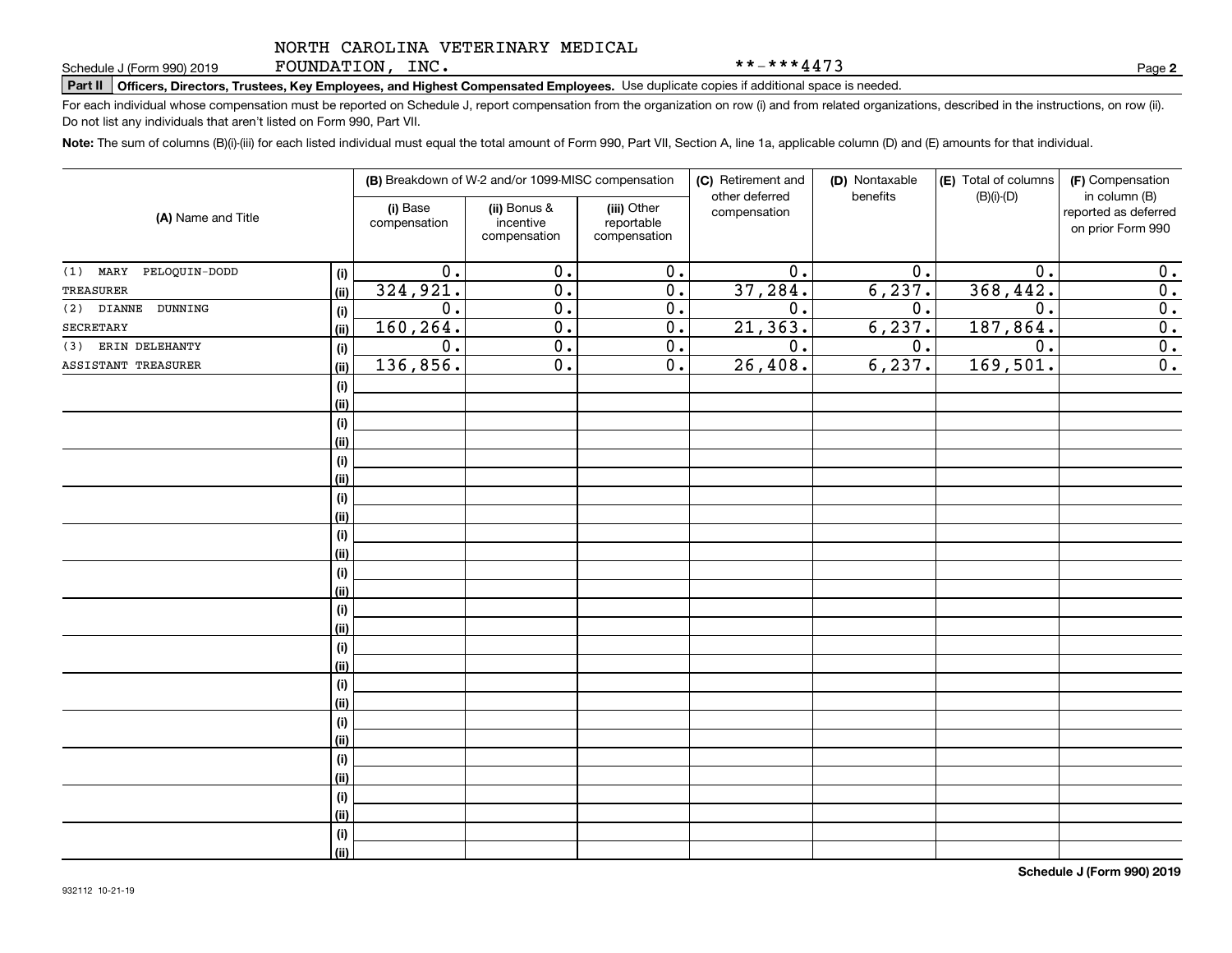#### **Part III Supplemental Information**

Schedule J (Form 990) 2019 FOUNDATION, INC.<br>Part III Supplemental Information<br>Provide the information, explanation, or descriptions required for Part I, lines 1a, 1b, 3, 4a, 4b, 4c, 5a, 5b, 6a, 6b, 7, and 8, and for Part I

#### SCHEDULE J, PART II - COMPENSATION FROM RELATED ORGANIZATIONS

#### THE BOARD MEMBERS THAT ARE COMPENSATED RECEIVE COMPENSATION FROM NC

STATE UNIVERSITY, A  $170(C)(1)$  ORGANIZATION RELATED TO NORTH CAROLINA

#### VETERINARY MEDICAL FOUNDATION.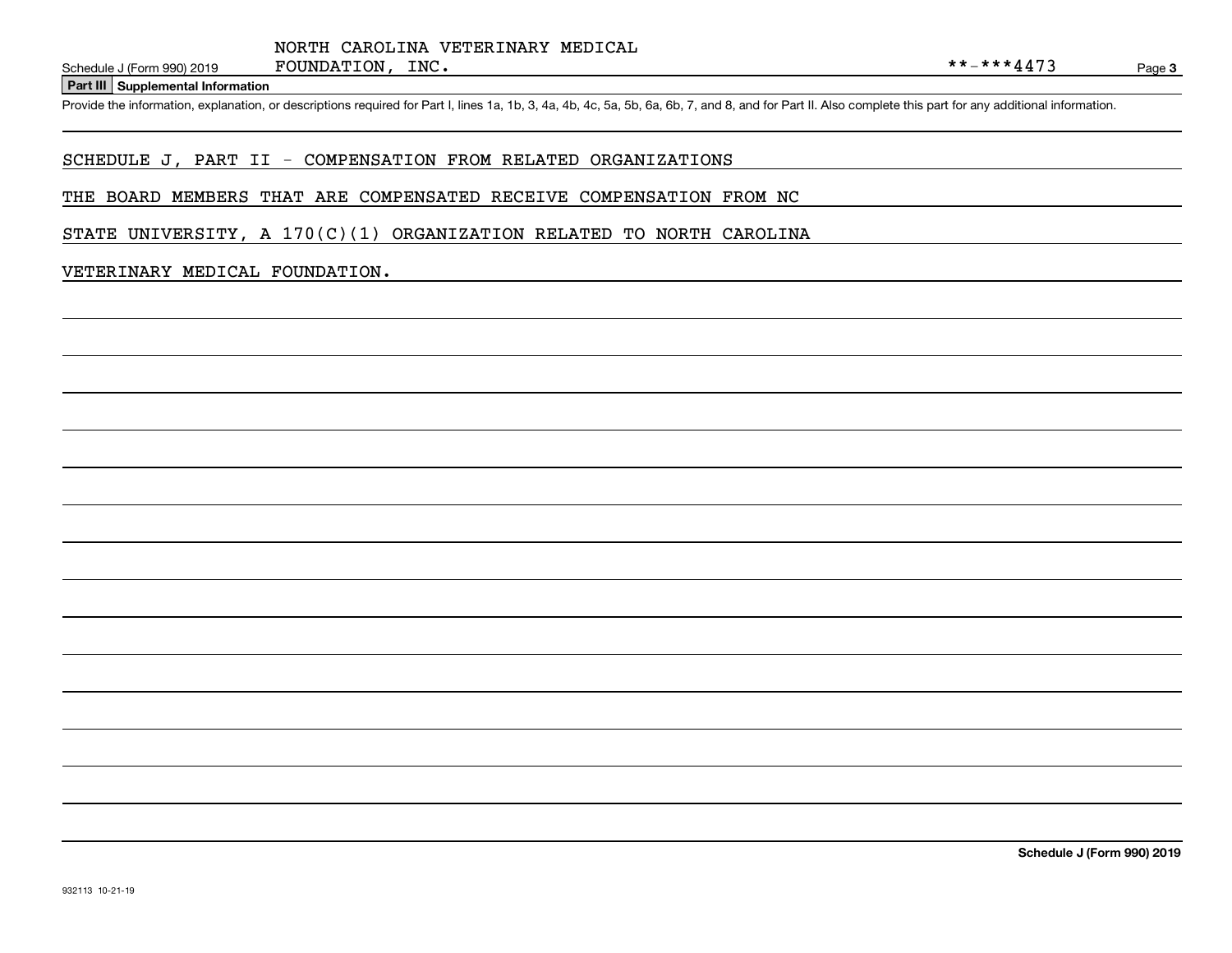| <b>SCHEDULE M</b> |  |
|-------------------|--|
| (Form 990)        |  |

## **Noncash Contributions**

OMB No. 1545-0047

| Department of the Treasury |
|----------------------------|
| Internal Revenue Service   |

**Complete if the organizations answered "Yes" on Form 990, Part IV, lines 29 or 30.** <sup>J</sup>**2019 Attach to Form 990.** J

**Open to Public Inspection**

 **Go to www.irs.gov/Form990 for instructions and the latest information.** J

|        | Name of the organization  NORTH CAROLINA VETERINARY MEDICAL                                                                |                               |                                      |                                                                                                      | <b>Employer identification number</b>                        |
|--------|----------------------------------------------------------------------------------------------------------------------------|-------------------------------|--------------------------------------|------------------------------------------------------------------------------------------------------|--------------------------------------------------------------|
|        | FOUNDATION, INC.                                                                                                           |                               |                                      |                                                                                                      | **-***4473                                                   |
| Part I | <b>Types of Property</b>                                                                                                   |                               |                                      |                                                                                                      |                                                              |
|        |                                                                                                                            | (a)<br>Check if<br>applicable | (b)<br>Number of<br>contributions or | (c)<br>Noncash contribution<br>amounts reported on<br>items contributed Form 990, Part VIII, line 1g | (d)<br>Method of determining<br>noncash contribution amounts |
| 1.     |                                                                                                                            |                               |                                      |                                                                                                      |                                                              |
| 2      |                                                                                                                            |                               |                                      |                                                                                                      |                                                              |
| з      | Art - Fractional interests                                                                                                 |                               |                                      |                                                                                                      |                                                              |
| 4      |                                                                                                                            |                               |                                      |                                                                                                      |                                                              |
| 5      | Clothing and household goods                                                                                               |                               |                                      |                                                                                                      |                                                              |
| 6      |                                                                                                                            |                               |                                      |                                                                                                      |                                                              |
| 7      |                                                                                                                            |                               |                                      |                                                                                                      |                                                              |
| 8      |                                                                                                                            |                               |                                      |                                                                                                      |                                                              |
| 9      | Securities - Publicly traded                                                                                               | $\mathbf x$                   | 12                                   | 410,788.FMV                                                                                          |                                                              |
| 10     | Securities - Closely held stock                                                                                            |                               |                                      |                                                                                                      |                                                              |
| 11     | Securities - Partnership, LLC, or                                                                                          |                               |                                      |                                                                                                      |                                                              |
|        |                                                                                                                            |                               |                                      |                                                                                                      |                                                              |
| 12     |                                                                                                                            |                               |                                      |                                                                                                      |                                                              |
| 13     | Qualified conservation contribution -                                                                                      |                               |                                      |                                                                                                      |                                                              |
|        | Historic structures                                                                                                        |                               |                                      |                                                                                                      |                                                              |
| 14     | Qualified conservation contribution - Other                                                                                |                               |                                      |                                                                                                      |                                                              |
| 15     | Real estate - Residential                                                                                                  |                               |                                      |                                                                                                      |                                                              |
| 16     |                                                                                                                            |                               |                                      |                                                                                                      |                                                              |
| 17     |                                                                                                                            |                               |                                      |                                                                                                      |                                                              |
| 18     |                                                                                                                            |                               |                                      |                                                                                                      |                                                              |
| 19     |                                                                                                                            |                               |                                      |                                                                                                      |                                                              |
| 20     | Drugs and medical supplies                                                                                                 |                               |                                      |                                                                                                      |                                                              |
| 21     |                                                                                                                            |                               |                                      |                                                                                                      |                                                              |
| 22     | Historical artifacts                                                                                                       |                               |                                      |                                                                                                      |                                                              |
| 23     |                                                                                                                            |                               |                                      |                                                                                                      |                                                              |
| 24     |                                                                                                                            |                               |                                      |                                                                                                      |                                                              |
| 25     | Other $\blacktriangleright$<br>$\left(\begin{array}{ccc}\n\end{array}\right)$                                              |                               |                                      |                                                                                                      |                                                              |
| 26     | Other $\blacktriangleright$                                                                                                |                               |                                      |                                                                                                      |                                                              |
| 27     | Other $\blacktriangleright$                                                                                                |                               |                                      |                                                                                                      |                                                              |
| 28     | Other $\blacktriangleright$                                                                                                |                               |                                      |                                                                                                      |                                                              |
| 29     | Number of Forms 8283 received by the organization during the tax year for contributions                                    |                               |                                      |                                                                                                      |                                                              |
|        | for which the organization completed Form 8283, Part IV, Donee Acknowledgement [1111]                                      |                               |                                      | 29                                                                                                   |                                                              |
|        |                                                                                                                            |                               |                                      |                                                                                                      | Yes   No                                                     |
|        | 20g Durian the veer did the ergenization resolve by contribution ony proporty reported in Dert Llines 1 through 20 that it |                               |                                      |                                                                                                      |                                                              |

| 30a | During the year, did the organization receive by contribution any property reported in Part I, lines 1 through 28, that it |                            |   |  |
|-----|----------------------------------------------------------------------------------------------------------------------------|----------------------------|---|--|
|     | must hold for at least three years from the date of the initial contribution, and which isn't required to be used for      |                            |   |  |
|     | exempt purposes for the entire holding period?                                                                             | 30a                        |   |  |
|     | <b>b</b> If "Yes," describe the arrangement in Part II.                                                                    |                            |   |  |
| 31  | Does the organization have a gift acceptance policy that requires the review of any nonstandard contributions?             | 31                         | х |  |
| 32a | Does the organization hire or use third parties or related organizations to solicit, process, or sell noncash              |                            |   |  |
|     | contributions?                                                                                                             | 32a                        |   |  |
|     | <b>b</b> If "Yes," describe in Part II.                                                                                    |                            |   |  |
| 33  | If the organization didn't report an amount in column (c) for a type of property for which column (a) is checked,          |                            |   |  |
|     | describe in Part II.                                                                                                       |                            |   |  |
| LHA | For Paperwork Reduction Act Notice, see the Instructions for Form 990.                                                     | Schedule M (Form 990) 2019 |   |  |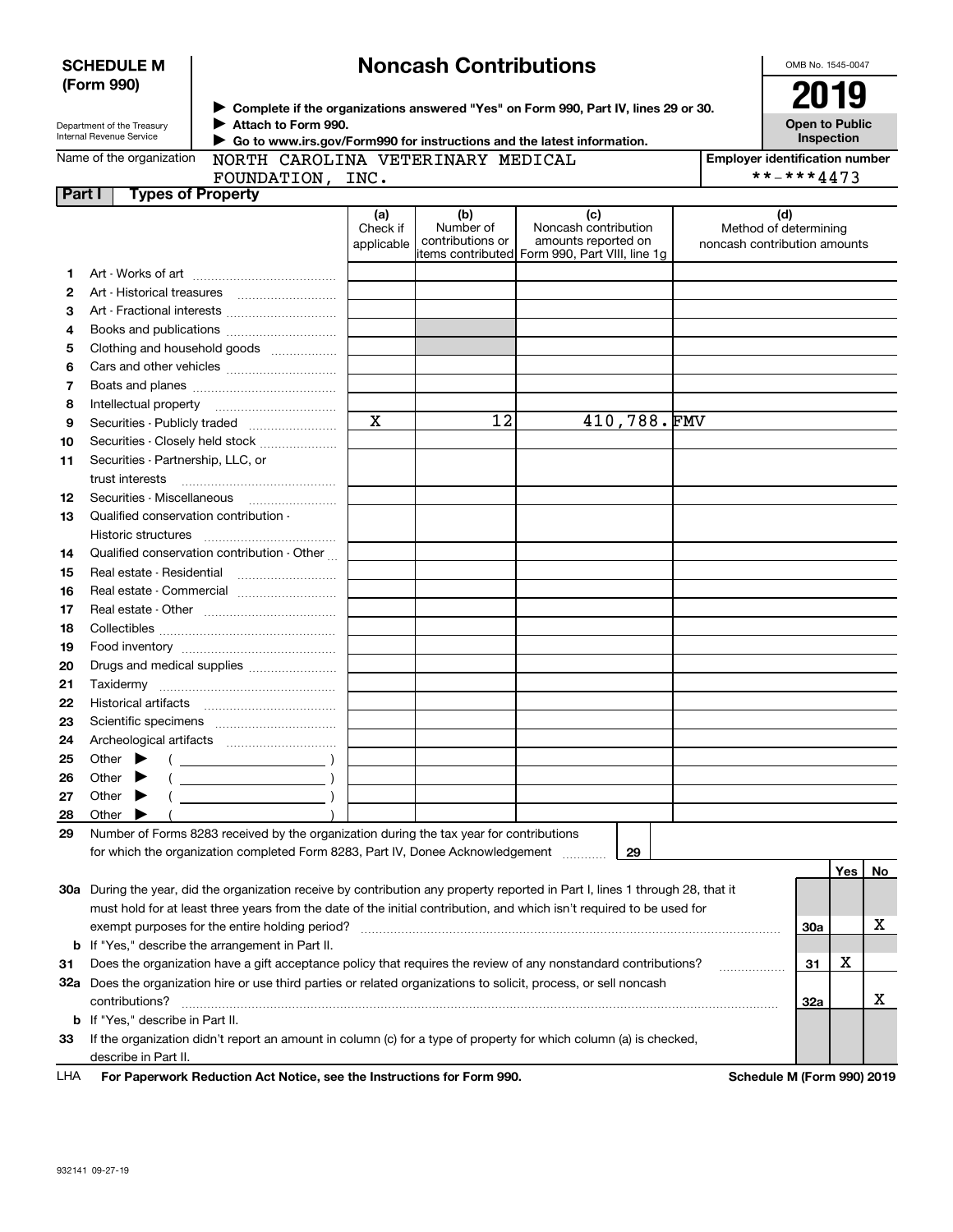|         | NORTH CAROLINA VETERINARY MEDICAL<br>FOUNDATION, INC.<br>Schedule M (Form 990) 2019                                                                                                                                                                                                                               | **_***4473 | Page 2 |
|---------|-------------------------------------------------------------------------------------------------------------------------------------------------------------------------------------------------------------------------------------------------------------------------------------------------------------------|------------|--------|
| Part II | Supplemental Information. Provide the information required by Part I, lines 30b, 32b, and 33, and whether the organization<br>is reporting in Part I, column (b), the number of contributions, the number of items received, or a combination of both. Also complete<br>this part for any additional information. |            |        |
|         |                                                                                                                                                                                                                                                                                                                   |            |        |
|         |                                                                                                                                                                                                                                                                                                                   |            |        |
|         |                                                                                                                                                                                                                                                                                                                   |            |        |
|         |                                                                                                                                                                                                                                                                                                                   |            |        |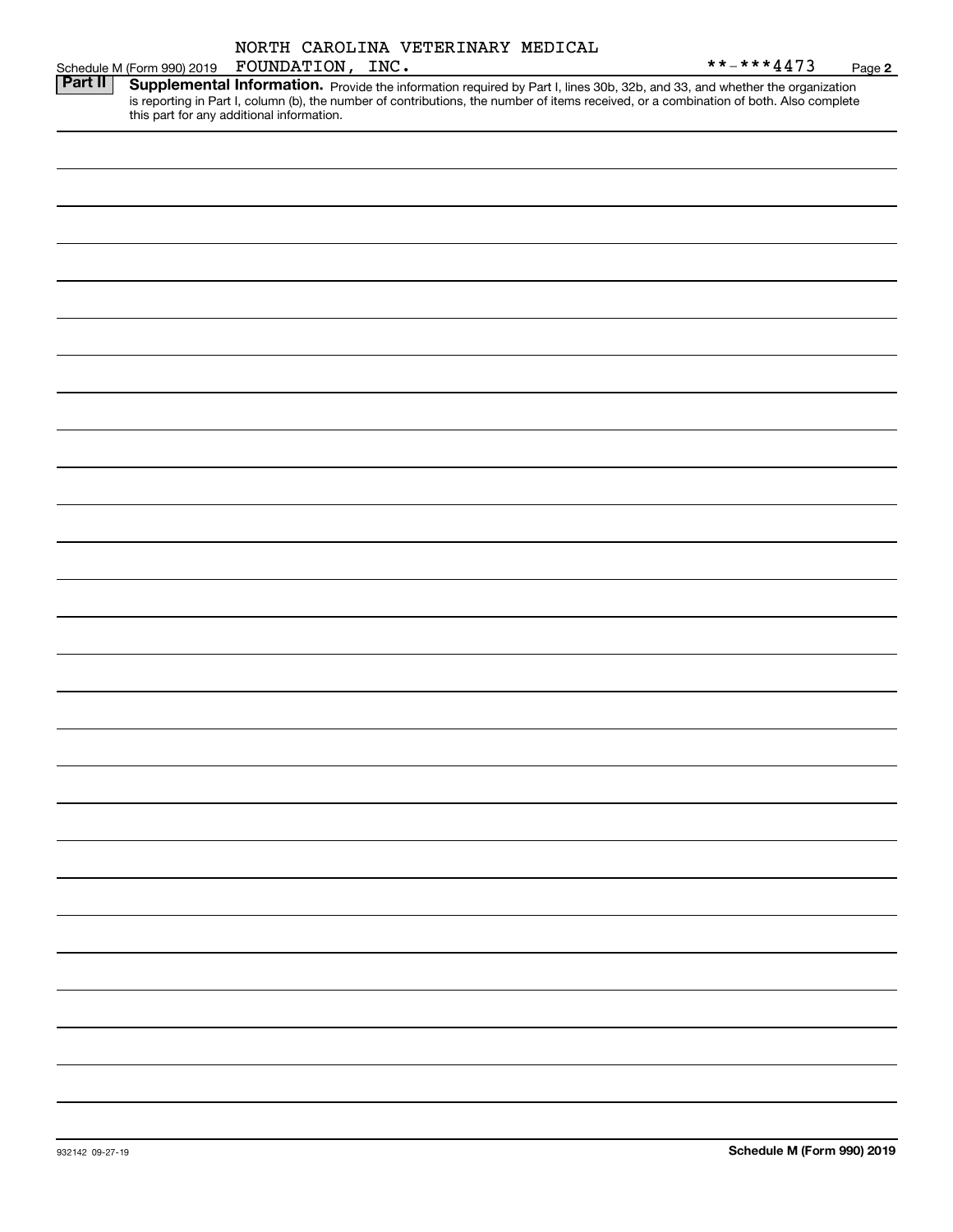**(Form 990 or 990-EZ)**

Department of the Treasury Internal Revenue Service Name of the organization

**Complete to provide information for responses to specific questions on Form 990 or 990-EZ or to provide any additional information. | Attach to Form 990 or 990-EZ. | Go to www.irs.gov/Form990 for the latest information. SCHEDULE O Supplemental Information to Form 990 or 990-EZ** NORTH CAROLINA VETERINARY MEDICAL

**Open to Public InspectionEmployer identification number**

OMB No. 1545-0047

**2019**

FOUNDATION, INC.  $| **-***4473$ 

FORM 990, PART I, LINE 1, DESCRIPTION OF ORGANIZATION MISSION:

THE NORTH CAROLINA VETERINARY MEDICAL FOUNDATION, INC. PROVIDES

FINANCIAL SUPPORT FOR ALL TYPES OF EDUCATION AND RESEARCH IN THE FIELD

OF VETERINARY MEDICINE AT NORTH CAROLINA STATE UNIVERSITY.

FORM 990, PART VI, SECTION A, LINE 1:

THE EXECUTIVE COMMITTEE CONSISTS OF THE OFFICERS, THE IMMEDIATE PAST PRESIDENT, AND TEN OTHER MEMBERS OF THE BOARD OF DIRECTORS. THE SECRETARY AND TREASURER OF THE CORPORATION SHALL SERVE IN AN ADVISORY CAPACITY ONLY AND SHALL BE NON-VOTING MEMBERS OF THE EXECUTIVE COMMITTEE. TERMS OF ALL MEMBERS OF THE EXECUTIVE COMMITTEE SHALL COINCIDE WITH THE TERMS OF THEIR QUALIFYING RESPECTIVE OFFICES OR DESIGNATIONS; PROVIDED FURTHER, HOWEVER, THAT THE IMMEDIATE PAST PRESIDENT SHALL BE A NON-VOTING MEMBER OF THE EXECUTIVE COMMITTEE UNLESS HE IS ALSO A MEMBER OF THE BOARD OF DIRECTORS. THE EXECUTIVE COMMITTEE, IN THE INTERIMS BETWEEN THE MEETINGS OF THE BOARD OF DIRECTORS, SHALL EXERCISE ALL POWERS OF THE CORPORATION, INCLUDED ALL OF THE POWERS THAT HAVE BEEN CONFERRED UPON IT OR UPON THE BOARD OF DIRECTORS, EXCEPT THAT THE EXECUTIVE COMMITTEE SHALL HAVE NO POWER OR AUTHORITY TO (A) AUTHORIZE DISTRIBUTIONS; (B) APPROVE DISSOLUTION, MERGER OR SALE, PLEDGE OR TRANSFER OF ALL OR SUBSTANTIALLY ALL OF THE CORPORATION'S ASSETS; (C) ELECT, APPOINT OR REMOVE DIRECTORS, OR FILL VACANCIES ON THE BOARD OR ON ANY OF ITS COMMITTEES; OR (D) ADOPT, AMEND OR REPEAL THE ARTICLES OF INCORPORATION OR THESE BYLAWS. THE PRESENCE OF SIX MEMBERS OF THE EXECUTIVE COMMITTEE AT ANY REGULAR OR SPECIAL MEETING OF SAID COMMITTEE SHALL

CONNSTITUTE A QUORUM FOR THE TRANSACTION OF BUSINESS.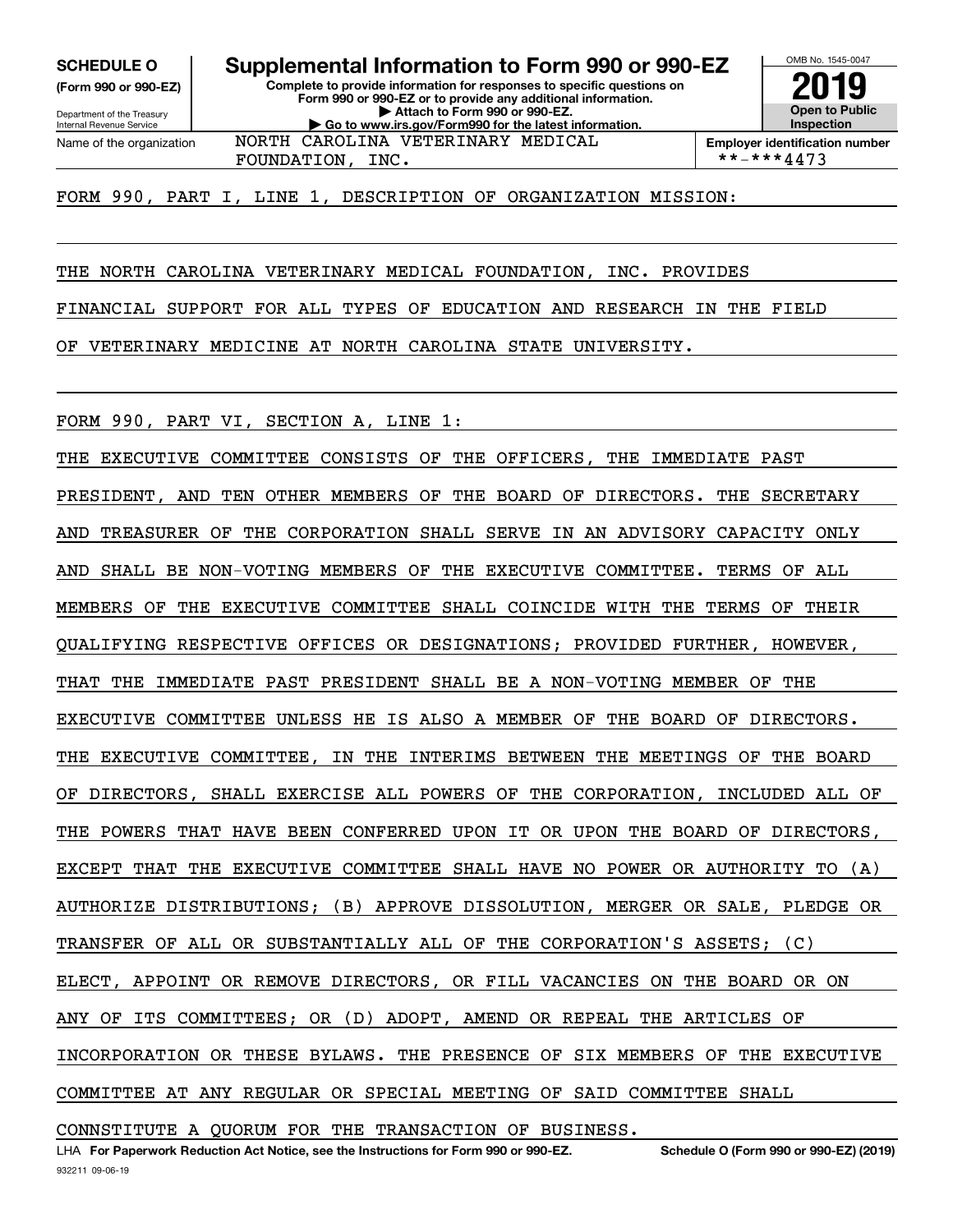| Schedule O (Form 990 or 990-EZ) (2019)                         |  |  |  |  | Page 2                                |
|----------------------------------------------------------------|--|--|--|--|---------------------------------------|
| Name of the organization  NORTH  CAROLINA  VETERINARY  MEDICAL |  |  |  |  | <b>Employer identification number</b> |
| INC.<br>FOUNDATION,                                            |  |  |  |  | **-***4473                            |

FORM 990, PART VI, SECTION B, LINE 11B:

DRAFT 990 IS DISTRIBUTED TO BOARD MEMBERS FOR THEIR REVIEW PRIOR TO FILING.

FORM 990, PART VI, SECTION B, LINE 12C:

ANY CORPORATE TRANSACTION IN WHICH A DIRECTOR HAS A DIRECT OR INDIRECT INTEREST MUST BE AUTHORIZED, APPROVED, OR RATIFIED IN GOOD FAITH BY A MAJORITY, NOT LESS THAN TWO OF THE DIRECTORS WHO HAVE NO DIRECT OR INDIRECT INTEREST IN THE TRANSACTION EVEN THOUGH LESS THAN A QUORUM; PROVIDED, HOWEVER, NO SUCH TRANSACTION SHALL BE AUTHORIZED, APPROVED, OR RATIFIED BY A SINGLE DIRECTOR. A DIRECTOR HAS AN INDIRECT INTEREST IN A TRANSACTION IF: (A) ANOTHER ENTITY IN WHICH HE HAS A MATERIAL FINANCIAL INTEREST OR IN WHICH HE IS A GENERAL PARTNER IS A PARTY TO THE TRANSACTION; OR (B) ANOTHER ENTITY OF WHICH HE IS A DIRECTOR, OFFICER, OR TRUSTEE IS A PARTY TO THE RANSACTION AND THE TRANSACTION IS OR SHOULD BE CONSIDERED BY THE BOARD.

FORM 990, PART VI, SECTION B, LINE 15:

THE BOARD OF DIRECTORS AND OFFICERS OF NORTH CAROLINA VETERINARY MEDICAL FOUNDATION THAT DO RECEIVE COMPENSATION ARE COMPENSATED BY NC STATE UNIVERSITY, A 170(C)(1) ORGANIZATION RELATED TO NORTH CAROLINA VETERINARY MEDICAL FOUNDATION. NC STATE UNIVERSITY SETS THE COMPENSATION OF THESE EMPLOYEES BY ACQUIRING COMPARABILITY DATA WHICH IS REVIEWED AND APPROVED BY INDEPENDENT PERSONS WITH CONTEMPORANEOUS SUBSTANTIATION OF THE DECISION.

FORM 990, PART VI, SECTION C, LINE 18:

THE 990 IS LISTED ON THE WEBSITE. FORM 1023 (WHICH WAS FILED PRIOR TO JULY 15,1987) IS NOT PUBLICLY AVAILABLE.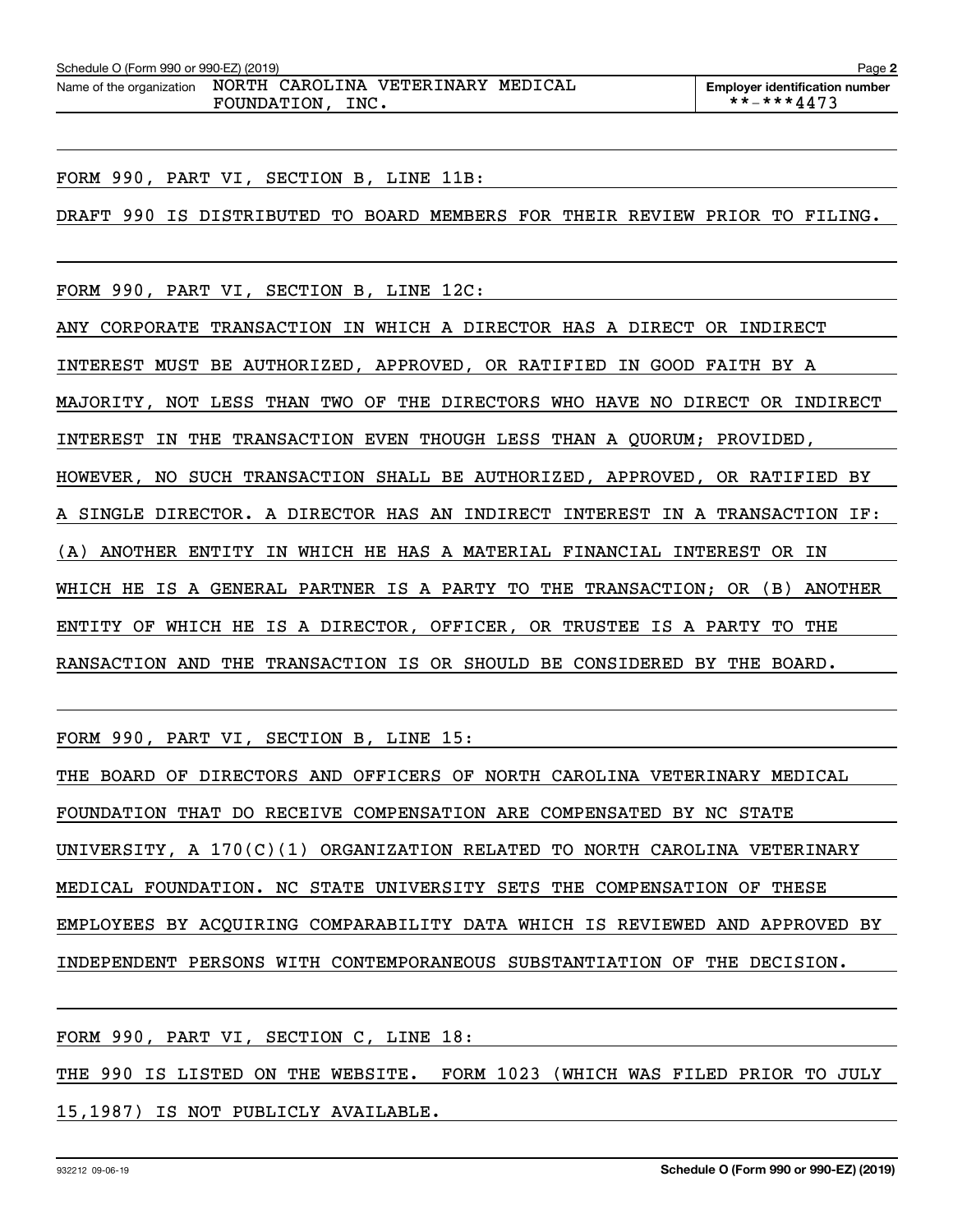| Schedule O (Form 990 or 990-EZ) (2019)                                            | Page 2                                              |
|-----------------------------------------------------------------------------------|-----------------------------------------------------|
| NORTH CAROLINA VETERINARY MEDICAL<br>Name of the organization<br>FOUNDATION, INC. | <b>Employer identification number</b><br>**-***4473 |
| FORM 990, PART VI, SECTION C, LINE 19:                                            |                                                     |
| THE AUDITED FINANCIAL STATEMENTS ARE AVAILABLE ON THE WEBSITE                     |                                                     |
| HTTP://FOUNDATIONSACCOUNTING.OFA.NCSU.EDU/FOUNDATIONS/NORTH-CAROLINA-             |                                                     |
| VETERINARY-MEDICAL-FOUNDATION-INC. OTHER GOVERNING DOCUMENTS ARE AVAILABLE        |                                                     |
| UPON REQUEST.                                                                     |                                                     |
|                                                                                   |                                                     |
| FORM 990, PART IX, LINE 24E, ALL OTHER FUNCTIONAL EXPENSES:                       |                                                     |
| EDUCATION EQUIPMENT:                                                              |                                                     |
| PROGRAM SERVICE EXPENSES                                                          | 87,234.                                             |
| MANAGEMENT AND GENERAL EXPENSES                                                   | 0.                                                  |
| FUNDRAISING EXPENSES                                                              | 1,481.                                              |
| TOTAL EXPENSES                                                                    | 88,715.                                             |
|                                                                                   |                                                     |
| PRINTING & PUBLICATIONS:                                                          |                                                     |
| PROGRAM SERVICE EXPENSES                                                          | 13,468.                                             |
| MANAGEMENT AND GENERAL EXPENSES                                                   | 0.                                                  |
| FUNDRAISING EXPENSES                                                              | 42, 130.                                            |
| TOTAL EXPENSES                                                                    | 55,598.                                             |
|                                                                                   |                                                     |
| CONTRACTED SERVICES:                                                              |                                                     |
| PROGRAM SERVICE EXPENSES                                                          | 24,728.                                             |
| MANAGEMENT AND GENERAL EXPENSES                                                   | $0$ .                                               |
| FUNDRAISING EXPENSES                                                              | 23,460.                                             |
| TOTAL EXPENSES                                                                    | 48, 188.                                            |
| DUES & SUBSCRIPTIONS:                                                             |                                                     |
| PROGRAM SERVICE EXPENSES                                                          | 530.                                                |
| MANAGEMENT AND GENERAL EXPENSES                                                   | $\mathbf 0$ .                                       |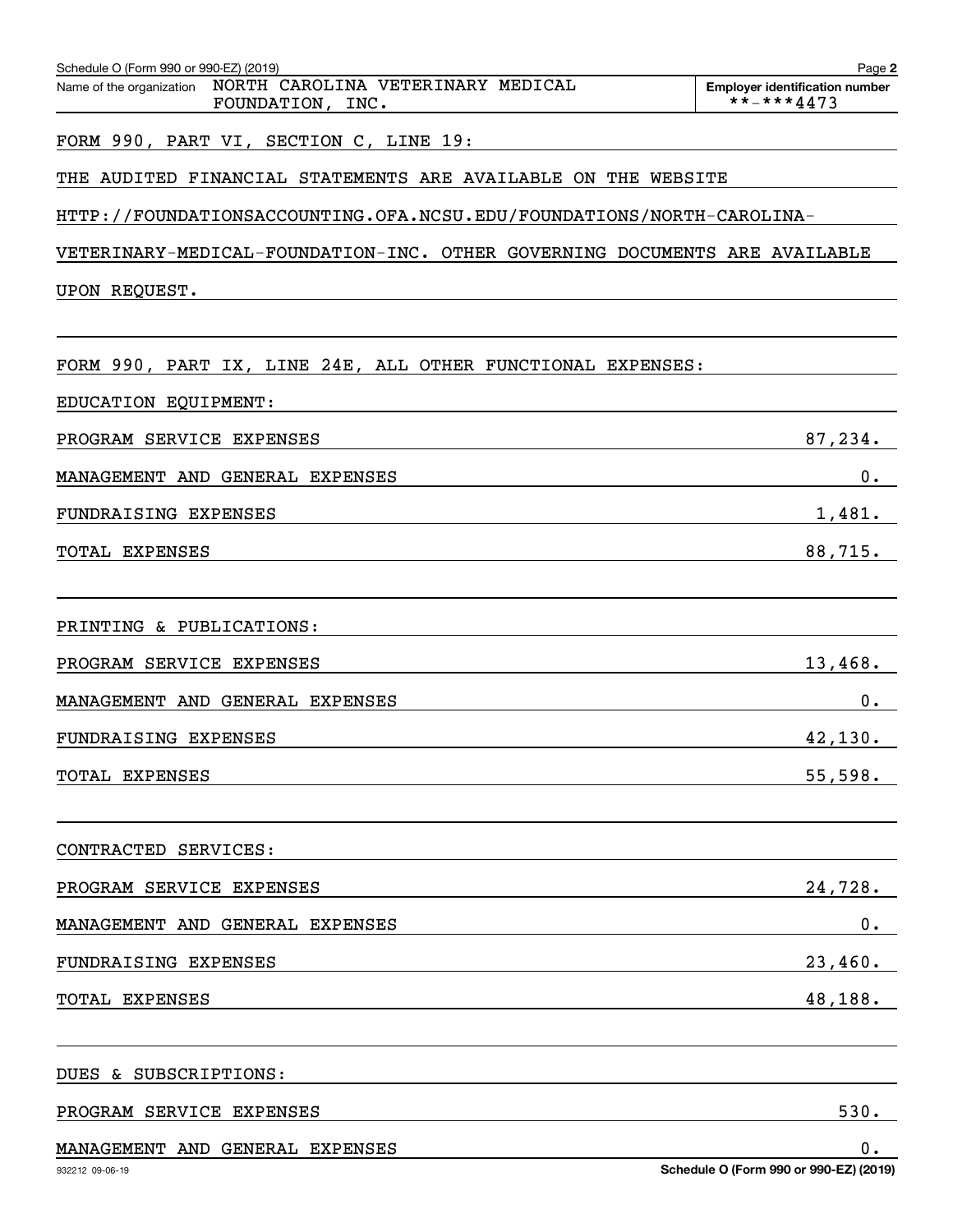| Schedule O (Form 990 or 990-EZ) (2019)                         | Page 2                                |
|----------------------------------------------------------------|---------------------------------------|
| Name of the organization  NORTH  CAROLINA  VETERINARY  MEDICAL | <b>Employer identification number</b> |
| FOUNDATION, INC.                                               | **-***4473                            |
| FUNDRAISING EXPENSES                                           | 2,423.                                |
| TOTAL EXPENSES                                                 | 2,953.                                |
| TOTAL OTHER EXPENSES ON FORM 990, PART IX, LINE 24E, COL A     | 195,454.                              |
| FORM 990, PART XI, LINE 9, CHANGES IN NET ASSETS:              |                                       |
| CHANGE IN SPLIT INTEREST AGREEMENTS                            | $-21, 105.$                           |
|                                                                |                                       |
| PAGE 1, QUESTION J (WEBSITE)                                   |                                       |
| HTTP://FOUNDATIONSACCOUNTING.OFA.NCSU.EDU/FOUNDATIONS/         |                                       |
| NORTH-CAROLINA-VETERINARY-MEDICAL-FOUNDATION-INC               |                                       |
|                                                                |                                       |
|                                                                |                                       |
|                                                                |                                       |
|                                                                |                                       |
|                                                                |                                       |
|                                                                |                                       |
|                                                                |                                       |
|                                                                |                                       |
|                                                                |                                       |
|                                                                |                                       |
|                                                                |                                       |
|                                                                |                                       |
|                                                                |                                       |
|                                                                |                                       |
|                                                                |                                       |
|                                                                |                                       |
|                                                                |                                       |
|                                                                |                                       |

932212 09-06-19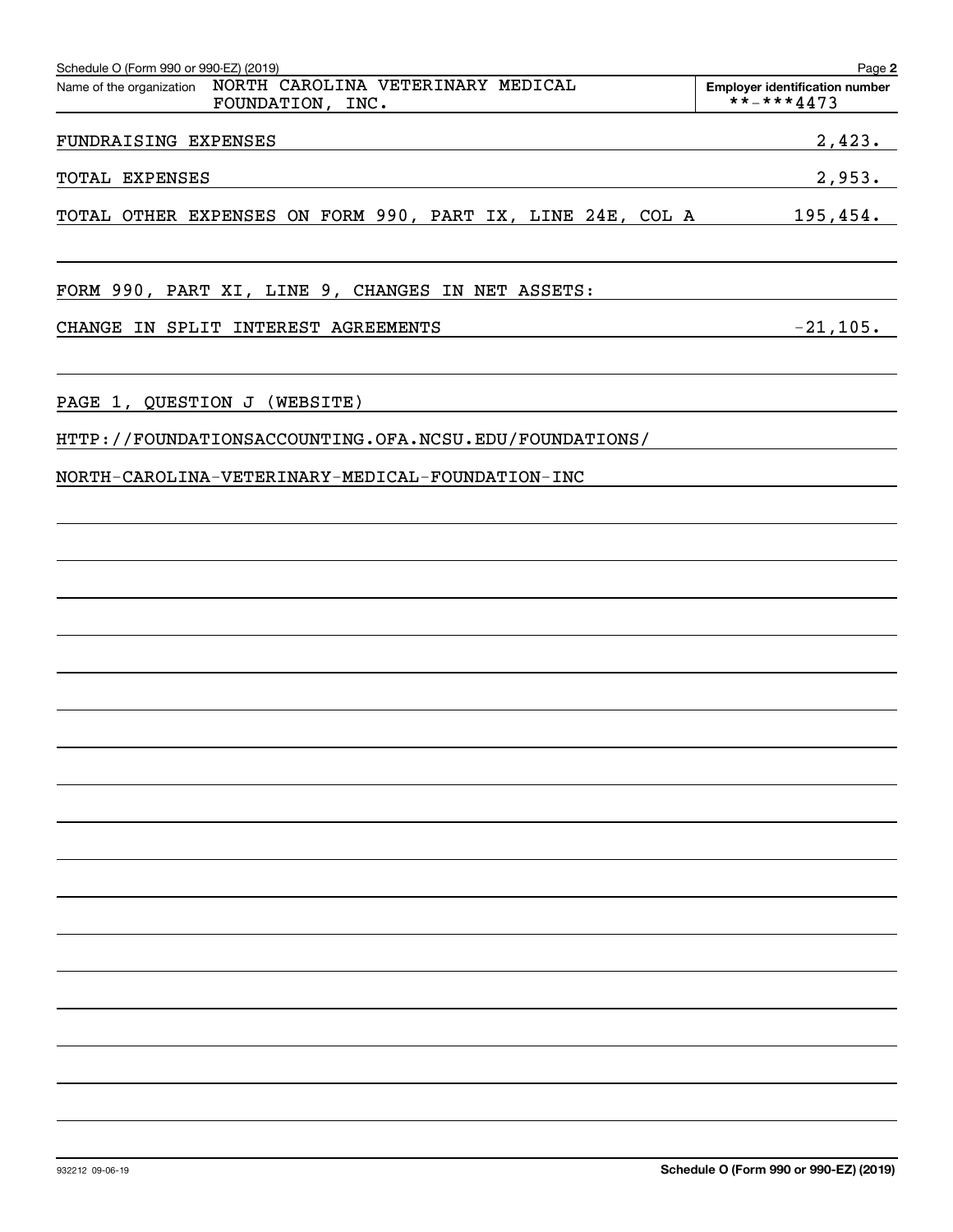| <b>SCHEDULE R</b><br>(Form 990)<br>Department of the Treasury<br>Internal Revenue Service      |                                                                                                                                                                              | <b>Related Organizations and Unrelated Partnerships</b><br>> Complete if the organization answered "Yes" on Form 990, Part IV, line 33, 34, 35b, 36, or 37.<br>Attach to Form 990.<br>Go to www.irs.gov/Form990 for instructions and the latest information. | OMB No. 1545-0047<br>2019<br>Open to Public<br>Inspection |                                      |                                                          |                                     |                                                     |                                                            |
|------------------------------------------------------------------------------------------------|------------------------------------------------------------------------------------------------------------------------------------------------------------------------------|--------------------------------------------------------------------------------------------------------------------------------------------------------------------------------------------------------------------------------------------------------------|-----------------------------------------------------------|--------------------------------------|----------------------------------------------------------|-------------------------------------|-----------------------------------------------------|------------------------------------------------------------|
| Name of the organization                                                                       | FOUNDATION, INC.                                                                                                                                                             | NORTH CAROLINA VETERINARY MEDICAL                                                                                                                                                                                                                            |                                                           |                                      |                                                          |                                     | <b>Employer identification number</b><br>**-***4473 |                                                            |
| Part I                                                                                         | Identification of Disregarded Entities. Complete if the organization answered "Yes" on Form 990, Part IV, line 33.                                                           |                                                                                                                                                                                                                                                              |                                                           |                                      |                                                          |                                     |                                                     |                                                            |
|                                                                                                | (a)<br>Name, address, and EIN (if applicable)<br>of disregarded entity                                                                                                       | (b)<br>Primary activity                                                                                                                                                                                                                                      | (c)<br>Legal domicile (state or<br>foreign country)       | (d)<br>Total income                  | (e)<br>End-of-year assets                                |                                     | (f)<br>Direct controlling<br>entity                 |                                                            |
|                                                                                                |                                                                                                                                                                              |                                                                                                                                                                                                                                                              |                                                           |                                      |                                                          |                                     |                                                     |                                                            |
| Part II                                                                                        | Identification of Related Tax-Exempt Organizations. Complete if the organization answered "Yes" on Form 990, Part IV, line 34, because it had one or more related tax-exempt |                                                                                                                                                                                                                                                              |                                                           |                                      |                                                          |                                     |                                                     |                                                            |
| organizations during the tax year.<br>(a)<br>Name, address, and EIN<br>of related organization |                                                                                                                                                                              | (b)<br>Primary activity                                                                                                                                                                                                                                      | (c)<br>Legal domicile (state or<br>foreign country)       | (d)<br><b>Exempt Code</b><br>section | (e)<br>Public charity<br>status (if section<br>501(c)(3) | (f)<br>Direct controlling<br>entity | Yes                                                 | $(g)$<br>Section 512(b)(13)<br>controlled<br>entity?<br>No |
| $INC -$<br>27695                                                                               | NORTH CAROLINA STATE UNIVERSITY FOUNDATION<br>56-6049503, NCSU BOX 7207, RALEIGH, NC                                                                                         | SUPPORTS THE VARIOUS<br>COLLEGES WITHIN THE<br>UNIVERSITY                                                                                                                                                                                                    | NORTH CAROLINA                                            | 501(C)(3)                            | 170(B)(1)(A)<br>(IV)                                     | N/A                                 |                                                     | $\mathbf X$                                                |
| NCSU BOX 7207<br>RALEIGH NC 27695                                                              | NC STATE INVESTMENT FUND, INC - 31-1607634                                                                                                                                   | INVESTS FUNDS OF NC STATE<br>UNIVERSITY ENDOWMENT AND<br>RELATED ENTITIES                                                                                                                                                                                    | NORTH CAROLINA                                            | 501(C)(3)                            | 509(A)(3)                                                | N/A                                 |                                                     | X                                                          |
| NCSU BOX 7205<br>RALEIGH, NC<br>27695                                                          | NORTH CAROLINA STATE UNIVERSITY - 56-6000756                                                                                                                                 | <b>EDUCATION</b>                                                                                                                                                                                                                                             | NORTH CAROLINA                                            | 170(C)(1)                            |                                                          | N/A                                 |                                                     | $\mathbf X$                                                |
| $INC -$<br>27695                                                                               | THE NORTH CAROLINA AGRICULTURAL FOUNDATION<br>56-6049304, NCSU BOX 7207, RALEIGH, NC                                                                                         | SUPPORTS THE COLLEGE OF<br><b>AGRICULTURE &amp; LIFE</b><br>SCIENCES AT NCSU                                                                                                                                                                                 | NORTH CAROLINA                                            | 501(C)(3)                            | 170(B)(1)(A)<br>(TV)                                     | N/A                                 |                                                     | X                                                          |

**For Paperwork Reduction Act Notice, see the Instructions for Form 990. Schedule R (Form 990) 2019**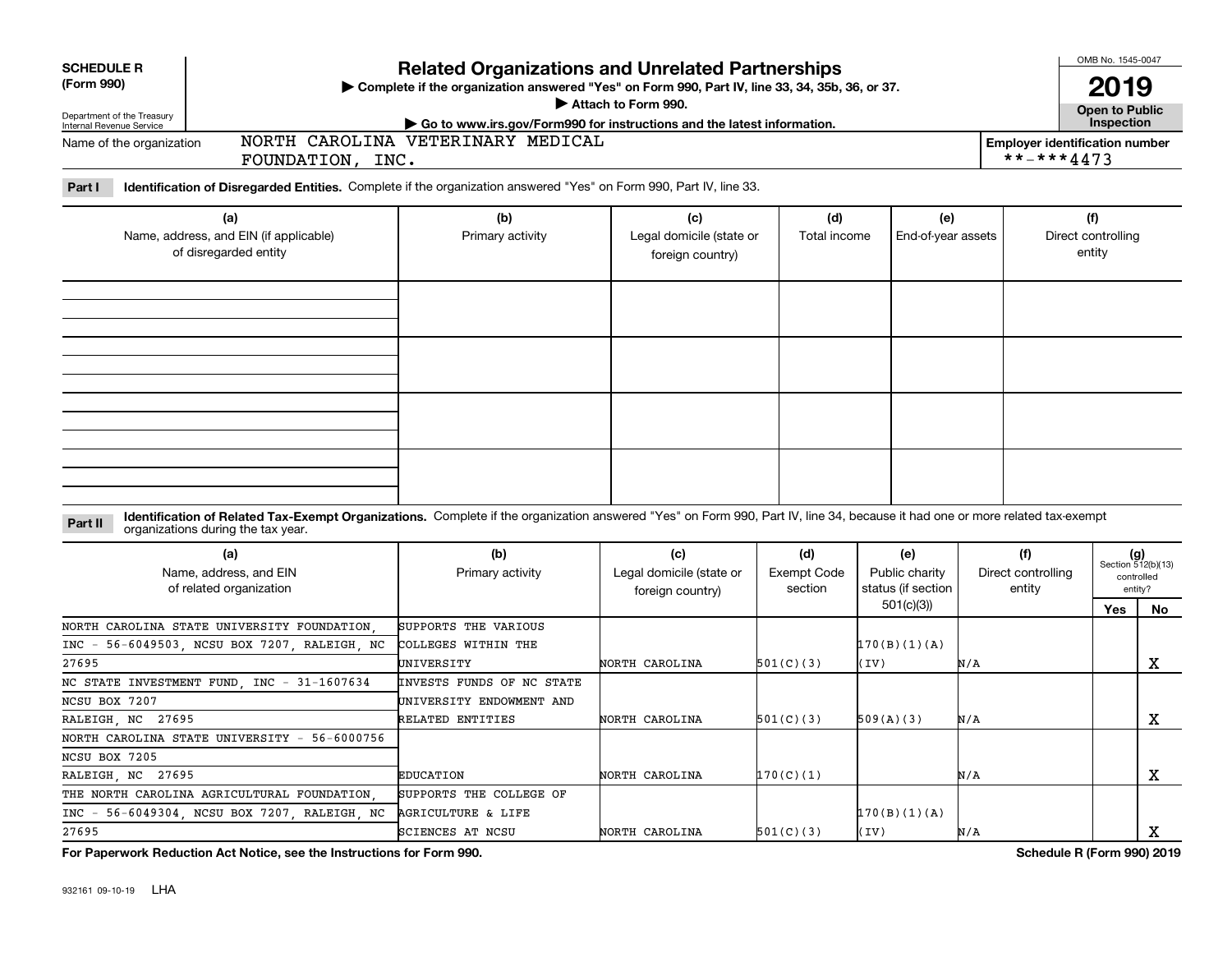Schedule R (Form 990)

FOUNDATION, INC.  $***-4473$ 

## **Part II Continuation of Identification of Related Tax-Exempt Organizations**

| (a)<br>Name, address, and EIN<br>of related organization | (b)<br>Primary activity    | (c)<br>Legal domicile (state or<br>foreign country) | (d)<br><b>Exempt Code</b><br>section | (e)<br>Public charity<br>status (if section | (f)<br>Direct controlling<br>entity | $(g)$<br>Section 512(b)(13)<br>controlled<br>organization? |             |
|----------------------------------------------------------|----------------------------|-----------------------------------------------------|--------------------------------------|---------------------------------------------|-------------------------------------|------------------------------------------------------------|-------------|
|                                                          |                            |                                                     |                                      | 501(c)(3)                                   |                                     | Yes                                                        | No          |
| NC STATE UNIVERSITY ALUMNI ASSOCIATION, INC              | PROMOTES ALUMNI AFFAIRS &  |                                                     |                                      |                                             |                                     |                                                            |             |
| - 56-6035544, NCSU BOX 7207, RALEIGH, NC                 | AWARENESS OF NCSU IN       |                                                     |                                      | 170(B)(1)(A)                                |                                     |                                                            |             |
| 27695                                                    | COMMUNITY                  | NORTH CAROLINA                                      | 501(C)(3)                            | (IV)                                        | N/A                                 |                                                            | X           |
| NC STATE ENGINEERING FOUNDATION, INC -                   |                            |                                                     |                                      |                                             |                                     |                                                            |             |
| 56-6046987, NCSU BOX 7207, RALEIGH, NC                   | SUPPORTS THE COLLEGE OF    |                                                     |                                      | 170(B)(1)(A)                                |                                     |                                                            |             |
| 27695                                                    | ENGINEERING AT NCSU        | NORTH CAROLINA                                      | 501(C)(3)                            | (IV)                                        | N/A                                 |                                                            | X           |
| NC STATE UNIVERSITY COLLEGE OF SCIENCES                  |                            |                                                     |                                      |                                             |                                     |                                                            |             |
| FOUNDATION, INC - 58-1524289, NCSU BOX 7207,             | SUPPORTS THE COLLEGE OF    |                                                     |                                      | 170(B)(1)(A)                                |                                     |                                                            |             |
| RALEIGH, NC 27695                                        | SCIENCES AT NCSU           | NORTH CAROLINA                                      | 501(C)(3)                            | (IV)                                        | N/A                                 |                                                            | X           |
| NORTH CAROLINA TOBACCO FOUNDATION, INC -                 |                            |                                                     |                                      |                                             |                                     |                                                            |             |
| 59-1715828, NCSU BOX 7207, RALEIGH, NC                   | SUPPORTS THE TOBACCO       |                                                     |                                      | 170(B)(1)(A)                                |                                     |                                                            |             |
| 27695                                                    | CURRICULUM AT NCSU         | NORTH CAROLINA                                      | 501(C)(3)                            | (IV)                                        | N/A                                 |                                                            | X           |
| NC STATE NATURAL RESOURCES FOUNDATION, INC -             |                            |                                                     |                                      |                                             |                                     |                                                            |             |
| 56-0653350, NCSU BOX 7207, RALEIGH, NC                   | SUPPORTS THE COLLEGE OF    |                                                     |                                      | 170(B)(1)(A)                                |                                     |                                                            |             |
| 27695                                                    | NATURAL RESOURCES AT NCSU  | NORTH CAROLINA                                      | 501(C)(3)                            | (IV)                                        | N/A                                 |                                                            | x           |
| NC STATE UNIVERSITY PARTNERSHIP CORPORATION              |                            |                                                     |                                      |                                             |                                     |                                                            |             |
| - 56-1444287, NCSU BOX 7207, RALEIGH, NC                 | SUPPORT ORGANIZATION OF NC |                                                     |                                      |                                             |                                     |                                                            |             |
| 27695                                                    | STATE UNIVERSITY           | NORTH CAROLINA                                      | 501(C)(3)                            | 509(A)(3)                                   | N/A                                 |                                                            | X           |
| NC STATE UNIVERSITY STUDENT AID ASSOCIATION              |                            |                                                     |                                      |                                             |                                     |                                                            |             |
| $-56-0650623$ , PO BOX 37100, RALEIGH, NC                | SUPPORTS ATHLETIC PROGRAM  |                                                     |                                      | 170(B)(1)(A)                                |                                     |                                                            |             |
| 27627                                                    | AT NCSU                    | NORTH CAROLINA                                      | 501(C)(3)                            | (IV)                                        | N/A                                 |                                                            | $\mathbf X$ |
| NORTH CAROLINA TEXTILE FOUNDATION, INC -                 | AIDS EDUCATION AND         |                                                     |                                      |                                             |                                     |                                                            |             |
| 56-6045324, NCSU BOX 8301, RALEIGH, NC                   | RESEARCH IN THE COLLEGE OF |                                                     |                                      | 170(B)(1)(A)                                |                                     |                                                            |             |
| 27695                                                    | TEXTILES OF NCSU           | NORTH CAROLINA                                      | 501(C)(3)                            | (IV)                                        | N/A                                 |                                                            | x           |
|                                                          |                            |                                                     |                                      |                                             |                                     |                                                            |             |
|                                                          |                            |                                                     |                                      |                                             |                                     |                                                            |             |
|                                                          |                            |                                                     |                                      |                                             |                                     |                                                            |             |
|                                                          |                            |                                                     |                                      |                                             |                                     |                                                            |             |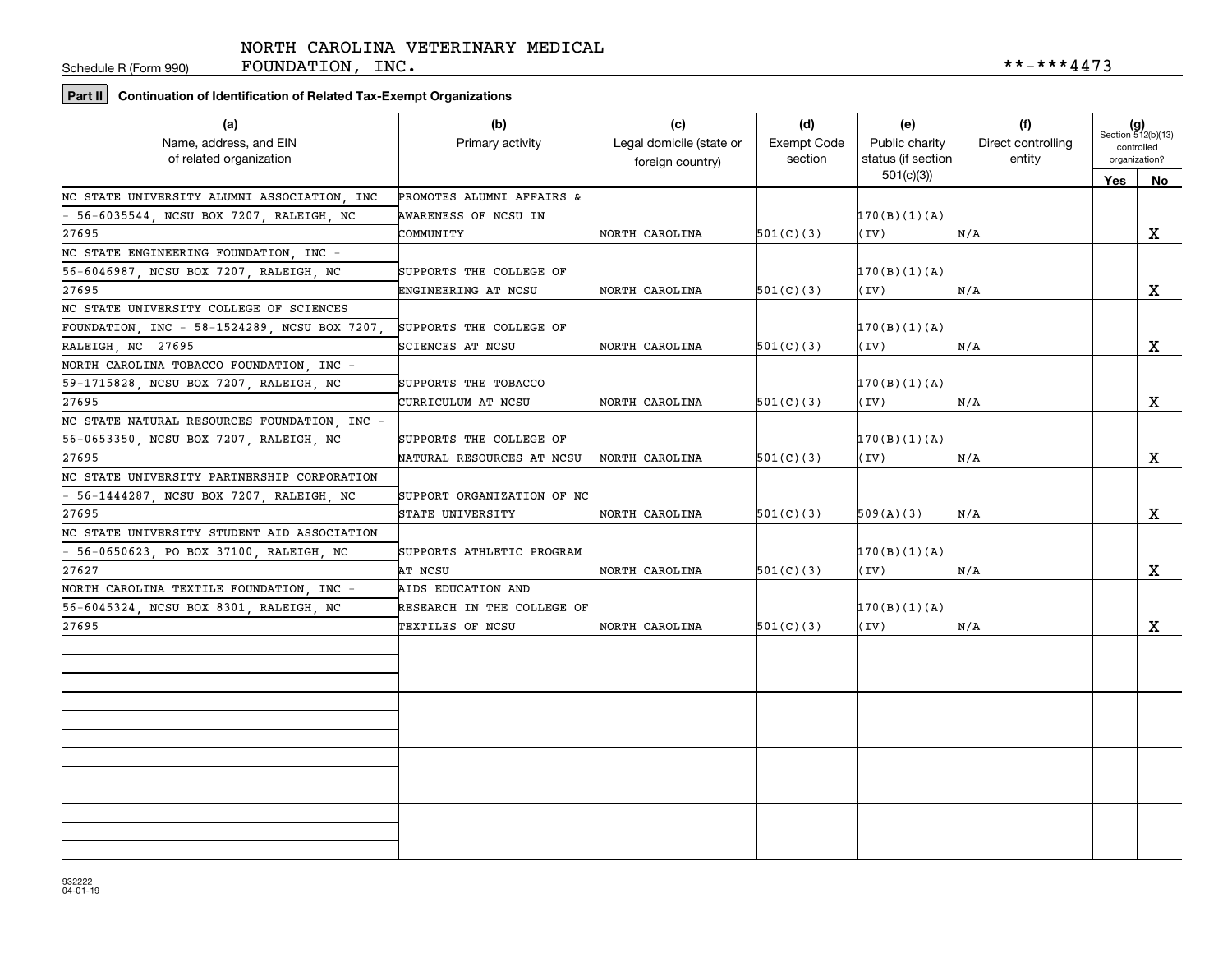#### Schedule R (Form 990) 2019 Page FOUNDATION, INC. \*\*-\*\*\*4473

**2**

**Identification of Related Organizations Taxable as a Partnership.** Complete if the organization answered "Yes" on Form 990, Part IV, line 34, because it had one or more related **Part III** organizations treated as a partnership during the tax year.

| (a)                                               | (b)              | (c)                 | (d)                | (e)                                                                                                  | (f)            | (g)         |              | (h)              | (i)                                                       | (j) | (k)                                                       |
|---------------------------------------------------|------------------|---------------------|--------------------|------------------------------------------------------------------------------------------------------|----------------|-------------|--------------|------------------|-----------------------------------------------------------|-----|-----------------------------------------------------------|
| Name, address, and EIN<br>of related organization | Primary activity | Legal<br>domicile   | Direct controlling |                                                                                                      | Share of total | Share of    |              | Disproportionate | Code V-UBI                                                |     |                                                           |
|                                                   |                  | (state or           |                    | Predominant income<br>(related, unrelated,<br>excluded from tax under<br>sections 512-514)<br>entity | income         | end-of-year | allocations? |                  | amount in box<br>20 of Schedule<br>K-1 (Form 1065) Yes No |     | General or Percentage<br>managing<br>partner?<br>partner? |
|                                                   |                  | foreign<br>country) |                    |                                                                                                      |                | assets      |              | $Yes \mid No$    |                                                           |     |                                                           |
|                                                   |                  |                     |                    |                                                                                                      |                |             |              |                  |                                                           |     |                                                           |
|                                                   |                  |                     |                    |                                                                                                      |                |             |              |                  |                                                           |     |                                                           |
|                                                   |                  |                     |                    |                                                                                                      |                |             |              |                  |                                                           |     |                                                           |
|                                                   |                  |                     |                    |                                                                                                      |                |             |              |                  |                                                           |     |                                                           |
|                                                   |                  |                     |                    |                                                                                                      |                |             |              |                  |                                                           |     |                                                           |
|                                                   |                  |                     |                    |                                                                                                      |                |             |              |                  |                                                           |     |                                                           |
|                                                   |                  |                     |                    |                                                                                                      |                |             |              |                  |                                                           |     |                                                           |
|                                                   |                  |                     |                    |                                                                                                      |                |             |              |                  |                                                           |     |                                                           |
|                                                   |                  |                     |                    |                                                                                                      |                |             |              |                  |                                                           |     |                                                           |
|                                                   |                  |                     |                    |                                                                                                      |                |             |              |                  |                                                           |     |                                                           |
|                                                   |                  |                     |                    |                                                                                                      |                |             |              |                  |                                                           |     |                                                           |
|                                                   |                  |                     |                    |                                                                                                      |                |             |              |                  |                                                           |     |                                                           |
|                                                   |                  |                     |                    |                                                                                                      |                |             |              |                  |                                                           |     |                                                           |
|                                                   |                  |                     |                    |                                                                                                      |                |             |              |                  |                                                           |     |                                                           |
|                                                   |                  |                     |                    |                                                                                                      |                |             |              |                  |                                                           |     |                                                           |
|                                                   |                  |                     |                    |                                                                                                      |                |             |              |                  |                                                           |     |                                                           |
|                                                   |                  |                     |                    |                                                                                                      |                |             |              |                  |                                                           |     |                                                           |
|                                                   |                  |                     |                    |                                                                                                      |                |             |              |                  |                                                           |     |                                                           |
|                                                   |                  |                     |                    |                                                                                                      |                |             |              |                  |                                                           |     |                                                           |

**Identification of Related Organizations Taxable as a Corporation or Trust.** Complete if the organization answered "Yes" on Form 990, Part IV, line 34, because it had one or more related **Part IV** organizations treated as a corporation or trust during the tax year.

| (a)<br>Name, address, and EIN<br>of related organization | (b)<br>Primary activity | (c)<br>Direct controlling<br>Legal domicile<br>state or<br>foreign |                              | (e)<br>Type of entity<br>(C corp, S corp,<br>or trust) | (f)<br>Share of total<br>income | (g)<br>Share of<br>end-of-year<br>assets | (h)<br>Percentage<br>ownership | (i)<br>Section<br>$512(b)(13)$ controlled<br>entity? |
|----------------------------------------------------------|-------------------------|--------------------------------------------------------------------|------------------------------|--------------------------------------------------------|---------------------------------|------------------------------------------|--------------------------------|------------------------------------------------------|
|                                                          |                         | country)                                                           |                              |                                                        |                                 |                                          |                                | Yes No                                               |
|                                                          |                         |                                                                    | NORTH CAROLINA<br>VETERINARY |                                                        |                                 |                                          |                                |                                                      |
| CHARITABLE REMAINDER TRUSTS (1)                          | ASSET INVESTMENT        | NC                                                                 | MEDICAL                      | TRUST                                                  |                                 |                                          |                                | X                                                    |
|                                                          |                         |                                                                    |                              |                                                        |                                 |                                          |                                |                                                      |
|                                                          |                         |                                                                    |                              |                                                        |                                 |                                          |                                |                                                      |
|                                                          |                         |                                                                    |                              |                                                        |                                 |                                          |                                |                                                      |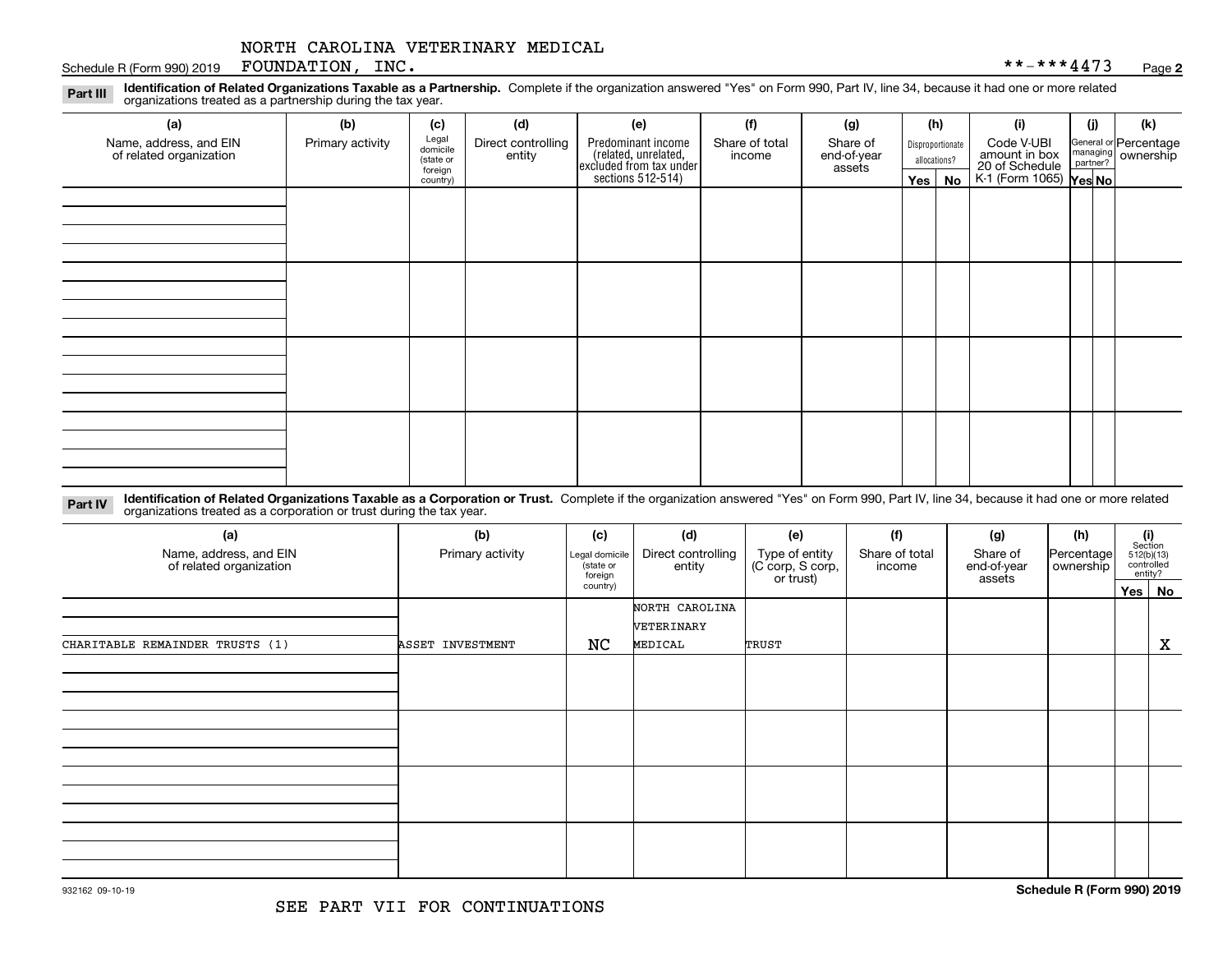Schedule R (Form 990) 2019 Page FOUNDATION, INC. \*\*-\*\*\*4473

| Part V Transactions With Related Organizations. Complete if the organization answered "Yes" on Form 990, Part IV, line 34, 35b, or 36. |  |  |
|----------------------------------------------------------------------------------------------------------------------------------------|--|--|
|                                                                                                                                        |  |  |

| Note: Complete line 1 if any entity is listed in Parts II, III, or IV of this schedule. |                                                                                                                                                                                                                                |                |   |             |  |
|-----------------------------------------------------------------------------------------|--------------------------------------------------------------------------------------------------------------------------------------------------------------------------------------------------------------------------------|----------------|---|-------------|--|
|                                                                                         | 1 During the tax year, did the organization engage in any of the following transactions with one or more related organizations listed in Parts II-IV?                                                                          |                |   |             |  |
|                                                                                         |                                                                                                                                                                                                                                | 1a             |   | $\mathbf x$ |  |
|                                                                                         | <b>b</b> Gift, grant, or capital contribution to related organization(s)                                                                                                                                                       | 1 <sub>b</sub> | X |             |  |
|                                                                                         | c Gift, grant, or capital contribution from related organization(s) manufaction contribution from related organization(s) manufaction contribution from related organization(s) manufaction manufaction contribution from rela | 1c             | Χ |             |  |
|                                                                                         |                                                                                                                                                                                                                                | 1d             |   | X           |  |
|                                                                                         |                                                                                                                                                                                                                                | 1e             |   | X           |  |
|                                                                                         |                                                                                                                                                                                                                                |                |   |             |  |
|                                                                                         | f Dividends from related organization(s) manufactured contains and contained a series of the contact of the contact of the contact of the contact of the contact of the contact of the contact of the contact of the contact o | 1f             |   | X           |  |
|                                                                                         |                                                                                                                                                                                                                                | 1a             |   | X           |  |
|                                                                                         | h Purchase of assets from related organization(s) manufactured and content and content and content and content and content and content and content and content and content and content and content and content and content and | 1h             |   | X           |  |
|                                                                                         |                                                                                                                                                                                                                                | 1i             |   | X           |  |
|                                                                                         |                                                                                                                                                                                                                                |                |   | X           |  |
|                                                                                         |                                                                                                                                                                                                                                |                |   |             |  |
|                                                                                         |                                                                                                                                                                                                                                | 1k             |   | X           |  |
|                                                                                         | I Performance of services or membership or fundraising solicitations for related organization(s)                                                                                                                               | 11             |   | $\mathbf x$ |  |
|                                                                                         | m Performance of services or membership or fundraising solicitations by related organization(s)                                                                                                                                | 1 <sub>m</sub> | х |             |  |
|                                                                                         |                                                                                                                                                                                                                                | 1n             | X |             |  |
|                                                                                         | o Sharing of paid employees with related organization(s) manufactured contains and contains and contains a starting of paid employees with related organization(s)                                                             | 1o             | X |             |  |
|                                                                                         |                                                                                                                                                                                                                                |                |   |             |  |
|                                                                                         | p Reimbursement paid to related organization(s) for expenses [1111] and the content of the content of the content of the content of the content of the content of the content of the content of the content of the content of  | 1p             | X |             |  |
|                                                                                         |                                                                                                                                                                                                                                | 1q             |   |             |  |
|                                                                                         |                                                                                                                                                                                                                                |                |   |             |  |
|                                                                                         | r Other transfer of cash or property to related organization(s) <b>contract to consume the contract of cash</b> or property to related organization(s)                                                                         | 1r             |   | х           |  |
|                                                                                         |                                                                                                                                                                                                                                | 1s             |   | X           |  |

2 If the answer to any of the above is "Yes," see the instructions for information on who must complete this line, including covered relationships and transaction thresholds.

|     | (a)<br>Name of related organization | (b)<br>Transaction<br>type (a-s) | (c)<br>Amount involved | (d)<br>Method of determining amount involved |
|-----|-------------------------------------|----------------------------------|------------------------|----------------------------------------------|
| (1) |                                     |                                  |                        |                                              |
| (2) |                                     |                                  |                        |                                              |
| (3) |                                     |                                  |                        |                                              |
| (4) |                                     |                                  |                        |                                              |
| (5) |                                     |                                  |                        |                                              |
| (6) |                                     |                                  |                        |                                              |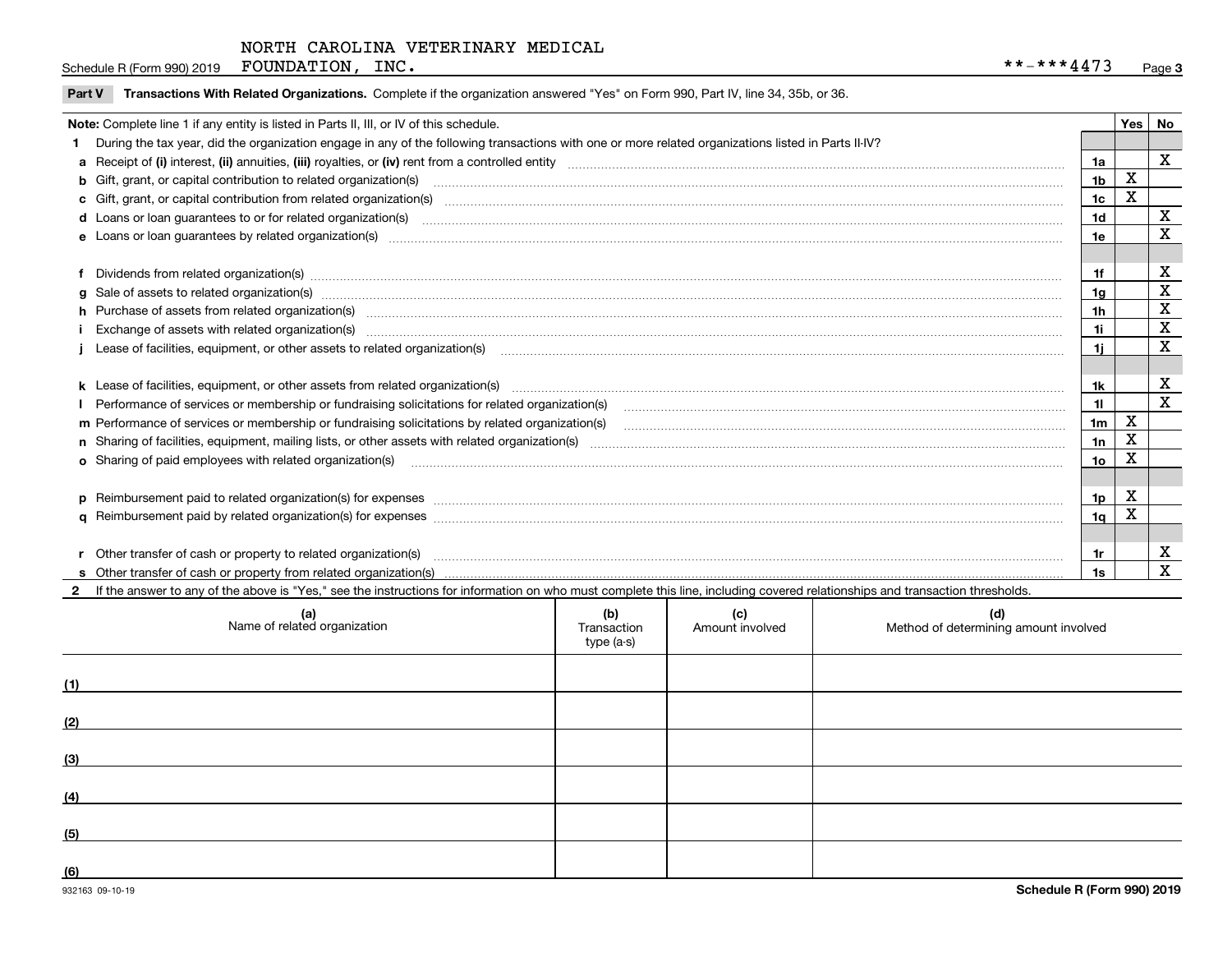Schedule R (Form 990) 2019 Page FOUNDATION, INC. \*\*-\*\*\*4473

# **Part VI Unrelated Organizations Taxable as a Partnership.**  Complete if the organization answered "Yes" on Form 990, Part IV, line 37.

Provide the following information for each entity taxed as a partnership through which the organization conducted more than five percent of its activities (measured by total assets or gross revenue) that was not a related organization. See instructions regarding exclusion for certain investment partnerships.

| (a)<br>Name, address, and EIN<br>of entity | ----- <del>-</del> --------<br>(b)<br>Primary activity | (c)<br>Legal domicile<br>(state or foreign<br>country) | (d)<br>Predominant income<br>(related, unrelated,<br>excluded from tax under<br>sections 512-514) | (e)<br>Are all<br>partners sec.<br>$501(c)(3)$<br>orgs.?<br>Yes No | (f)<br>Share of<br>total<br>income | (g)<br>Share of<br>end-of-year<br>assets | (h)<br>Dispropor-<br>tionate<br>allocations?<br>Yes No | (i)<br>Code V-UBI<br>  amount in box 20 managing<br>  of Schedule K-1 partner? ownership<br>  of Schedule K-1 partner? ownership<br>  Yes No | (i)<br>Yes No | (k) |
|--------------------------------------------|--------------------------------------------------------|--------------------------------------------------------|---------------------------------------------------------------------------------------------------|--------------------------------------------------------------------|------------------------------------|------------------------------------------|--------------------------------------------------------|----------------------------------------------------------------------------------------------------------------------------------------------|---------------|-----|
|                                            |                                                        |                                                        |                                                                                                   |                                                                    |                                    |                                          |                                                        |                                                                                                                                              |               |     |
|                                            |                                                        |                                                        |                                                                                                   |                                                                    |                                    |                                          |                                                        |                                                                                                                                              |               |     |
|                                            |                                                        |                                                        |                                                                                                   |                                                                    |                                    |                                          |                                                        |                                                                                                                                              |               |     |
|                                            |                                                        |                                                        |                                                                                                   |                                                                    |                                    |                                          |                                                        |                                                                                                                                              |               |     |
|                                            |                                                        |                                                        |                                                                                                   |                                                                    |                                    |                                          |                                                        |                                                                                                                                              |               |     |
|                                            |                                                        |                                                        |                                                                                                   |                                                                    |                                    |                                          |                                                        |                                                                                                                                              |               |     |
|                                            |                                                        |                                                        |                                                                                                   |                                                                    |                                    |                                          |                                                        |                                                                                                                                              |               |     |
|                                            |                                                        |                                                        |                                                                                                   |                                                                    |                                    |                                          |                                                        |                                                                                                                                              |               |     |

**Schedule R (Form 990) 2019**